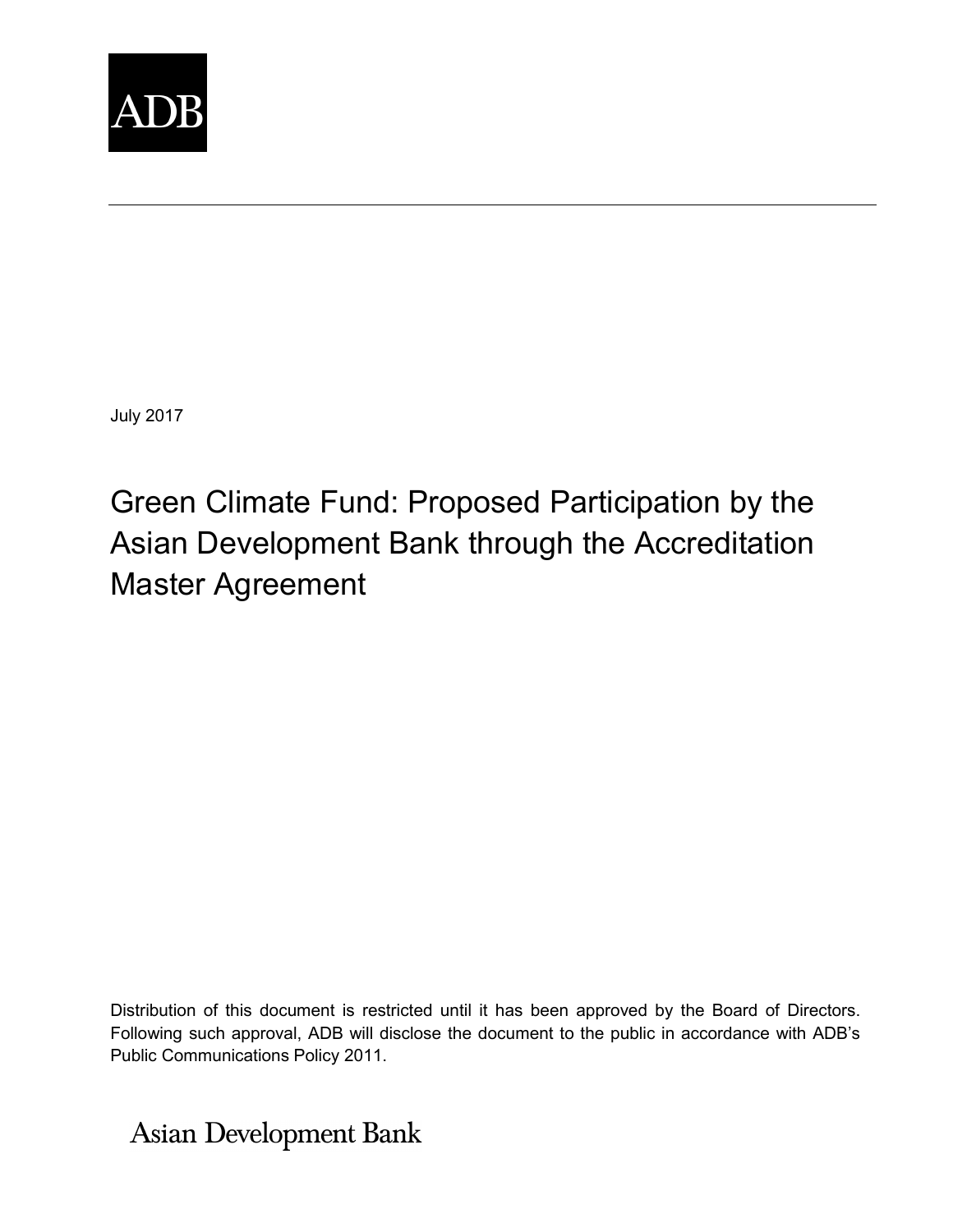# **ABBREVIATIONS**

- ADB Asian Development Bank<br>AMA Accreditation Master Agree
- Accreditation Master Agreement
- DMC developing member country
- FAA – Funded Activity Agreement
- GCF Green Climate Fund

# **NOTE**

In this report, "\$" refers to United States dollars.

| <b>Vice-Presidents</b> | D. Gupta, Private Sector and Cofinancing Operations<br>D. Stokes, Administration and Corporate Management<br>B. Susantono, Knowledge Management and Sustainable Development                                       |
|------------------------|-------------------------------------------------------------------------------------------------------------------------------------------------------------------------------------------------------------------|
| <b>Heads</b>           | A. Leung, Sustainable Development and Climate Change Department<br>(SDCC)<br>K. Preugschat, Office of Cofinancing Operations (OCO)<br>C. Stephens, Office of the General Counsel (OGC)                            |
| <b>Team leaders</b>    | P. Bhandari, Director, SDCC<br>S. Gupta, Director, OCO<br>J. Versantvoort, Assistant General Counsel, OGC                                                                                                         |
| <b>Team members</b>    | A. Badelles, Financing Partnership Officer, OCO<br>C. Ellermann, Climate Change Specialist, SDCC<br>A. Okamura, Principal Financial Control Specialist, Controller's<br>Department<br>Y. Seo, Senior Counsel, OGC |

In preparing any country program or strategy, financing any project, or by making any designation of or reference to a particular territory or geographic area in this document, the Asian Development Bank does not intend to make any judgments as to the legal or other status of any territory or area.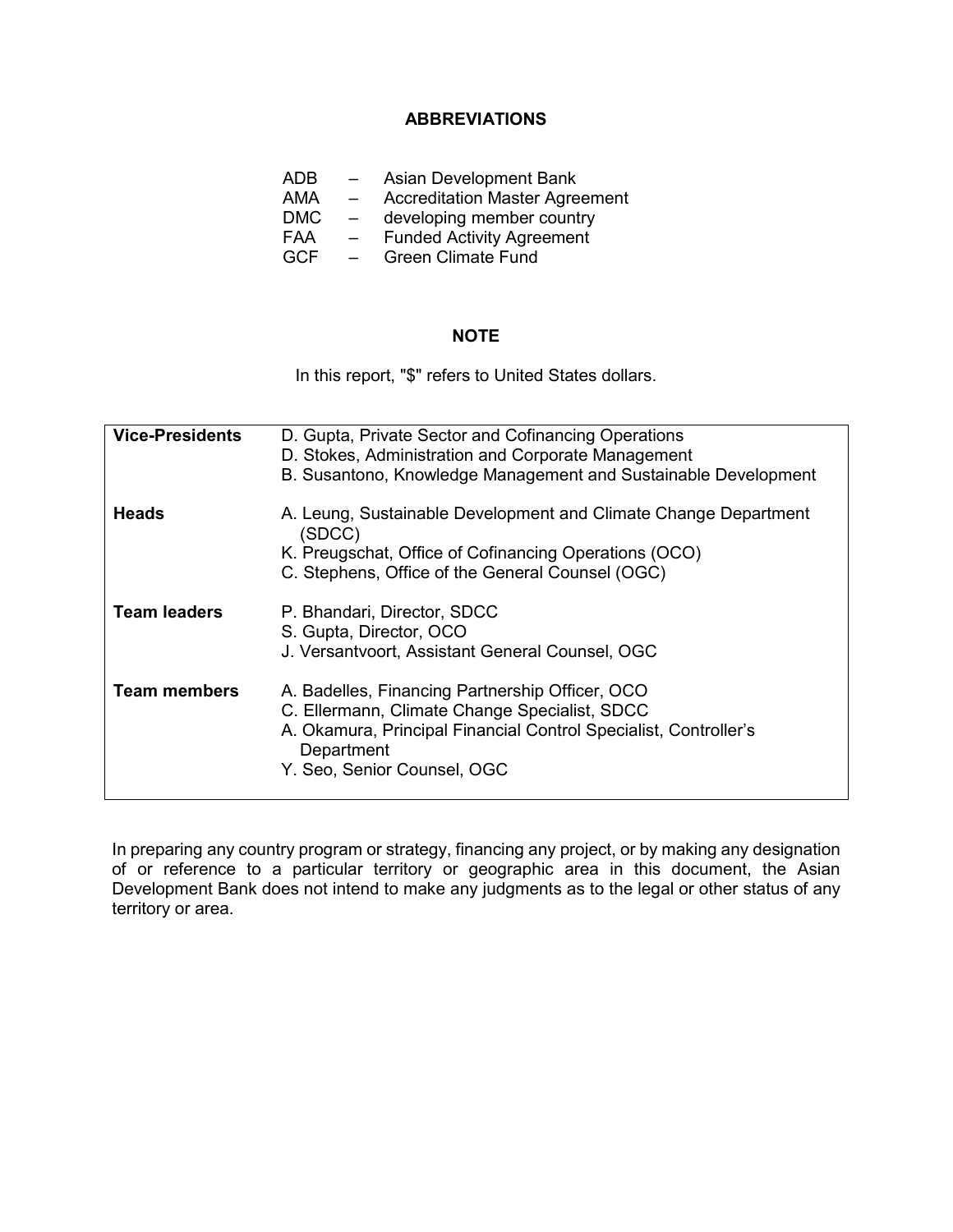# **CONTENTS**

| I.   | THE PROPOSAL                                                                                                                                                                                    |                                                                          |
|------|-------------------------------------------------------------------------------------------------------------------------------------------------------------------------------------------------|--------------------------------------------------------------------------|
| ΙΙ.  | <b>BACKGROUND</b>                                                                                                                                                                               |                                                                          |
| III. | THE GREEN CLIMATE FUND<br>A. Objective and Scope<br><b>B.</b> Forms of Assistance                                                                                                               | $\overline{2}$<br>$\overline{c}$<br>$\overline{3}$                       |
| IV.  | THE PROPOSED ARRANGEMENTS<br>A. Investment Approval Process<br>B. Fund Transfers from the Green Climate Fund<br>C. Administration of Contributions<br>D. Service Fee<br>E. Accreditation Status | 3<br>$\ensuremath{\mathsf{3}}$<br>$\sqrt{3}$<br>3<br>4<br>$\overline{4}$ |
| V.   | <b>RISKS AND MITIGATION</b><br>A. Conflict of Interest<br>B. Credit Risk and Reputation Risk                                                                                                    | 5<br>$\sqrt{5}$<br>5                                                     |
| VI.  | THE PRESIDENT'S RECOMMENDATION                                                                                                                                                                  | 5                                                                        |
|      | <b>APPENDIX</b>                                                                                                                                                                                 |                                                                          |

| <b>Accreditation Master Agreement</b> |  |
|---------------------------------------|--|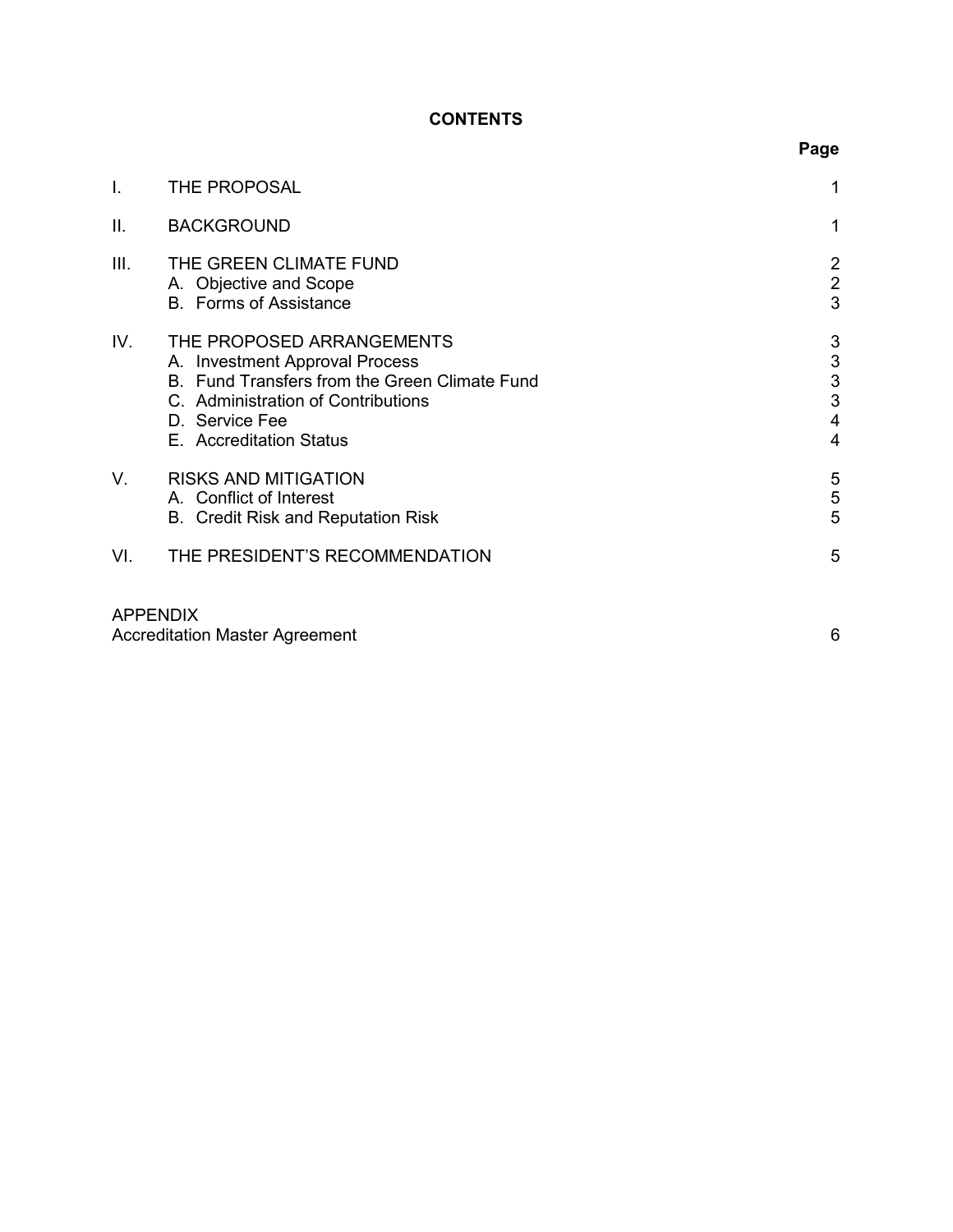# **I. THE PROPOSAL**

1. The Green Climate Fund (GCF) was established by 194 governments to limit or reduce greenhouse gas emissions in developing countries, and to help vulnerable societies adapt to the unavoidable impacts of climate change. It is expected to channel a significant portion of the developed countries' pledge to mobilize \$100 billion a year by 2020 (and possibly rising thereafter) to address climate change adaptation and mitigation in developing countries. Being able to access and deploy GCF funds is critical for the Asian Development Bank (ADB) to scale up the delivery of climate financing to its developing member countries (DMCs), beyond its own resources. GCF funds will be transferred to and administered by accredited entities, including ADB, under the accreditation master agreement (AMA)—a framework agreement that provides for the overarching rights and obligations of ADB and GCF.<sup>1</sup> This paper seeks approval for ADB's participation in GCF by execution of the AMA.

# **II. BACKGROUND**

2. Climate change is imposing significant costs in Asia and the Pacific—costs that will increase over the foreseeable time, and that translates directly into adaptation needs. At the same time, the region is a major and growing source of greenhouse gas emissions. Future climate change will be less severe only if such emissions are reduced. Infrastructure needs in developing Asia and the Pacific will exceed \$22.6 trillion through 2030 (or \$1.5 trillion per year) if the region is to maintain its growth momentum. The estimates rise to more than \$26 trillion (or \$1.7 trillion per year) when climate change mitigation and adaptation costs are included. Most ADB DMCs have ratified the Paris Agreement to hold the increase in the global average temperature to less than 2°C above preindustrial levels, while aspiring to limit warming to 1.5°C. Many countries have embarked on a low greenhouse gas emission and climate-resilient development path. However, most mitigation targets set by the DMCs (as well as their adaptation plans) depend, at least in part, on external financial and technical support for their achievement.

3. ADB will support its DMCs in meeting their commitments under the Paris Agreement and in increasing their levels of ambition over time. ADB committed to scale up its climate financing to \$6 billion by 2020, of which \$4 billion will target mitigation and \$2 billion adaptation. In 2016, ADB approved \$3.7 billion in climate finance investments from ADB's internal sources, including \$2.65 billion for mitigation and \$1.08 billion for adaptation. In addition to its own financing, ADB mobilized \$701 million from external sources, with \$595 million invested in mitigation and \$106 million in adaptation. External resources for climate change adaptation and mitigation include bilateral sources, multilateral funds such as the Climate Investment Funds and the Global Environment Facility, and ADB-managed trust funds.

4. ADB's forthcoming Climate Change Operational Framework, 2017–2030 underscores the importance of facilitating DMC access to external public and private climate finance, including innovative financing mechanisms and GCF. In many cases, DMCs do not have direct access to these resources and must work through accredited entities such as ADB. To the extent feasible, ADB will maximize the use of these resources for cofinancing investments and assist its DMCs in obtaining access to these sources.

5. Through its GCF accreditation, ADB will enable its DMCs to access GCF funds to channel financial flows at the required level of concessionality to introduce innovative transformations for embarking on climate-resilient, low greenhouse gas emission development pathways.

<sup>1</sup> The "GCF Accreditation Master Agreement between Green Climate Fund and Asian Development Bank" is in the Appendix.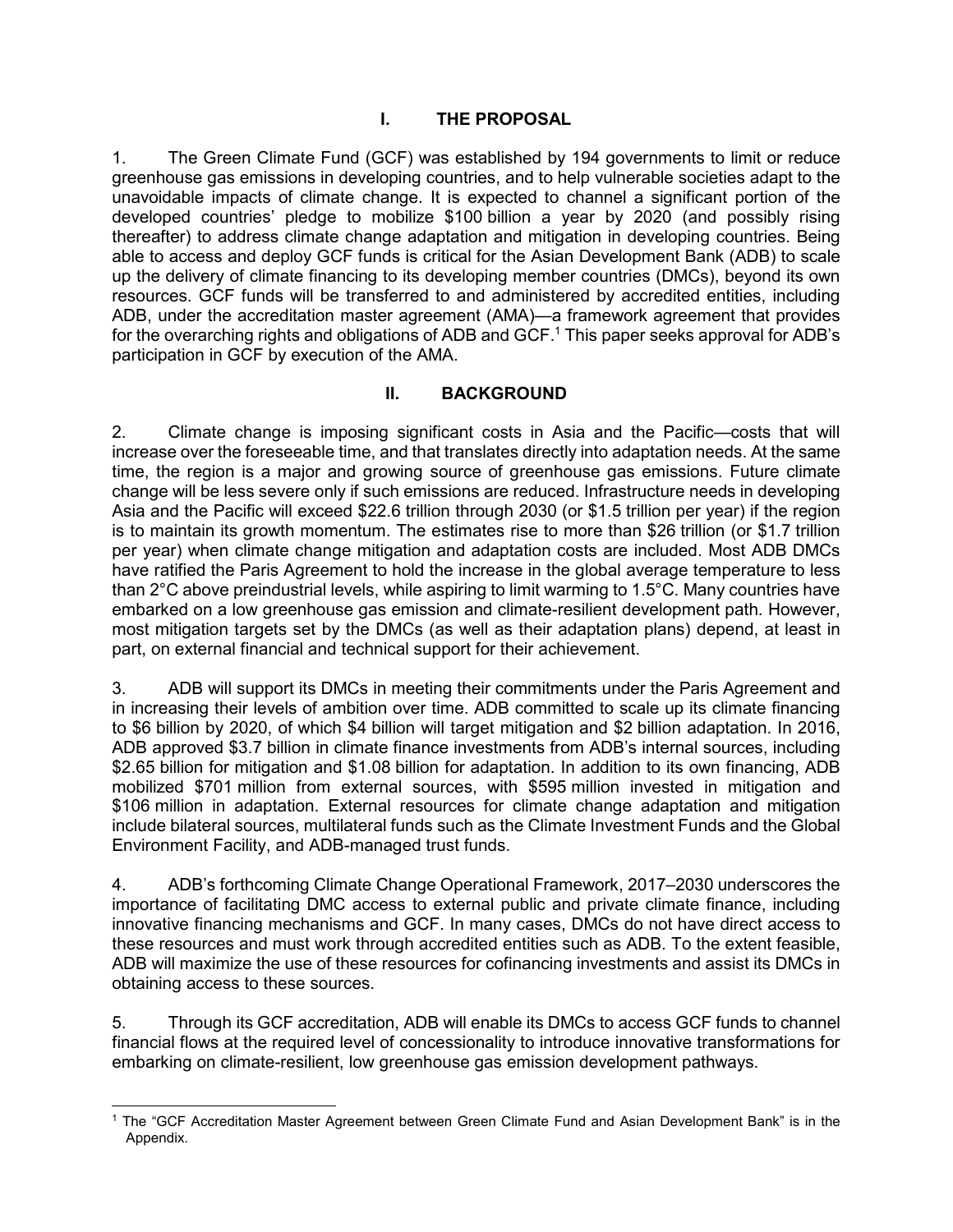# **III. THE GREEN CLIMATE FUND**

# **A. Objective and Scope**

6. At the 2009 United Nations Climate Change Conference in Copenhagen, developed countries committed to a goal of mobilizing jointly \$100 billion a year by 2020 to address the needs of developing countries. As envisaged in the Copenhagen Accord, this funding will come from a wide variety of sources—public and private, bilateral and multilateral, including alternative sources of finance—and a significant portion of such funding should flow through GCF. GCF was formally established a year later during the 2010 conference in Cancun as a fund within the United Nations Framework Convention on Climate Change. Its governing instrument was adopted in 2011.

7. The objective of GCF, as outlined in its governing instrument, is as follows: "In the context of sustainable development, the Fund will promote the paradigm shift towards low-emission and climate-resilient development pathways by providing support to developing countries to limit or reduce their greenhouse gas emissions and to adapt to the impacts of climate change, taking into account the needs of those developing countries particularly vulnerable to the adverse effects of climate change."<sup>2</sup>

8. GCF is governed by a board of 24 members, with equal representation from developing and developed countries. The World Bank serves as the interim trustee of GCF. GCF's initial resource mobilization period lasts from 2015 to 2018, and acceptance of new pledges is ongoing. As of June 2017, GCF has raised \$10.3 billion equivalent in pledges from 43 state governments, three regional governments, and one city. Once 60% of contributions are approved for projects and programs, GCF will rely on a systematic process to replenish these resources, aiming to ensure a strong, steady, and dependable stream of financing necessary to deliver on GCF's mandate. GCF targets a balanced allocation to adaptation and mitigation projects and programs, with a least half of its adaptation finance going to the least developed countries,<sup>3</sup> small island developing states,<sup>4</sup> and African states.<sup>5</sup> As of June 2017, \$2.2 billion of GCF funds have been approved by its board for 43 adaptation or mitigation projects.

9. In deploying its resources, GCF works exclusively through accredited entities $6$  to finance projects and programs. One of the unique features of GCF is to promote direct access to its funds by subnational, national, and regional implementing entities. To access GCF funding, institutions go through a process of accreditation to assess their strength in financial management and capability to safeguard funded projects and programs against any unforeseen environmental or social harm. ADB started the GCF accreditation process in December 2014; accreditation was approved at the ninth GCF board meeting on 24–26 March 2015. Finalization and execution of the AMA between GCF and the accredited entity concludes the accreditation process.

<sup>-</sup>2 Green Climate Fund (GCF). 2011. *Governing Instrument for the Green Climate Fund*. Durban. (page 2). www.greenclimate.fund/documents/20182/574763/Governing\_Instrument.pdf

<sup>&</sup>lt;sup>3</sup> Least developed countries are low-income countries confronting severe structural impediments to sustainable development. They are highly vulnerable to economic and environmental shocks and have low levels of human assets. List of least developed countries under the United Nations Framework Convention on Climate Change: http://unfccc.int/cooperation\_and\_support/ldc/items/3097.php

<sup>4</sup> Small island developing states were recognized as a distinct group of developing countries facing specific social, economic, and environmental vulnerabilities at the United Nations Conference on Environment and Development (also known as the Earth Summit) held in Rio de Janeiro, Brazil (3–14 June 1992). List of small island developing states in different UN fora: http://unohrlls.org/about-sids/country-profiles/

<sup>5</sup> Members of the African Union, i.e., all 55 countries on the African continent.

 $6$  Accredited entities are a wide range of institutions, including international, regional and national entities.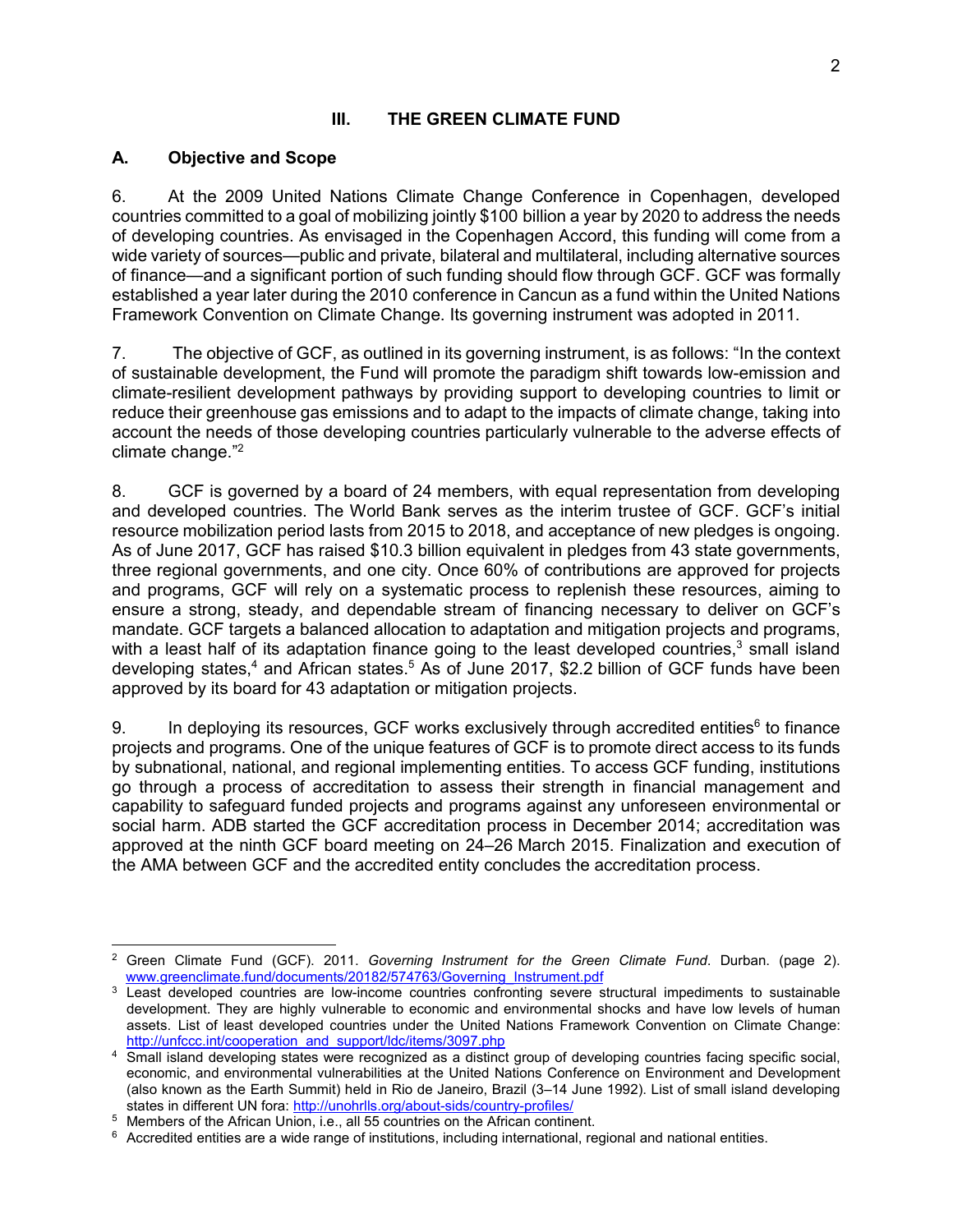10. In its accreditation, ADB was granted (i) the widest possible range of access to GCF, covering all project or program sizes (including larger than \$250 million); (ii) all fiduciary functions as defined by GCF, including for project management, grant award or funding allocation mechanisms, and onlending or blending; and (iii) all environmental and social risk categories. This accreditation level gives ADB the greatest possible access to GCF resources for deployment in its DMCs, in addition to its own and other external resources.

# **B. Forms of Assistance**

11. GCF financing may include a combination of public and private sector initiatives and provide a range of financing instruments such as grants, loans (including concessional loans), equity, and risk mitigation instruments (such as quarantees).<sup>7</sup>

# **IV. THE PROPOSED ARRANGEMENTS**

# **A. Investment Approval Process**

12. The starting point for the processing, preparation, and approval of any project or program to be funded with GCF resources is the submission by ADB of a funding proposal to GCF for review, which may include an independent assessment by its technical advisory panel before submission to the GCF board for its approval.<sup>8</sup> Once the GCF board approves a funding proposal, ADB will obtain all its final internal approvals for the administration of the GCF funds within the period stated in the GCF board approval decision. $9$ 

# **B. Fund Transfers from the Green Climate Fund**

13. ADB will accept, on an untied basis, financing resources from GCF (contributions). Contributions will be held and administered by ADB separately from its other resources. Provision of contributions will be effected through funded activity agreements (FAA) for each individual project to be financed by GCF, under which ADB will agree to administer the contributions, substantially in accordance with the terms of the AMA.<sup>10</sup>

14. Contributions will be made in United States dollars and deposited into an account specified by ADB, as appropriate.

# **C. Administration of Contributions**

15. Contributions will be held, administered, and invested at the discretion of ADB in accordance with ADB's policies and procedures. With respect to the administration of contributions, ADB will exercise the same degree of care in the discharge of its functions, as it does with respect to its own funds or other funds for which it has management or investment responsibility.

 7 GCF's financing terms and conditions are in GCF. 2015. *Financial Terms and Conditions of the Fund's Instruments.* https://www.greenclimate.fund/documents/20182/24949/GCF\_B.09\_08\_-

Financial\_Terms\_and\_Conditions\_of\_the\_Fund\_s\_Instruments.pdf/295cd44f-1335-4213-b999-783f96c523a9

<sup>&</sup>lt;sup>8</sup> The funding proposal will not be considered by the GCF board until the GCF receives a no-objection letter from the national designated authority of the relevant DMC.

<sup>&</sup>lt;sup>9</sup> The period stated in the GCF board approval decision shall not be less than 120 days. If ADB is unable to meet the time line, it will provide GCF with an explanation for the delays and a revised time line for obtaining the final internal approvals.

<sup>&</sup>lt;sup>10</sup> The funded activity agreement for a project will be entered within 180 days of ADB's final internal approval.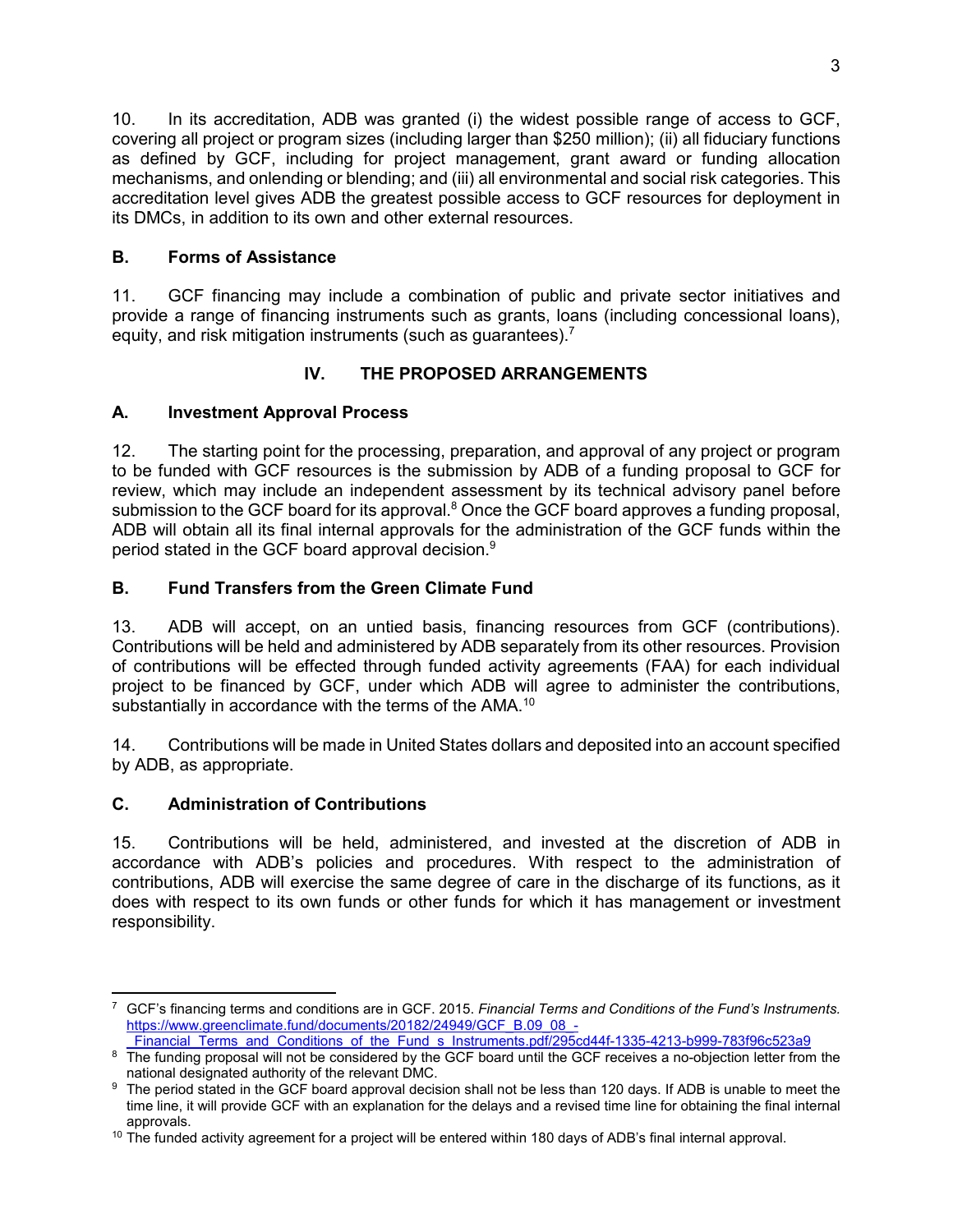16. Pending disbursements, ADB may invest and reinvest contributions. Any income earned in respect of such investment and reinvestment, as well as interest accrued in respect of the account, will be transferred to GCF.

17. ADB will disburse funds from the account as needed to meet the expenditures of projects and activities supported by the contributions. If other currencies are required to meet eligible expenditures, ADB may purchase the required currencies with the available funds in the account. Any fees and charges relating to such purchase will be paid out of the account. ADB's financing agreements with its DMCs will incorporate any GCF-specific requirements.

18. ADB will maintain records and accounts, in accordance with the terms of the AMA, that identify the contributions received and disbursements made from the account, including for eligible activities and administrative expenses. ADB will provide GCF unaudited and audited annual financial statements on these records and accounts. The financial statements will be audited annually by ADB's external auditors, with the cost of audits to be charged to the account.

19. ADB will provide GCF (if required) additional reports and information concerning the progress of projects and activities financed under the contributions, with related extra costs deducted from the account. The contents for such additional reports and information will be agreed between GCF and ADB in advance.

# **D. Service Fee**

20. ADB will receive a fee to cover its costs for administering and implementing GCF-funded projects and programs, including completion, evaluation, and reporting. The fee payable to ADB will be determined in accordance with relevant policies and procedures established by GCF, as amended from time to time.<sup>11</sup> The fee will be determined for each project and program, and will be in addition to the GCF funding approved for such projects and programs.

# **E. Accreditation Status**

21. Under GCF policy, all accredited entities (including ADB) must be reaccredited every 5 years. ADB's current accreditation is valid until March 2020. During the 5-year period of accreditation, (i) GCF will conduct mid-term and other reviews of ADB's accreditation status, and (ii) GCF and ADB will inform each other of any changes in their respective policies and procedures that may result in ADB's non-compliance with the AMA or any FAAs. Such reviews and policy changes may result in the downgrading, suspension, or revocation of ADB's accreditation. Revocation of ADB's accreditation will not affect any FAA or any agreement ADB has entered, prior to such revocation, with respect to ongoing projects.

| <sup>11</sup> GCF fees for public sector projects are based on full-cost recovery, and currently capped as follows: |  |
|---------------------------------------------------------------------------------------------------------------------|--|

| Size of the project                 | Fee cap % of GCF funding (grant) |
|-------------------------------------|----------------------------------|
| Micro $($10 \text{ million})$       | 10%                              |
| Small (\$10 million-\$50 million)   | 9%                               |
| Medium (\$50 million-\$250 million) | 8%                               |
| Large $(> $250$ million)            | 7%                               |

GCF fees for private sector and non-grant instruments other than concessional loans to the public sector will be decided on a case-by-case basis.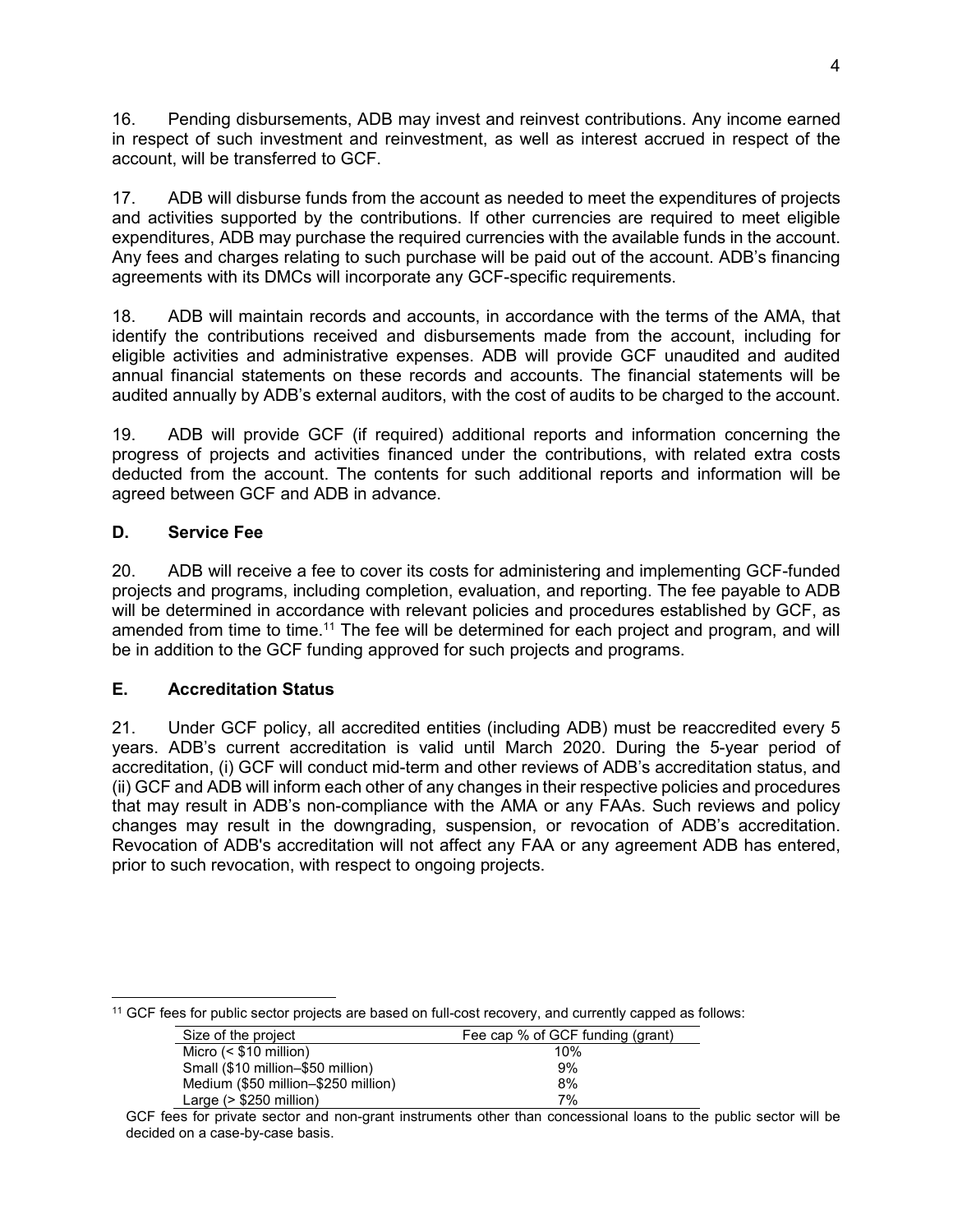# **V. RISKS AND MITIGATION**

# **A. Conflict of Interest**

22. There may be a conflict of interest between ADB's duties as administrator of the contributions and ADB's interest and duties in relation to its other operations (especially as a financier in the same project). Where applicable, ADB will mitigate these risks by treating the GCF-financed investment on a par with its own investment in the same project or, where different modalities are used, through strict adherence to ADB's policies and procedures, as if the investment were made from ADB's own resources.

# **B. Credit Risk and Reputation Risk**

23. Ultimately, credit risks arising from GCF-financed investments will be borne by GCF, provided that ADB has processed and administered the investment within the parameters set under the AMA and in accordance with ADB's operational policies and procedures. However, since ADB will the "lender and/or grantor of record," moral obligations remain and its reputation may be tarnished if GCF believes that ADB has breached its duties. ADB will try to avoid damage to its reputation through strong and committed delivery of its duties as an administrator of GCF funds.

# **VI. THE PRESIDENT'S RECOMMENDATION**

24. The President recommends that the Board approve ADB entering an accreditation master agreement with the Green Climate Fund, substantially in the form of the draft attached hereto.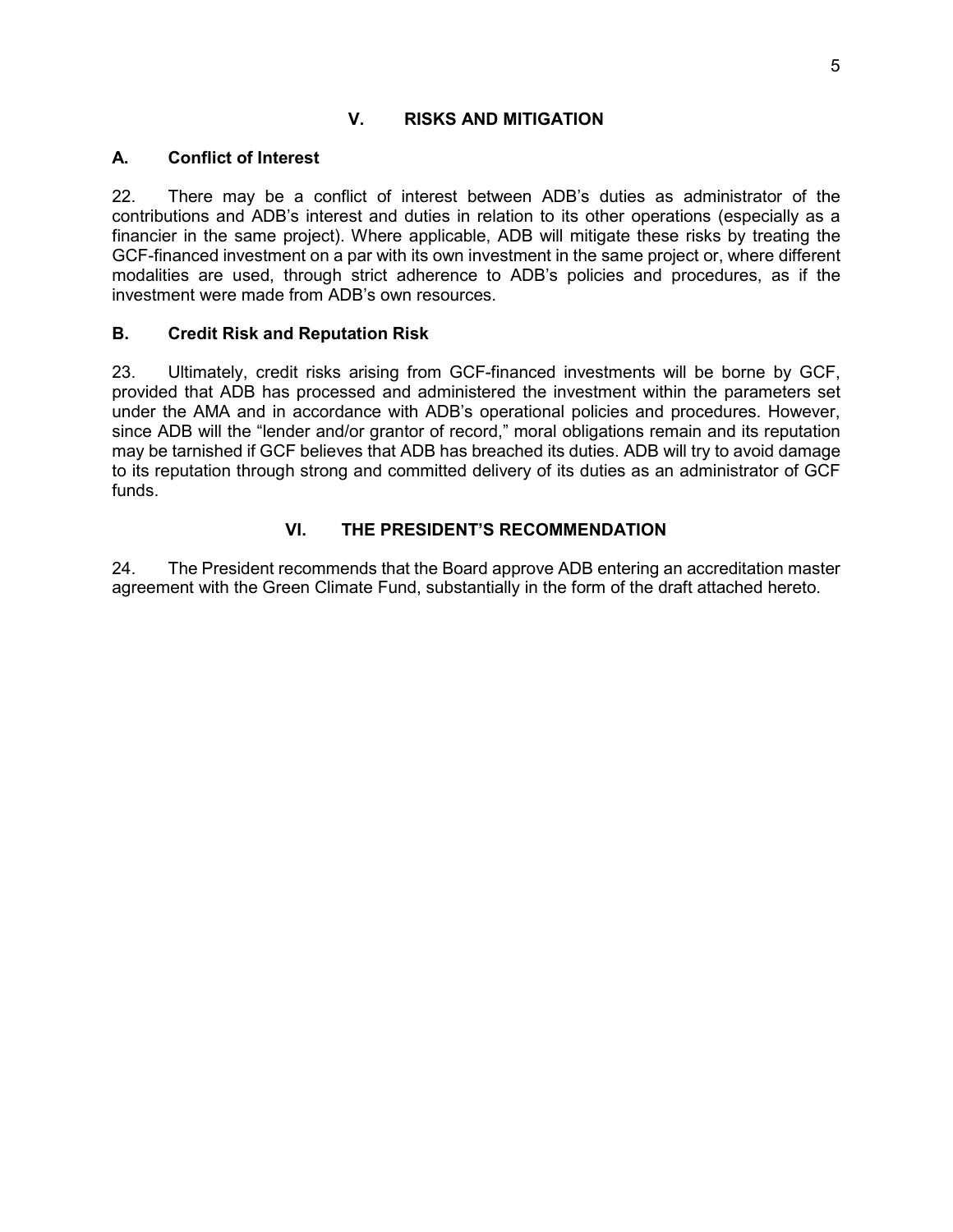

# **Negotiated GCF-ADB AMA**

# **GCF**

# **ACCREDITATION**

# **MASTER AGREEMENT**

# **between**

# **GREEN CLIMATE FUND**

# **and**

# **ASIAN DEVELOPMENT BANK**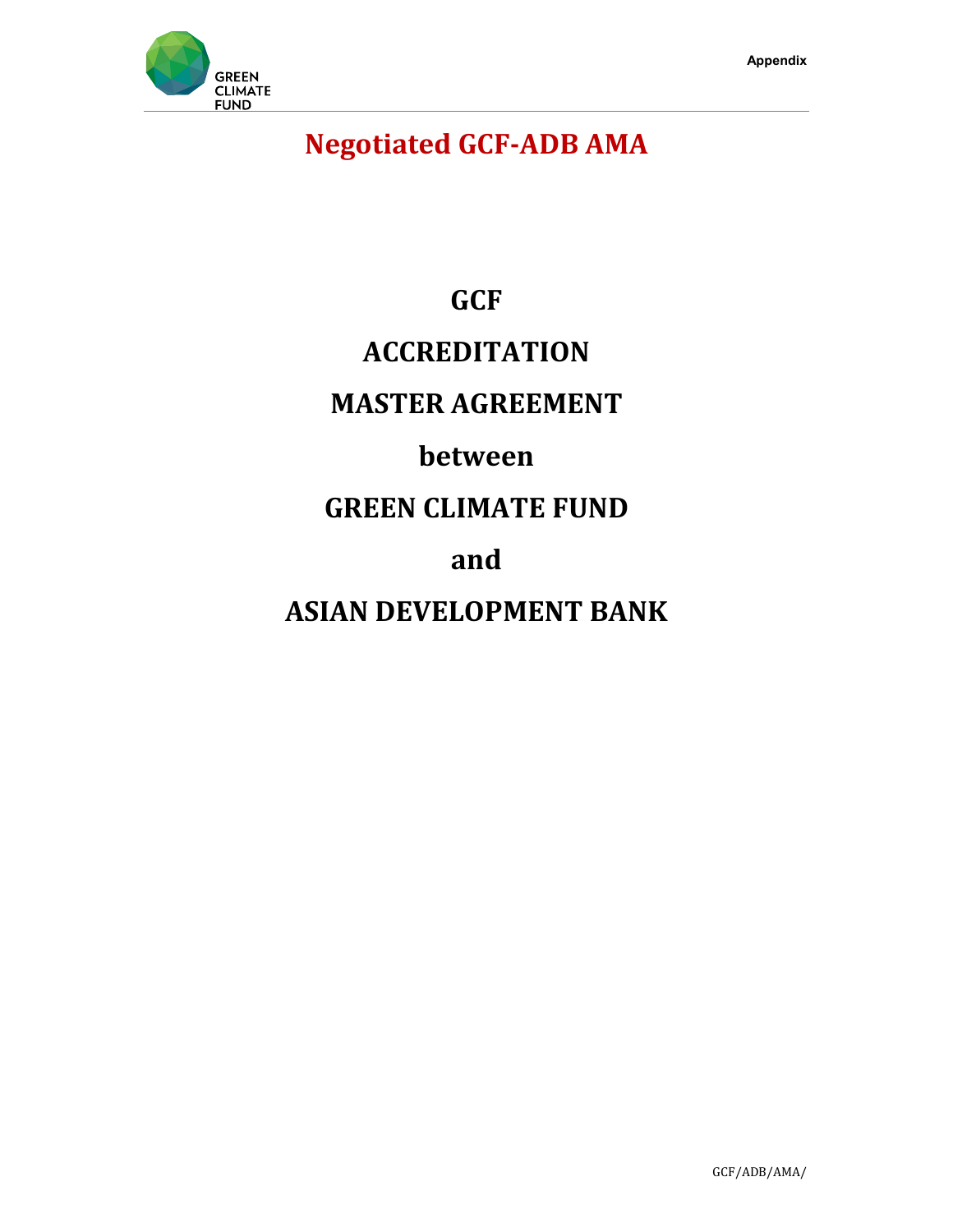# **TABLE OF CONTENTS**

| Clause 1 Definitions and Interpretations                                                                                  | $\mathbf{1}$ |
|---------------------------------------------------------------------------------------------------------------------------|--------------|
| Clause 2 Effectiveness Date and Conditions Precedent to Agreement                                                         | 7            |
| Clause 3 Conditions Precedent to Disbursement                                                                             | 7            |
| Clause 4 Project/Programme Pipeline and Funding Proposals                                                                 | 7            |
| Clause 5 Results Management Framework; Monitoring and Accountability                                                      | 11           |
| Clause 6 Procedure for Term Sheets and Funded Activity Agreements                                                         | 12           |
| Clause 7 Disbursement of GCF Proceeds to the Accredited Entity; Unused Funds; Reflowed Funds;<br><b>Investment Income</b> | 13           |
| Clause 8 Responsibilities of the Accredited Entity                                                                        | 14           |
| Clause 9 Standard of Care                                                                                                 | 15           |
| <b>Clause 10 Executing Entities</b>                                                                                       | 16           |
| Clause 11 Administration of Funds by the Accredited Entity                                                                | 17           |
| Clause 12 Accredited Entity Fees                                                                                          | 17           |
| Clause 13 Standards, Policies and Procedures                                                                              | 17           |
| Clause 14 Procurement                                                                                                     | 18           |
| Clause 15 Record Keeping and Reporting                                                                                    | 18           |
| Clause 16 Funded Activity Audit, Supervision and Ad Hoc Checks                                                            | 20           |
| Clause 17 Financial Management and Financial Information                                                                  | 21           |
| Clause 18 Representations, Warranties and Covenants                                                                       | 22           |
| Clause 19 Non-Compliance                                                                                                  | 24           |
| Clause 20 Remedies following an Event of Non-Compliance                                                                   | 24           |
| Clause 21 Force Majeure                                                                                                   | 25           |
| Clause 22 Term and Termination                                                                                            | 26           |
| Clause 23 Intellectual Property; Ownership of Equipment; Entitlement to Emission Reductions                               | 27           |
| Clause 24 Branding                                                                                                        | 27           |
| Clause 25 Confidentiality                                                                                                 | 28           |
| Clause 26 Non-waiver of Privileges and Immunities                                                                         | 29           |
| Clause 27 Governing Law                                                                                                   | 30           |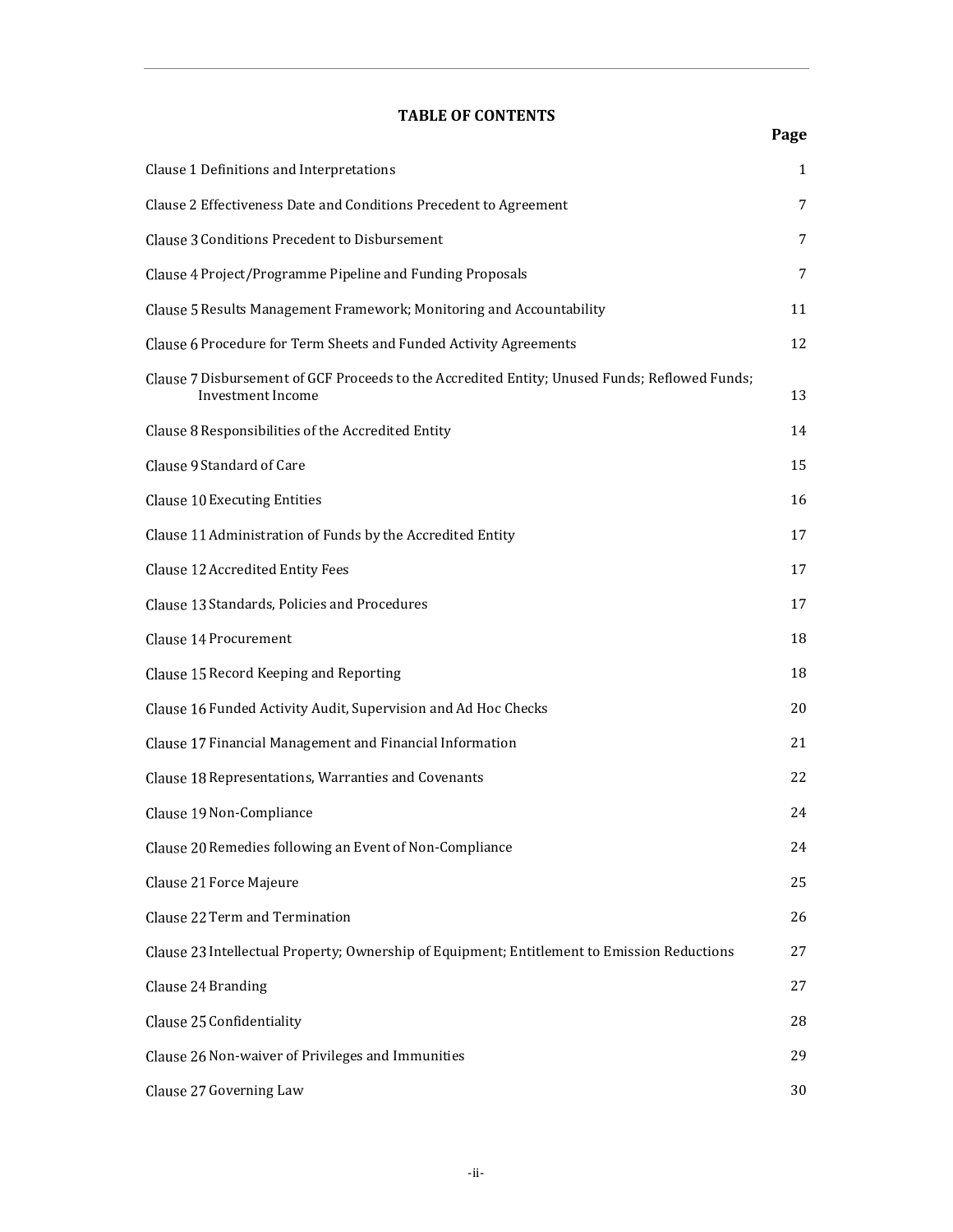| Clause 28 Enforceability and Arbitration                        | 30 |
|-----------------------------------------------------------------|----|
| Clause 29 Waiver                                                | 31 |
| Clause 30 Notices                                               | 31 |
| Clause 31 Miscellaneous                                         | 31 |
| Annex 1 - Term Sheet                                            | 35 |
| Annex 2 - Conditions Precedent to Disbursement                  | 38 |
| Annex 3 - Accreditation for Fiduciary Standards                 | 39 |
| Annex 4 - Accreditation for Environmental and Social Safeguards | 40 |
| Annex 5 - Accreditation for Size of Project                     | 41 |
| Annex 6 - Request for Disbursement                              | 42 |
| Annex 7- Certificate                                            | 43 |
| <b>EXHIBIT A - Interim Policy on Prohibited Practices</b>       | 45 |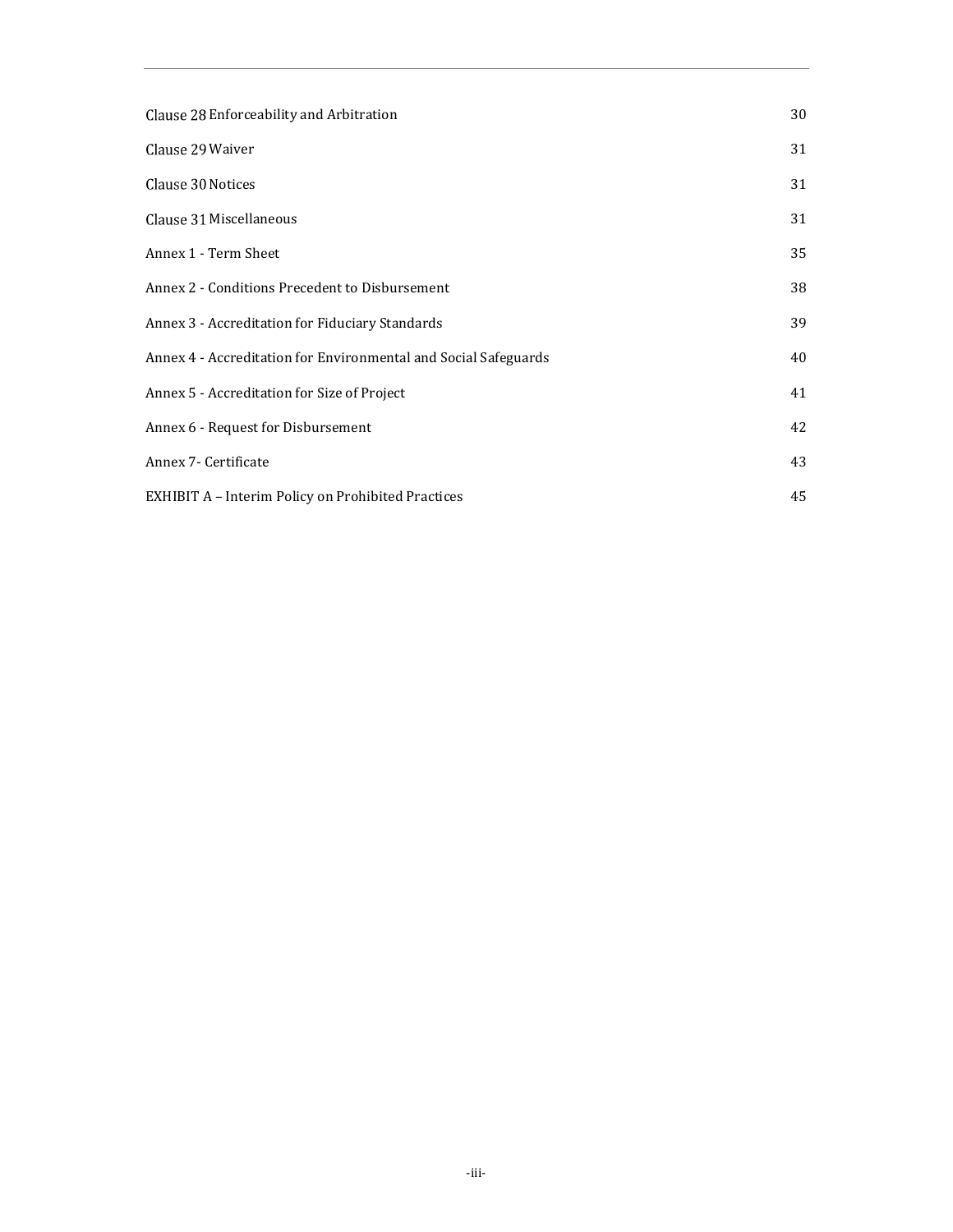This ACCREDITATION MASTER AGREEMENT (the "**Agreement**") is entered into on [DATE] [MONTH] 2017 between

**ASIAN DEVELOPMENT BANK**, a multilateral development bank, established and existing under an agreement known as the Agreement Establishing the Asian Development Bank among its member countries, having its headquarters at 6 ADB Avenue, Mandaluyong City, 1550 Metro Manila, Philippines, and which has received Accreditation (as defined below) (the "Accredited Entity"); and

**THE GREEN CLIMATE FUND**, designated as an operating entity of the financial mechanism under Article 11 of the United Nations Framework Convention on Climate Change and established pursuant to the Governing Instrument (as defined below) possessing juridical personality in order to operate effectively internationally, having such legal capacity as is necessary for the exercise of its functions and the protection of its interests and having its headquarters at Songdo, Incheon, Republic of Korea ("**GCF**" or the "**Fund**"),

each a "**Party**" and together the "**Parties**".

### WHEREAS

- (A) The Accredited Entity has been accredited by the Board (as defined below) pursuant to paragraph 45 of the Governing Instrument, subject to and in accordance with the assessment of the Accreditation Panel (as defined below);
- (B) The Board has endorsed that the Fund shall enter into agreements with accredited entities;
- (C) The Board has authorized the Executive Director or his/her designee on behalf of the Fund to negotiate and agree on the terms and conditions of such agreements with accredited entities, reflecting the scope of the accreditation, and to enter into such agreements.

THE PARTIES HEREBY AGREE AS FOLLOWS:

# **Clause 1 DEFINITIONS AND INTERPRETATIONS**

1.01 In this Agreement:

"Accountability Units" means the Independent Evaluation Unit, the Independent Integrity Unit and the Independent Redress Mechanism of the Fund;

"Accreditation" means the Decision, accrediting an entity, pursuant to paragraph 45 of the Governing Instrument, and subject to, and in accordance with, the assessment by the Accreditation Panel, and the terms "Accredit" and "Accredited" will have a commensurate meaning;

"Accreditation Panel" means the independent technical panel established by the Board pursuant to Decision B.07/02 to advise it on matters relating to the Accreditation of entities by the Board;

"Accredited Entity Fee" means a fee payable to the Accredited Entity, in accordance with Clause 12, to cover the Accredited Entity's costs, in respect of services performed by the Accredited Entity in connection with Funded Activities. For the avoidance of doubts, the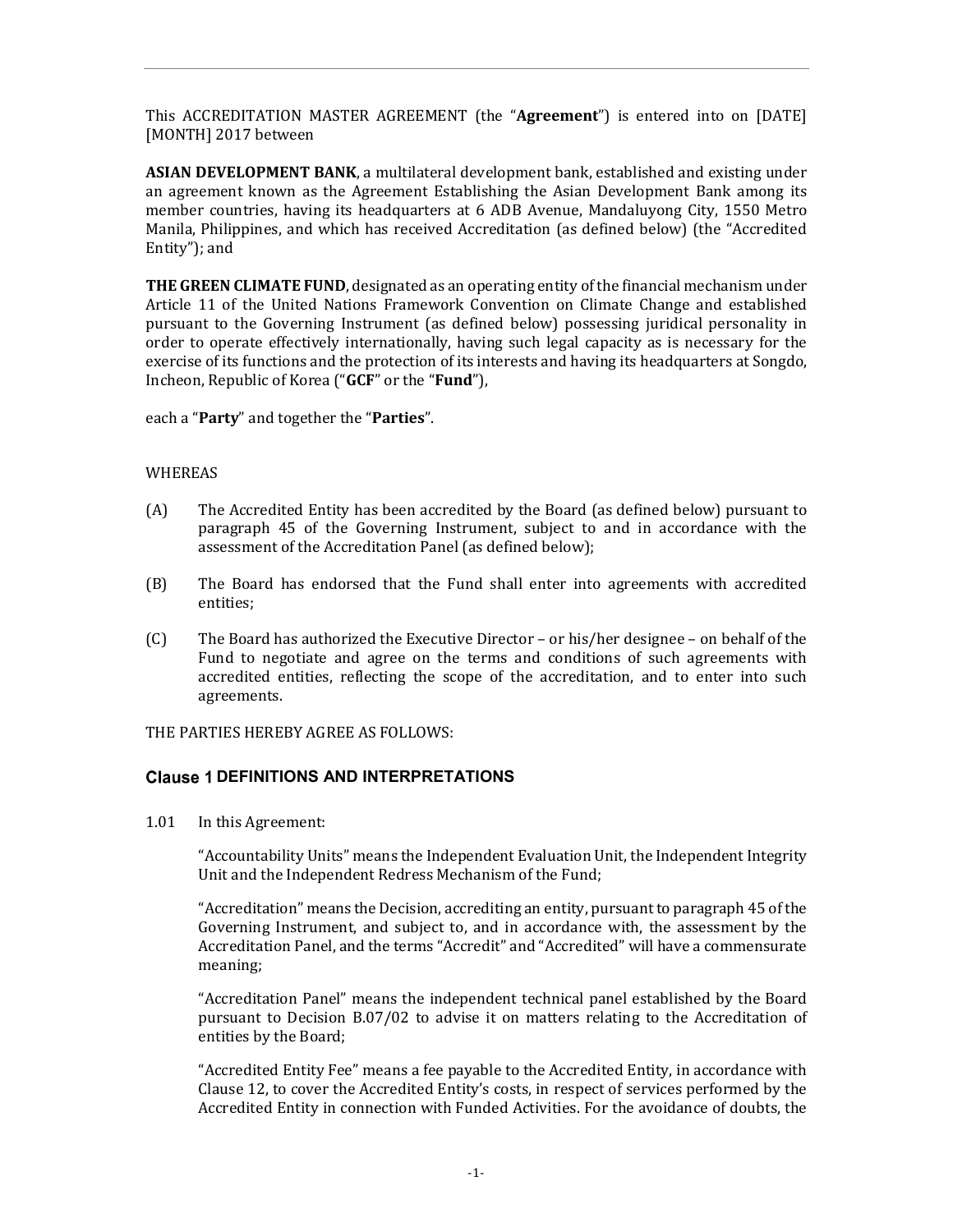Accredited Entity Fee is not part of the GCF Proceeds, and shall be paid by the Fund to the Accredited Entity separately from the GCF Proceeds;

"Accredited Entity Fiscal Year" means 1 January through 31 December of each calendar year;

"Agreement" means this GCF Accreditation Master Agreement between the Fund and the Accredited Entity;

"AML/CFT" means anti-money laundering and countering the financing of terrorism;

"APR" means an annual performance report;

"Arbitration Rules" means the arbitration rules of the arbitral body or organization specified in Clause 28.03 of this Agreement in force as at the date of this Agreement as may be amended from time to time;

"Board" means the board of the Fund established pursuant to the provisions of the Governing Instrument;

"Concept Note" means a concept note prepared and submitted to the Fund by the Accredited Entity for a project, programme or investment;

"Confidential Information" means information, however recorded or preserved, disclosed by a Party to the other Party in the context of or in relation to this Agreement or any FAA, which is described and/or marked as "confidential" at the time of disclosure;

"Convention" means the United Nations Framework Convention on Climate Change;

"COP" means the conference of the parties to the Convention;

"Decision" means a decision of the Board;

"Disbursement Schedule" means the disbursement schedule as set out in an FAA;

"Environmental and Social Standards" or "ESS" means the interim environmental and social safeguards of the Fund as set out in Annex III to Decision B.07/02;

"Environmental and Social Risk Categories" means the categories and levels of intermediation specified in the Framework for Accreditation Process;

"Executing Entity" means any entity, which includes, as the case may be, a developing country which is a party to the Convention, through which GCF Proceeds are channelled or used for the purposes of a Funded Activity or part thereof, and/or any entity that executes, carries out or implements a Funded Activity, or any part thereof. For the avoidance of doubt, the Accredited Entity may also carry out the functions of an Executing Entity;

"Executive Director" means the head of the Secretariat appointed by the Board from time to time;

"Expert" means an expert or consultant providing services under contractual arrangements with the Fund, including the Accountability Units;

"Fiduciary Principles and Standards" means the initial fiduciary principles and standards of the Fund as set out in Annex II to Decision B.07/02;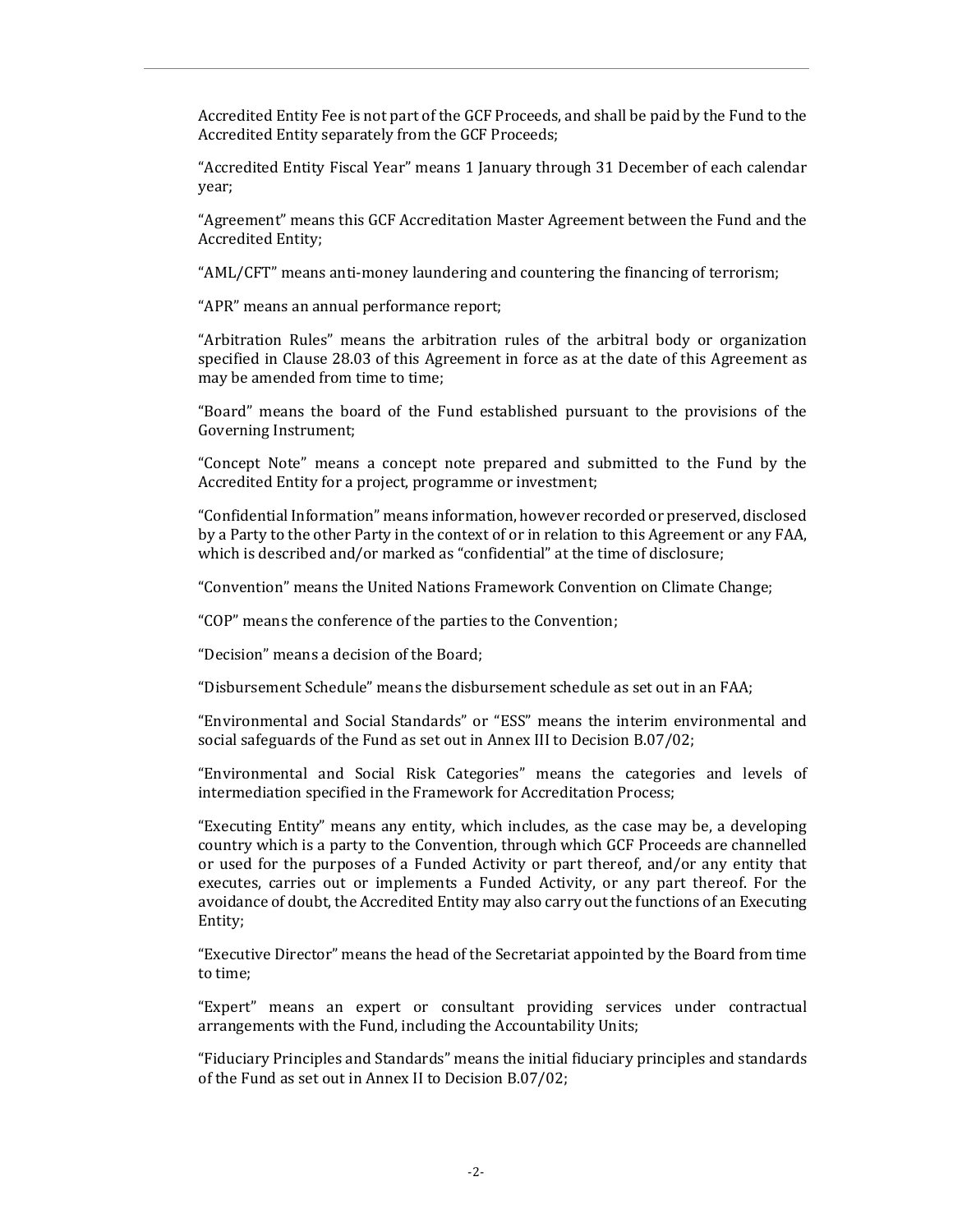"Focal Point" means the individual or authority designated by a developing country party to the Convention to fulfil all functions of an NDA on a temporary basis, until it has designated an NDA;

"Force Majeure" means any act of God (such as earthquakes, floods, fire, plague or other natural disasters), war (whether declared or not), invasion, revolution, insurrection, riot or civil disturbances, strikes or other labour conflicts, martial law or state of siege, (attempted) overthrow of government, acts of terrorism or other acts or events of a similar nature or force, to the extent that they constitute an unforeseeable exceptional situation or event, beyond the Parties' control, which prevents either of the Parties from fulfilling any of their obligations under this Agreement or under an FAA for a Funded Activity;

"Framework for Accreditation Process" means the Fund's initial guiding framework for its accreditation process, adopted in Decision B.07/02 and contained in Annex I to that Decision, and in Decision B.08/02 and contained in Annex I to that Decision;

"Fund Agent" means a representative of the Fund who is subject to the rights and obligations of the Fund under this Agreement;

"Funded Activity" means, unless otherwise specified in the FAA applicable to that Funded Activity, a GCF Project and/or a GCF Programme or part thereof;

"Funded Activity Agreement" or "FAA" means any agreement relating to a Funded Activity entered into by the Parties pursuant to Clause 6.02 of this Agreement and that meets the requirements of Clause 6.04 of this Agreement;

"Funding Proposal" means the proposal, including any annexes thereto, in a form as may be prescribed by the Fund, referred to in Clause 4.01 of this Agreement, requesting funding (whether in the form of grants, loans or otherwise) for a project, programme activity or investment;

"GCF Account" means the trust fund established or to be established by the Accredited Entity in its capacity as an accredited entity of the Fund to, as applicable, record, receive, hold and administer GCF Proceeds and Other GCF Funds that are separate from the Accredited Entity's own funds;

"GCF Fiscal Year" means 1 January through 31 December of each calendar year;

"GCF Holding Currency" means USD, unless otherwise specified in the relevant FAA;

"GCF Proceeds" means funds transferred, provided or disbursed by the Fund via the Trustee or via an account designated by the Fund, in connection with a Funded Activity pursuant to this Agreement and in accordance with the terms and conditions of an FAA, which for the purposes of this Agreement shall not include any Accredited Entity Fee;

"GCF Programme" means a programme comprising several projects, activities and/or investments for which a Funding Proposal has been approved by the Board;

"GCF Project" means a project, activity or investment for which a Funding Proposal has been approved by the Board;

"Gender Policy" means the Fund's gender policy and gender action plan adopted in Decision B.09/11;

"GHG" means greenhouse gas;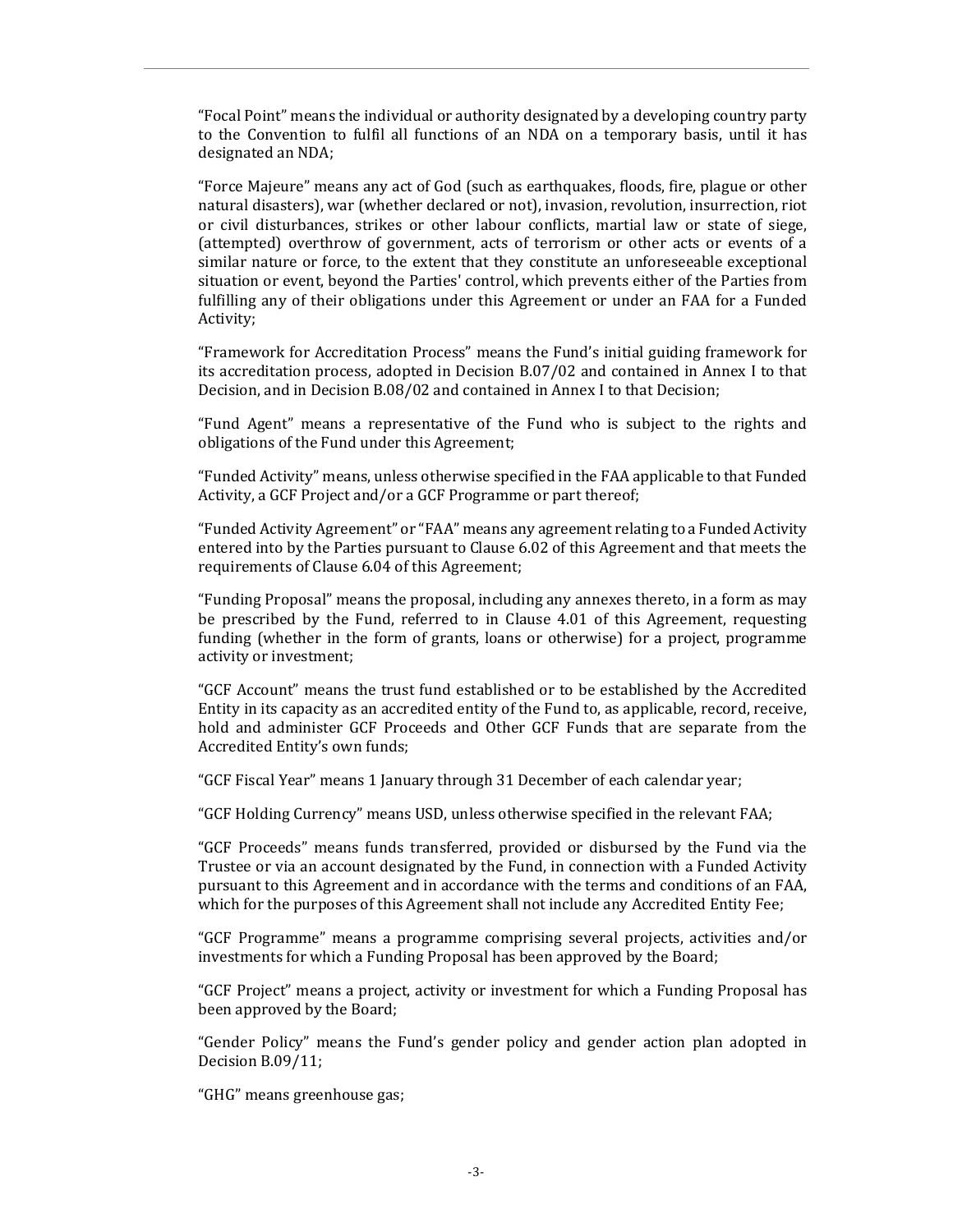"Goods" means goods, equipment and materials to be financed from GCF Proceeds, but excluding Services;

"Governing Instrument" means the instrument entitled 'Governing Instrument for the Green Climate Fund', that was approved by the COP at its seventeenth session on 11 December 2011 and is annexed to Decision 3/CP.17;

"Host Country" means the country or countries in which a Funded Activity is to be, is being, or has been, implemented pursuant to any FAA;

"Independent Evaluation Unit" means the operationally independent evaluation unit established by the Board pursuant to paragraph 60 of the Governing Instrument;

"Independent Integrity Unit" means the independent integrity unit established by the Board pursuant to paragraph 68 of the Governing Instrument;

"Independent Redress Mechanism" means the independent redress mechanism established by the Board pursuant to paragraph 69 of the Governing Instrument;

"Information Disclosure Policy" means the information disclosure policy of the Fund adopted in Decision B.12/35;

"Investment Framework" means the initial investment framework of the Fund adopted in Decisions B.07/06 and B.09/05;

"Investment Income" means any income, interest, gains earned or losses incurred on the undisbursed balance of the GCF Proceeds and Reflowed Funds held in the GCF Account;

"Large-sized Activity" means a project, activity within a programme or investment where the total projected costs as agreed by the Parties at the time of submission of the Funding Proposal to the Board are above USD 250 million (or the equivalent amount thereto measured in any other GCF Holding Currency) or such other amount as may be subsequently specified in a Decision for such sized activity;

"Major Change" means any restructuring of the Funded Activity that involves a substantial change in the Funded Activity's objective, scope, structure or design;

"Medium-sized Activity" means a project, activity within a programme or investment where the total projected costs as agreed by the Parties at the time of submission of the Funding Proposal to the Board are above USD 50 million and up to and including USD 250 million (or the equivalent amount thereto measured in any other GCF Holding Currency) or such other amounts as may be subsequently specified in a Decision for such sized activity;

"Micro-sized Activity" means a project, activity within a programme or investment where the total projected costs as agreed by the Parties at the time of submission of the Funding Proposal to the Board are up to and including USD 10 million (or the equivalent amount thereto measured in any other GCF Holding Currency) or such other amounts as may be subsequently specified in a Decision for such sized activity;

"Monitoring and Accountability Framework" means the initial monitoring and accountability framework adopted by the Board in Decision B.11/10;

"NDA" means the national designated authority, the authority designated by a developing country party to the Convention pursuant to paragraph 46 of the Governing Instrument;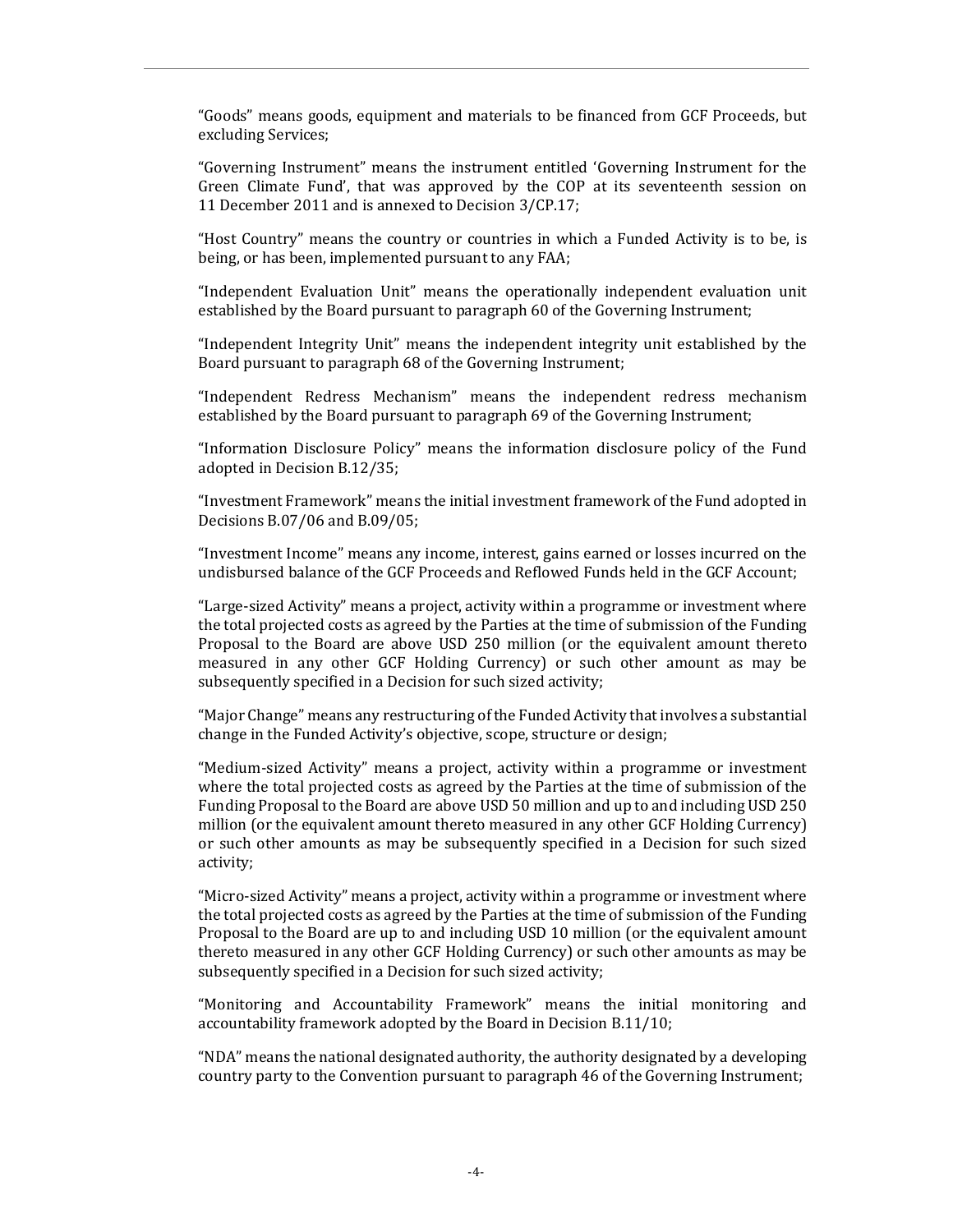"No-Objection Letter" means a letter from an NDA or, if applicable, a Focal Point, signed by its Official Representative, confirming that it has no objection to a Funding Proposal proposed by an Accredited Entity in its country;

"No-Objection Procedure" means the initial 'no-objection procedure' for Funding Proposals, as approved in Decision B.08/10;

"Official Representative" means the official representative of an NDA or, if applicable, Focal Point, details of whom are registered with the Fund;

"Other GCF Funds" means Investment Income and Reflowed Funds;

"PCA" means the Permanent Court of Arbitration in The Hague, the Netherlands;

"Policy on Prohibited Practices" means the interim policy on prohibited practices adopted by the Board, which is attached as Exhibit A;

"Project and Programme Activity Cycle" means the initial proposal approval process adopted in Decision B.07/03, including Annex VII to that Decision;

"Reflowed Funds" means any funds reflowed to the Accredited Entity or directly to the Fund via the Trustee (or such other entity or account as the Fund may designate), as the case may be, which were originally distributed by or through the Accredited Entity from GCF Proceeds including, but not limited to, reimbursement or repayment, payments of principal, interest, dividends and fees, as appropriate, but excluding any Unused Funds with respect to a Funded Activity;

"Reporting Period" means the period from the effectiveness of the FAA until the date of delivery of the project completion report (final APR) for such Funded Activity, excluding any post-implementation monitoring period, unless otherwise specified in the relevant FAA;

"Request for Disbursement" means a written request submitted by the Accredited Entity to the Fund for the transfer of funds to the Accredited Entity for Funded Activities and for the transfer of the Accredited Entity Fees, the form of which is attached as Annex 6 (Request for Disbursement);

"Results Management Framework" means the initial results management framework of the Fund adopted in Decisions B.07/04 and B.08/07;

"Secretariat" means the Secretariat of the Fund established by the Fund pursuant to paragraph 19 of the Governing Instrument;

"Services" means the services to be financed from GCF Proceeds;

"Small-sized Activity" means a project, activity within a programme or investment where the total projected costs as agreed by the Parties at the time of submission of the Funding Proposal to the Board are above USD 10 million and up to and including USD 50 million (or the equivalent amount thereto measured in any other GCF Holding Currency), or such other amounts as may be subsequently specified in a Decision for such sized activity;

"Staff" means all the staff of the Fund, including the Executive Director and the staff of any subsidiary body or facility established by the Fund, irrespective of their nationality, with the exception of the persons recruited locally and assigned to hourly rates of pay;

"Staff of the Accredited Entity" means all governors, executive directors, alternate executive directors, officers and employees, and experts of the Accredited Entity;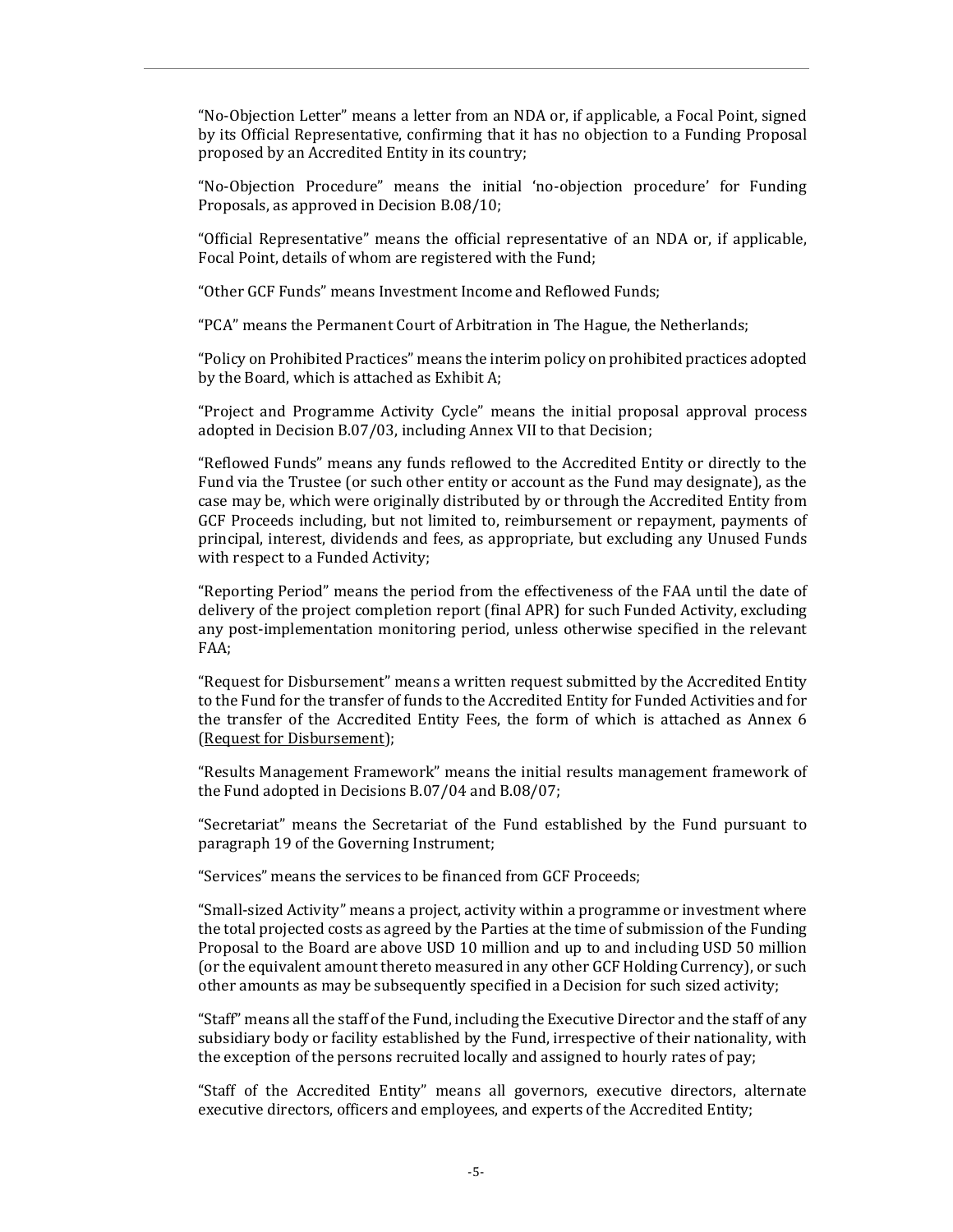"Standards" means together, the Fiduciary Principles and Standards, the Environmental and Social Standards and the Gender Policy;

"Stakeholder Engagement Best Practices" means the best-practice options for country coordination and multi-stakeholder engagement, endorsed in Decision B.08/10 and set out in Annex XIV to that Decision;

"Subsidiary Agreement" means any agreement entered into by the Accredited Entity on the basis of or in connection with this Agreement, unless expressly agreed otherwise in an FAA, acting as the Accredited Entity and the administrator of the GCF Proceeds, with an Executing Entity (that is not the Accredited Entity);

"TAP" means the independent technical advisory panel established by the Board;

"Term Sheet" means a document setting out, in summary form, the key terms and conditions specific to and relating to a Funding Proposal agreed by the Parties pursuant to Clause 6.01 of this Agreement, an indicative form of which is attached as Annex 1 (*Term Sheet*);

"Trustee" means the International Bank for Reconstruction and Development serving as the interim trustee of the Trust Fund and any replacement or successor entity, serving as the interim or permanent trustee of the Trust Fund assets;

"Trust Fund" means the Green Climate Fund Trust Fund administered by the Trustee; "Unused Funds" means any undisbursed or unused funds from the GCF Proceeds for a Funded Activity, for which no further disbursements, liabilities or costs are due to be made or paid by the Accredited Entity (or any other entity involved in the relevant Funded Activity); and

"US Dollars" and "USD" each means the lawful currency of the United States of America.

- 1.02 The Parties acknowledge that this Agreement sets out the general terms and conditions applicable between them for the Accredited Entity's role as accredited entity. This Agreement shall apply to all Funded Activities, save as supplemented or amended, as the case may be, by the specific terms of any FAA entered into by the Parties in relation to a specific Funded Activity, which shall prevail for that specific Funded Activity. As such, any derogation, deviation or modification of this Agreement that is provided for in an FAA shall be justified by the specific requirements of the respective Funded Activity, will only apply with respect to the Funded Activity to which such FAA relates, and shall have no application or effect in relation to any other FAA entered into with respect to another Funded Activity. Amendments to this Agreement may only be made pursuant to Clause 31.11.
- 1.03 In the event of any inconsistency or conflict between this Agreement and an FAA for a specific Funded Activity, the terms of the FAA shall prevail for the purposes of that Funded Activity.
- 1.04 References to the Fund's Standards, rules, policies, principles, procedures and frameworks include, subject to Clause 31.05 where applicable, such Standards, rules, policies, principles, procedures and frameworks as amended and updated from time to time, or any successor document thereto.
- 1.05 The headings contained in this Agreement and the Table of Contents are for reference only and shall not be taken into consideration in interpreting this Agreement.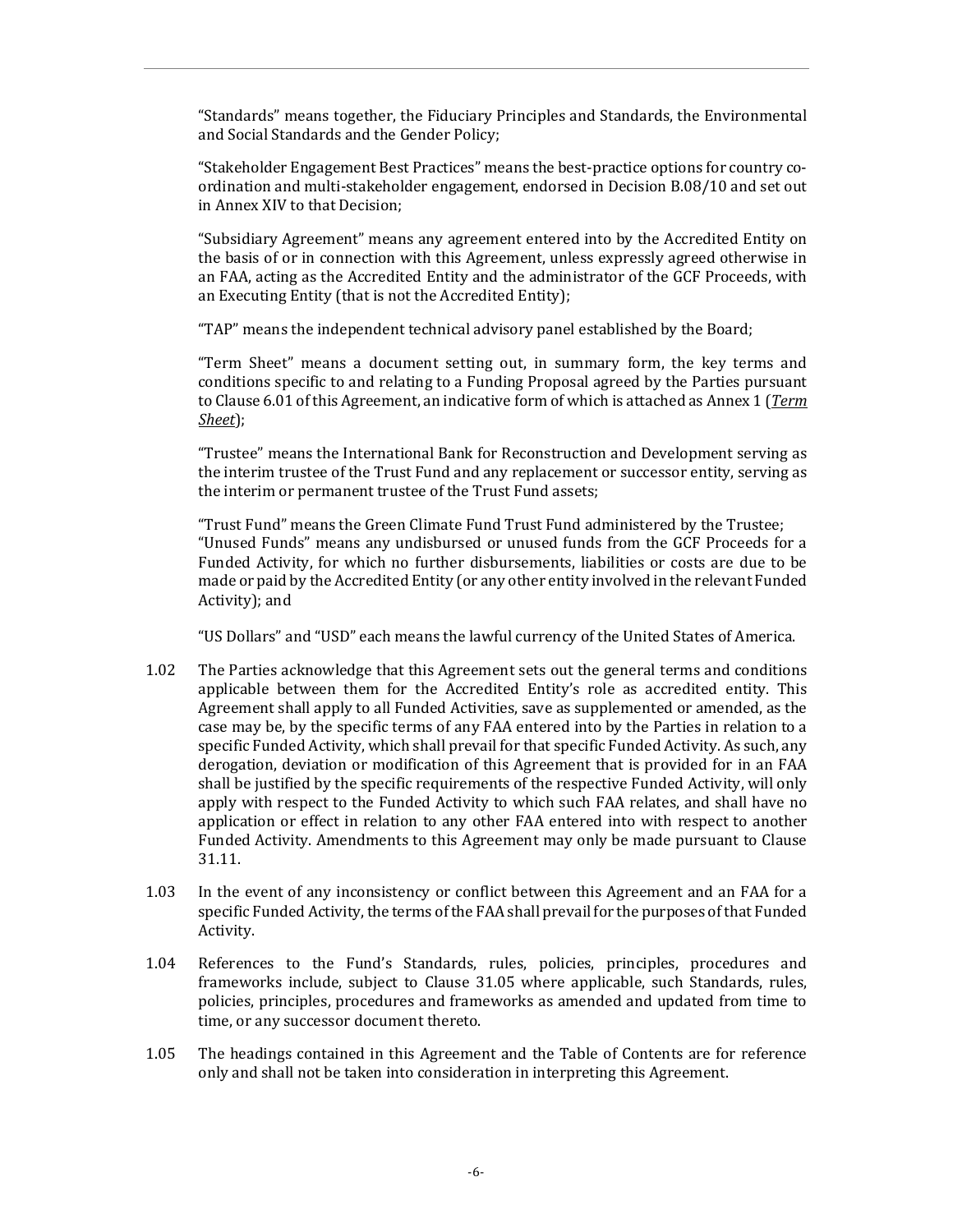- 1.06 References to singular may include plural and vice versa, and a reference to any gender includes any other gender.
- 1.07 For the avoidance of doubt, the Fund includes the Accountability Units.
- 1.08 Any reference to "Clause" and "Annex" is to a Clause of, and Annex to, this Agreement, unless the context requires otherwise.

## **Clause 2 EFFECTIVENESS DATE AND CONDITIONS PRECEDENT TO AGREEMENT**

- 2.01 The effectiveness of this Agreement shall be subject to the Fund having dispatched to the Accredited Entity a notice of its acceptance of the evidence required by Clause 2.02 below.
- 2.02 Unless otherwise specified in writing by the Fund, this Agreement shall not become effective until the following evidence has been provided:
	- (a) an executed copy of this Agreement; and
	- (b) a certificate in accordance with the policies and procedures of the Accredited Entity, which has been signed by a senior legal officer of the Accredited Entity, who shall be qualified in at least one jurisdiction, in the form attached as Annex 7, and confirming that the Agreement entered into by the Accredited Entity has been duly authorized or ratified by all necessary corporate actions and duly executed and delivered on behalf of the Accredited Entity.

### **Clause 3 CONDITIONS PRECEDENT TO DISBURSEMENT**

3.01 The Accredited Entity acknowledges that, in accordance with the relevant Decision Accrediting it, the Fund may not disburse any funds to it for a Funded Activity, until it has satisfied the conditions precedent to disbursement, if any, set forth in the relevant FAA (including, if and to the extent that these are replicated in the relevant FAA, the conditions set forth in Annex 2 (*Conditions Precedent to Disbursement*) of this Agreement.

#### **PROJECT/PROGRAMME PIPELINE AND FUNDING PROPOSALS**

- 4.01 The Accredited Entity may submit Funding Proposals for projects, programme activities or investments to the Fund, either:
	- (a) in response to a call for Funding Proposals published by the Fund on its website; and/or
	- (b) of its own volition, in all instances in accordance with the provisions of this Clause 4, the Project and Programme Activity Cycle, and any other steps or actions as may be prescribed by the Fund from time to time, provided that the Fund gives the Accredited Entity reasonable advance notice of any such steps or actions.
- 4.02 Prior to the submission of a Concept Note, if applicable, but in any event in a timely manner and no later than the submission of the Funding Proposal, so as to comply with the submission of the No-Objection Letter in accordance with Clause 4.13 and the No-Objection Procedure, the Accredited Entity shall:
	- (a) inform the NDA or, if applicable, the Focal Point about the proposed activity to be implemented in its country and commence consultations; and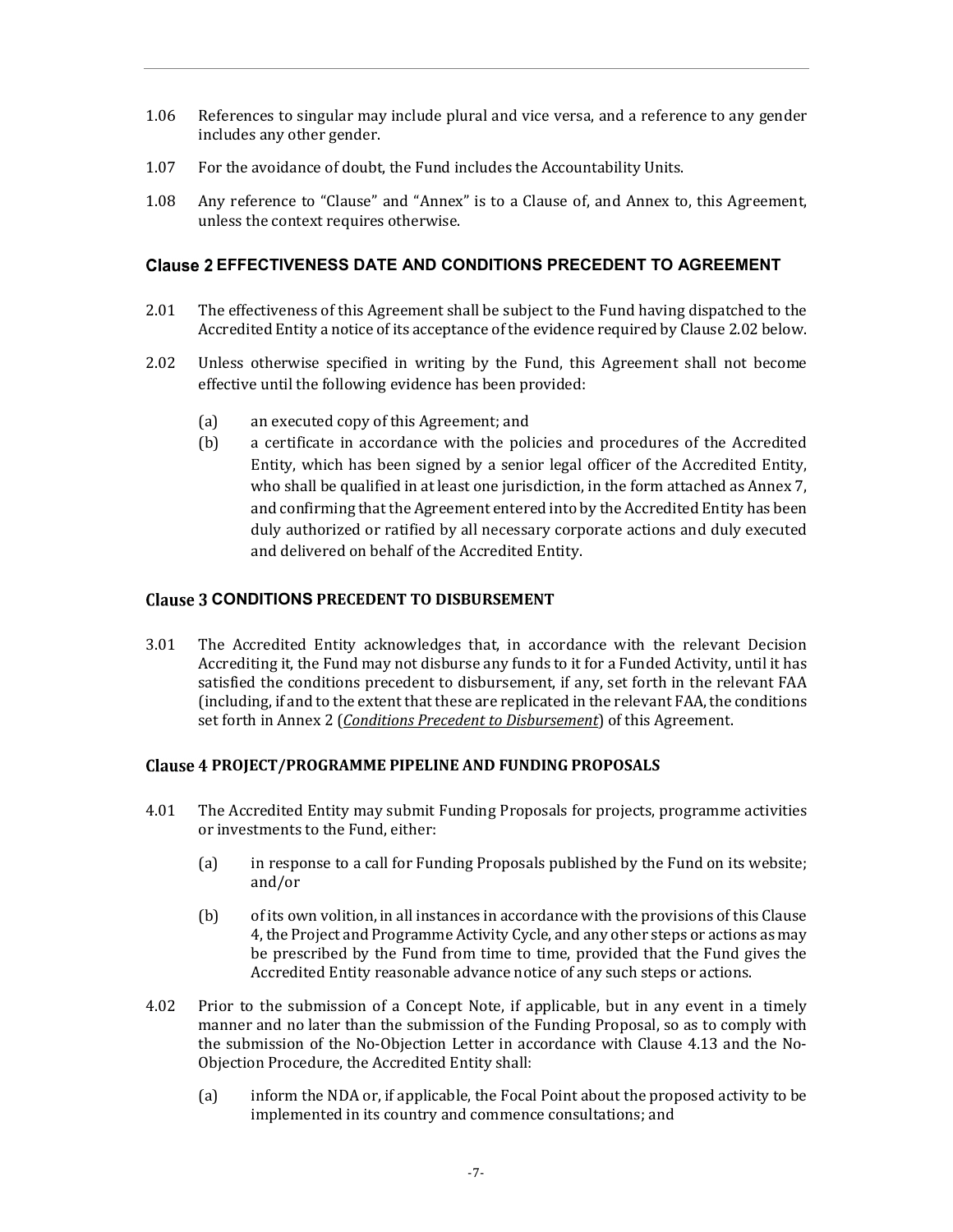(b) inform the Fund that it has commenced consultations with the NDA or, if applicable, the Focal Point.

## *Submission and Consideration of Concept Note (where applicable)*

4.03 Prior to submission of a Funding Proposal, the Accredited Entity may submit a Concept Note to the Fund in accordance with such procedures as may be prescribed by the Fund from time to time.

### *Preparation of Funding Proposal*

- 4.04 The Accredited Entity shall prepare each Funding Proposal in accordance with its own policies and procedures in a manner that meets the considerations and requirements set forth in the Investment Framework, the Results Management Framework, and any other applicable Decisions in force at the time of submission of the Funding Proposal, all without prejudice to Clause 31.05.
- 4.05 In preparing each Funding Proposal, the Accredited Entity shall:
	- (a) comply, and, as the case may be:
		- (i) contractually require the Executing Entity in the Subsidiary Agreement to comply and to oblige compliance by all other persons and entities involved if and when a Subsidiary Agreement is entered into with the Executing Entity, or
		- (ii) include in the Subsidiary Agreement, if it is entered into after the Funding Proposal has been submitted to the Fund, a warranty by the Executing Entity whereby it warrants, and covenants to include in the agreements it may enter into with any third parties a warranty by such third parties that in developing the project, programme or investment referred to in the Funding Proposal, before entering into the Subsidiary Agreement or other relevant agreement, they have complied,

with any applicable fraud, corruption and AML/CFT rules, laws and regulations, as applicable to them, in accordance with the Accredited Entity's own policies and procedures in relation to the proposed Funded Activity;

- (b) as the Fund will rely on such due diligence, carry out all appropriate due diligence in accordance with its own policies and procedures; and
- (c) upon reasonable request by the Fund, after consultation, provide all relevant information, including reports, assessment, and other documentation solely related to the Funding Proposal relating to its obligations under Clauses 4.05(a) and 4.05(b) above and allow the Fund, after reasonable written notice to the Accredited Entity, to speak to the Staff of the Accredited Entity directly involved in the preparation of the relevant Funding Proposal through coordination arrangements established within the Accredited Entity and within the limits of the Accredited Entity's applicable policies and procedures. The Accredited Entity will endeavour, as appropriate, to facilitate discussions between the Fund and any technical experts with regard to the relevant Funding Proposal in consultation with the Staff of the Accredited Entity and the Executing Entity.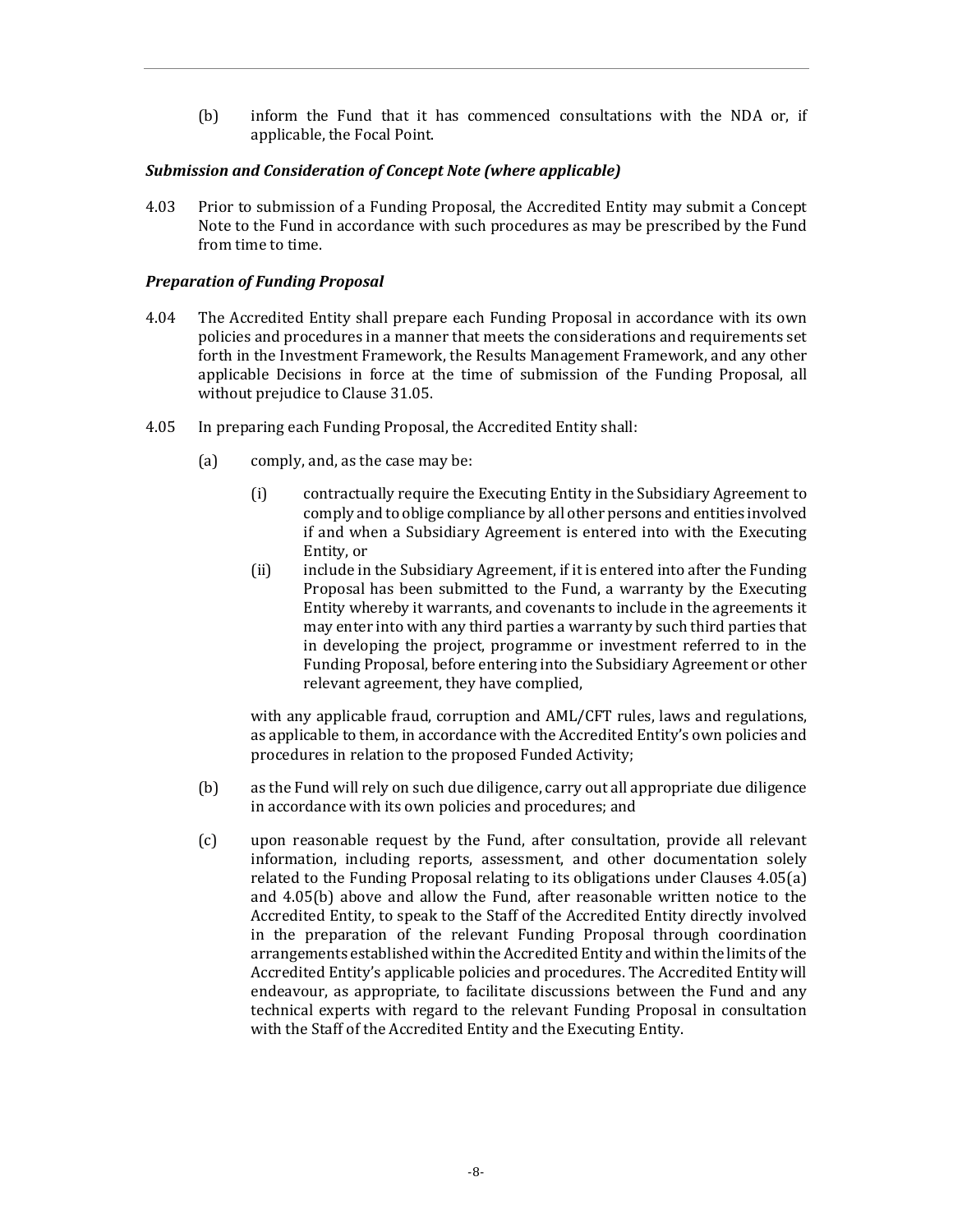# *Country Ownership and Stakeholders Input*

- 4.06 When developing Funding Proposals, the Accredited Entity will, in collaboration with the relevant Host Country authorities, have a process for multi-stakeholder engagement, in accordance with the Accredited Entity's own policies and procedures.
- 4.07 The Accredited Entity will endeavour to foster country ownership in a manner as set out in this Agreement.
- 4.08 The Accredited Entity will keep the Fund updated and informed of material developments in its discussions with the relevant Host Country authorities, carried out in accordance with Clause 4.06.
- 4.09 The Accredited Entity will consider the Stakeholder Engagement Best Practices as part of its preparation of any Funding Proposal, particularly the role of the NDA or, if applicable, the Focal Point.

### *Environmental and Social Risk Categories*

4.10 The Accredited Entity will only submit Funding Proposals for proposed Funded Activities that fall within the Environmental and Social Risk Categories for which it has been Accredited as set out in Annex 4 (*Accreditation for Environmental and Social Safeguards*), or for proposed Funded Activities which are in a lower risk category.

### *Size of Projects*

4.11 The Accredited Entity will only submit Funding Proposals up to the size of proposed Funded Activities for which it has been Accredited, as set out in Annex 5 *(Accreditation for Size of Project)*, or for proposed Funded Activities that are smaller.

# *Submission of Funding Proposal*

- 4.12 The Accredited Entity shall submit any Funding Proposal to the Fund, together with relevant and available supporting documentation as referred to therein, as well as upon request, reflecting the due diligence conducted pursuant to Clauses 4.04 and 4.05 above (or such additional or further due diligence that it may itself carry out), and the Fund may in turn provide the Accredited Entity with comments or request clarification in relation to the Funding Proposal and/or the due diligence. The Accredited Entity acknowledges that such Funding Proposal will be processed by the Fund in accordance with the No-Objection Procedure and the Project and Programme Activity Cycle, which may include an independent assessment by the TAP.
- 4.13 In particular, the Accredited Entity acknowledges that, in accordance with the No-Objection Procedure:
	- (a) the Fund will acknowledge receipt of a No-Objection Letter received from the NDA or, if applicable, the Focal Point to the Accredited Entity;
	- (b) in the event that a Funding Proposal:
		- (i) for a GCF Project, is not accompanied by a No-Objection Letter from the relevant Host Country; or
		- (ii) for a GCF Programme, is not accompanied by a No-Objection Letter from the Host Country, or Host Countries, as the case may be, in which it is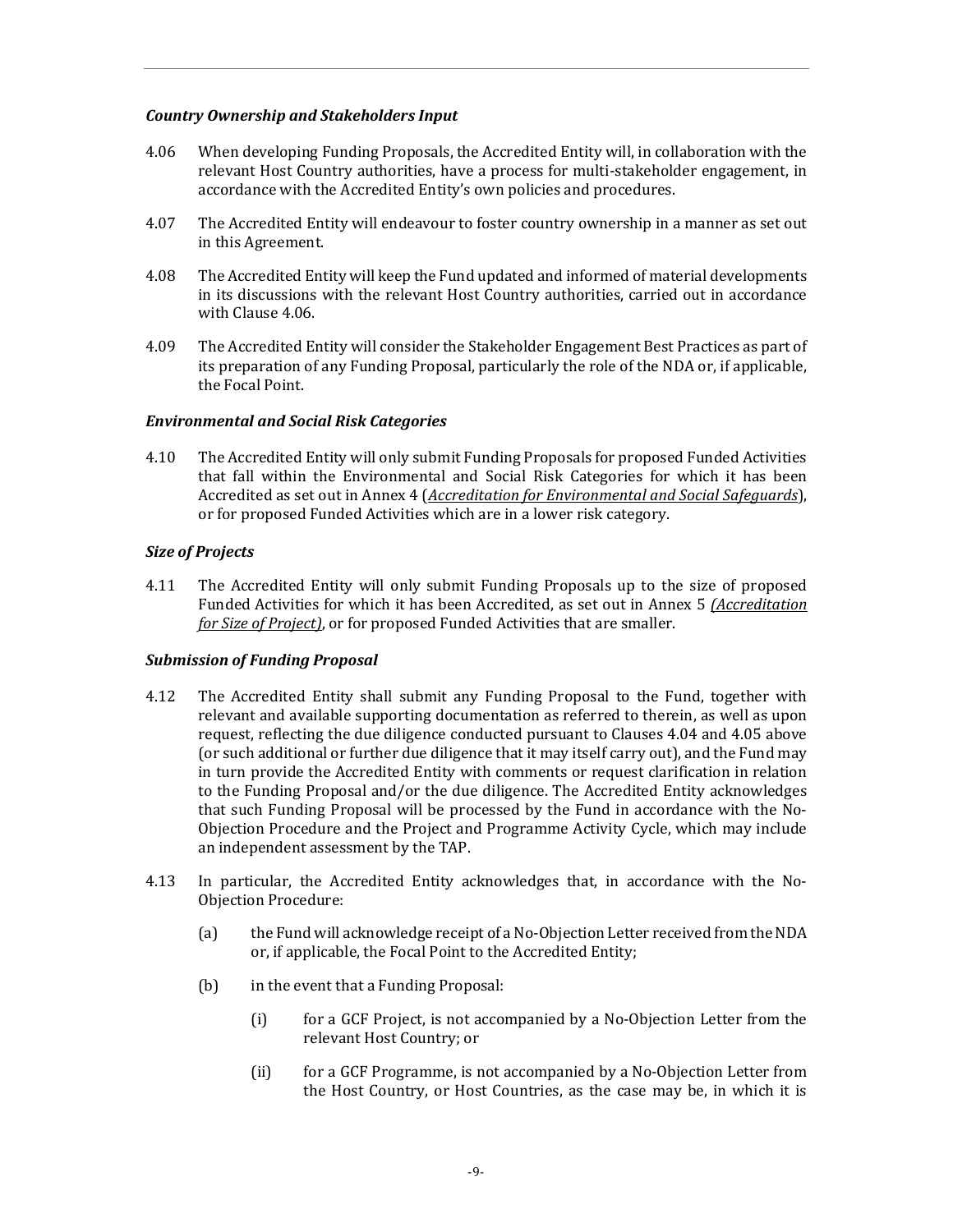envisaged that the first project activities and/or investments will take place,

the Fund will inform the relevant  $NDA(s)$  or, if applicable, the Focal Point(s) that the Funding Proposal will not be considered by the Board until the Fund receives the No-Objection Letter(s), and notify the Accredited Entity of such communication;

- (c) in the event that the relevant No-Objection Letter is not received by the Fund within thirty (30) days of its request to the NDA or, if applicable, the Focal Point, the consideration of the Funding Proposal will be suspended and the Fund will notify the Accredited Entity of this suspension;
- (d) if the No-Objection Letter is received by the Fund after the thirty (30) day period mentioned in Clause 4.13(c) above, the Fund will, at its discretion, determine whether it will review the suspended Funding Proposal, or whether it will require the Funding Proposal to be submitted again and shall notify the Accredited Entity accordingly; and
- (e) in relation to a GCF Programme for which a Funding Proposal has been approved, No-Objection Letters for each additional Host Country in which a project activity and/or investment will take place must be received by the Fund prior to any project activity and/or investment under such GCF Programme taking place in such Host Country.
- 4.14 The Accredited Entity will obtain, in accordance with its own policies and procedures, the appropriate level of internal management approval as may be suitable for the type of project or programme concerned, prior to submitting a Funding Proposal to the Fund.
- 4.15 The Fund will, while the Accredited Entity acknowledges that the TAP operates independently, use its best efforts to allow the Accredited Entity to:
	- (a) obtain a copy of the Secretariat's and the TAP assessments substantially in the form for publication, with sufficient time for the Accredited Entity to review, prior to their publication and submission to the Board; and
	- (b) submit comments, clarifications and/or corrections for publication in unedited form, together with the Secretariat's and TAP assessments.
- 4.16 Notwithstanding any provisions in this Agreement to the contrary, the Accredited Entity reserves the right to withdraw a Funding Proposal at any time. Withdrawing a Funding Proposal shall render any information related to such Funding Proposal confidential and shall prevent any publication of such information, after the date the Funding Proposal is withdrawn by the Accredited Entity.

# *Decision of the Board*

- 4.17 After the Secretariat has received and analysed the Funding Proposal (including the relevant No-Objection Letter), it may submit the Funding Proposal to the Board in accordance with the Project and Programme Activity Cycle and any other relevant Fund policies and procedures. If the Fund decides not to submit the Funding Proposal to the Board, it will notify the Accredited Entity as early as possible and provide an appropriate explanation.
- 4.18 Upon receipt and consideration of a Funding Proposal, the Board may take a Decision to: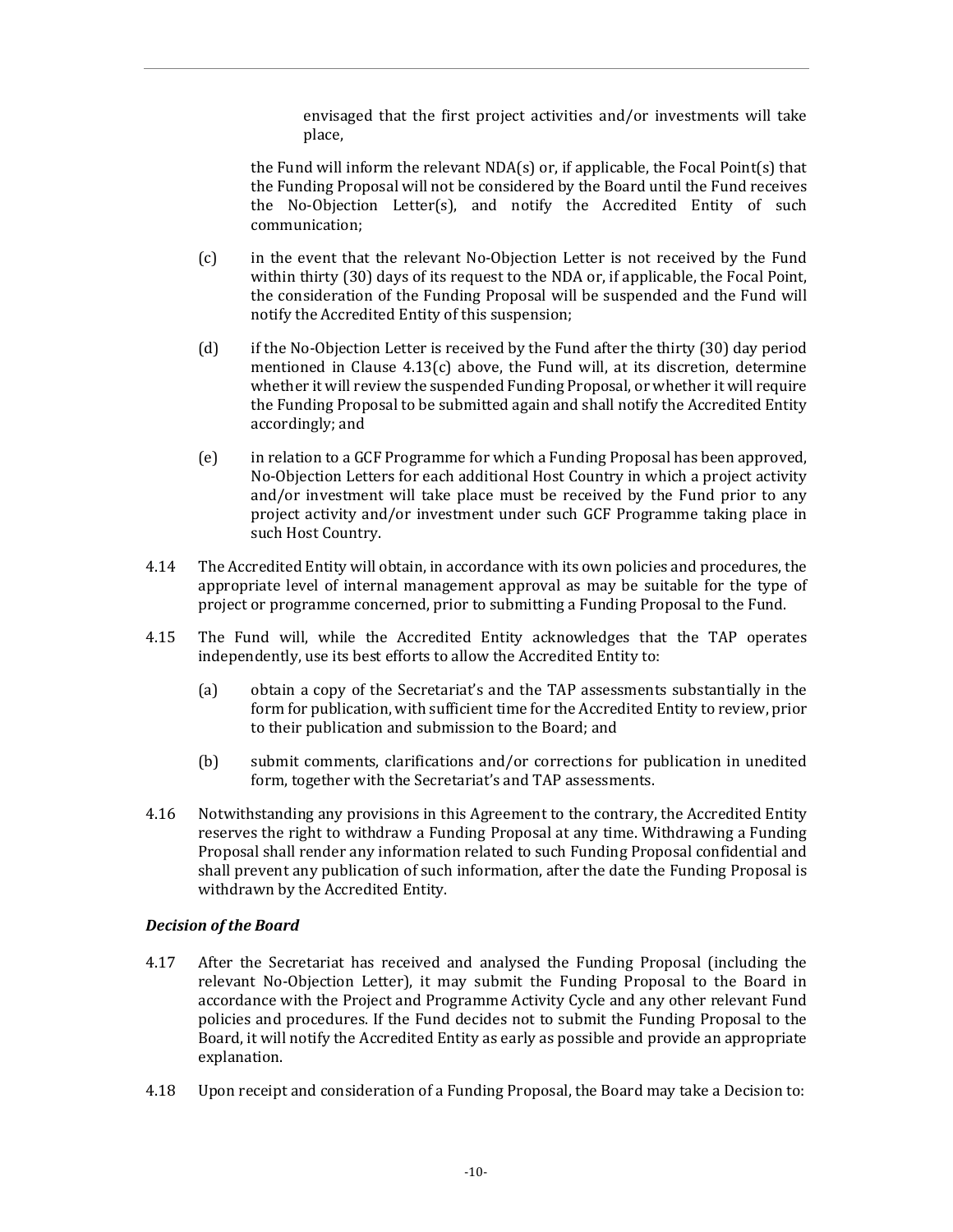- (a) approve the Funding Proposal;
- (b) provide an approval that is conditional on modifications to project or programme design or subject to the availability of funding; or
- (c) reject the Funding Proposal.
- 4.19 The Fund will record the Decision on the Funding Proposal and communicate it to the Accredited Entity and the relevant NDA or, if applicable, the Focal Point. If the Funding Proposal was approved by the Board subject to certain modifications being made thereto, the Parties will work in good faith to address such modifications. If the Accredited Entity considers such modifications to be unfeasible, it will inform the Secretariat accordingly. If the Accredited Entity is willing and able to satisfy the modifications, it shall provide evidence as the Fund may reasonably request, and the Fund shall notify the Accredited Entity when it has made the determination that all conditions imposed by the relevant Decision have been satisfied.
- 4.20 Unless otherwise specified in the Funding Proposal, the Accredited Entity shall obtain all final internal approvals needed by it and provide a certificate in the form attached as Annex 7, confirming that all final internal approvals have been obtained and that the Accredited Entity has the capacity and authority to administer the GCF Proceeds and Other GCF Funds and comply with its obligations under this Agreement in respect of the proposed Funded Activity, within the number of days approved by the Board in such approval, provided that such period shall not be less than one hundred and twenty (120) days. In case the Board approval of a Funding Proposal is conditional on substantial modification of the Funding Proposal, in accordance with Clause 4.18(b), the Accredited Entity shall have a period of two hundred and ten (210) days to obtain its final internal approvals and to provide to the Fund such certificate. If the Accredited Entity is unable to meet the above timelines, it will promptly provide the Fund with an explanation for the delays and a revised timeline for obtaining the final internal approvals. The Fund and the Accredited Entity shall agree on such measures as are appropriate in order to avoid delays in the implementation of the relevant Funded Activity.
- 4.21 The Accredited Entity acknowledges that Funding Proposals rejected by the Board may be subject to the Independent Redress Mechanism. Subject to Clause 13.04, the Accredited Entity shall, within the limits of its applicable policies and procedures cooperate with and provide reasonable assistance to the Independent Redress Mechanism in carrying out its functions, which may include providing relevant information on Funding Proposals as the Independent Redress Mechanism may reasonably require.

#### **RESULTS MANAGEMENT FRAMEWORK; MONITORING AND ACCOUNTABILITY**

#### *Results Management Framework*

5.01 The Accredited Entity acknowledges and agrees that each Funding Proposal will include a logical framework setting out the arrangements for monitoring, reporting, and evaluation of the activities consistent with the Results Management Framework.

#### *Monitoring and Accountability*

5.02 The Accredited Entity acknowledges and agrees that it will satisfy the relevant provisions as applicable to the Accredited Entity in the Monitoring and Accountability Framework, as specifically set out in this Agreement. To this end: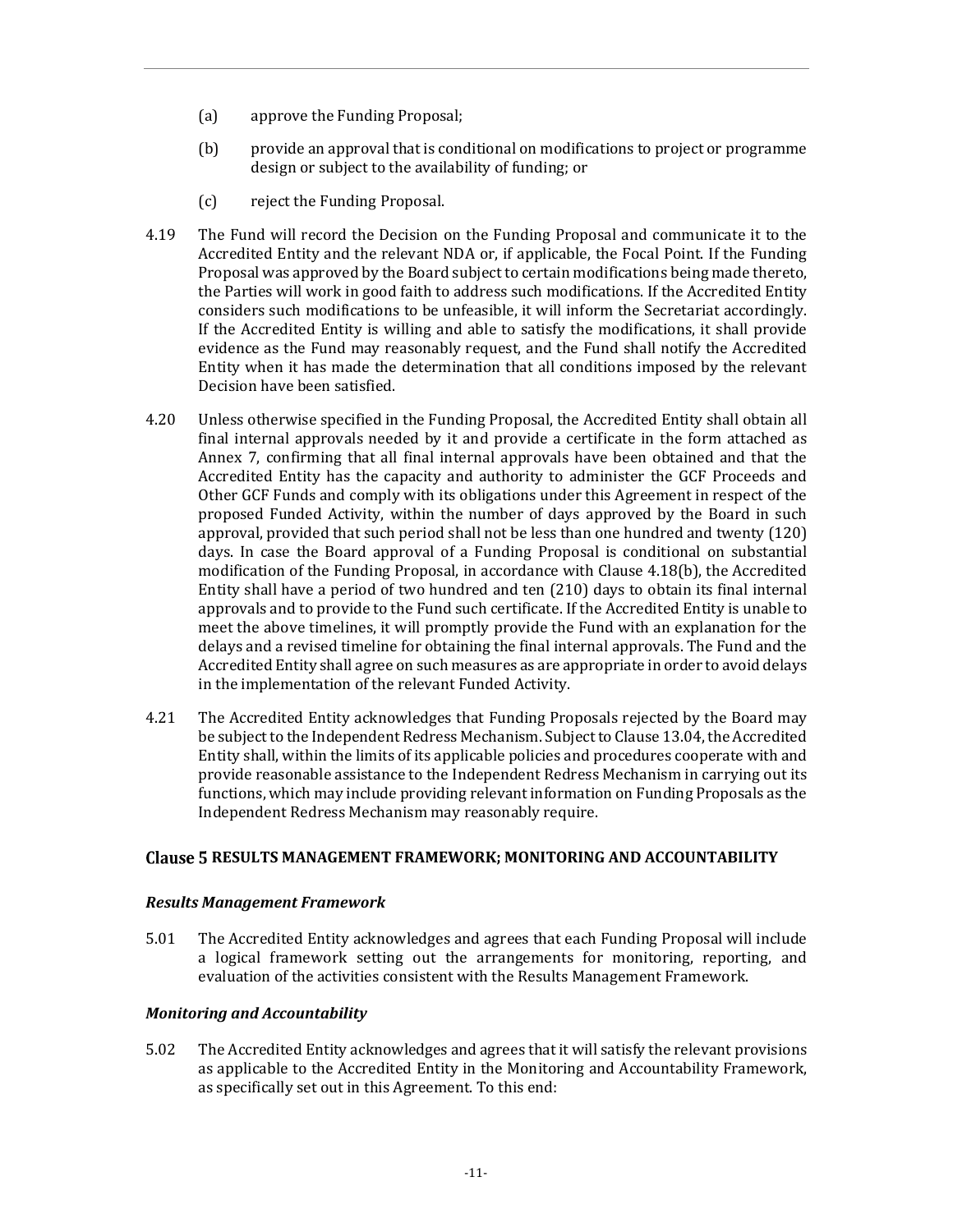- (a) the Accredited Entity will (i) inform the Fund of any material changes, such as capacity, that may affect its compliance, in accordance with Clause 13.01, with the Accreditation requirements and the Standards, as applicable to it; (ii) on an extraordinary basis, be subject to ad hoc checks pursuant to Clause 16.05 that may be performed by the Fund; (iii) cooperate with the Fund in its conduct of annual reviews of Funded Activities, subject to the same principles as set out in Clause 16.05 for *ad hoc* checks; and (iv) cooperate with the Fund in its mid-term Accreditation review (such term to be determined in accordance with Clause 22.01) or other review of the Accredited Entity's Accreditation status. With respect to Clauses  $5.02(a)(iii)$  and  $5.02(a)(iv)$  above, whenever feasible and appropriate, as may be determined by the Fund, the Fund may choose to rely on the results of the Accredited Entity's standard review processes in conducting the Fund's own reviews;
- (b) on the basis of the outcome of the *ad hoc* checks referred to in Clause 5.02(a)(ii) above, the Fund shall have the right to either: (i) revise its Accreditation status as follows: (A) upgrading it, (B) downgrading it, (C) suspending it, or (D) amending the applicable terms and conditions thereof; or (ii) in the case of an Event of Non-Compliance as contemplated in Clause 19.01, revoke its Accreditation status;
- (c) the Fund shall, prior to taking any action pursuant to Clause 5.02(b) above: (i) send the Accredited Entity warnings of the possibility of revising/revoking the Accredited Entity's Accreditation status and/or termination of this Agreement in accordance with Clause 22.02(b), referring to its concerns arising out of the aforementioned reviews and *ad hoc* checks for discussion with the Accredited Entity; and (ii) provide the Accredited Entity with a reasonable period of time to address the issues identified; and
- (d) regarding the implementation of Funded Activities, the Accredited Entity shall apply the Monitoring and Accountability Framework provisions subject to and in accordance with its own policies and procedures.

# **Clause 6 PROCEDURE FOR TERM SHEETS AND FUNDED ACTIVITY AGREEMENTS**

- 6.01 All Funding Proposals submitted to the Board for consideration shall be accompanied by a Term Sheet for the FAA agreed to by the Parties - subject to final internal approvals of the Fund and the Accredited Entity - setting out, in summary form, the key terms and conditions relating to the proposed Funded Activity (for example, the elected GCF Holding Currency for disbursements or any specific deviation, derogation or modification that the Accredited Entity is seeking to make to this Agreement in the FAA).
- 6.02 As soon as practicable but in any event no later than one hundred and eighty (180) days after the later of: (a) the date of Board approval of a Funding Proposal (including any conditional approval pursuant to Clause 4.18(b) above); and (b) the date on which the Accredited Entity has obtained its final internal approvals, the Parties shall enter into an FAA (or a series of FAAs, if applicable) for the relevant Funded Activity, provided that the Fund may not enter into such FAA unless the Accredited Entity has satisfied the requirements under, if applicable, Clause 4.18(b).
- 6.03 Notwithstanding Clause 6.02, if the Parties enter into an FAA prior to the Accredited Entity satisfying the requirements under Clause 4.18(b), they may only do so upon the condition that such FAA will not come into force and will have no legal effect between the Parties until such time as the Fund notifies the Accredited Entity in writing that (a) it satisfied the conditions for effectiveness of the Board's approval of that Funding Proposal,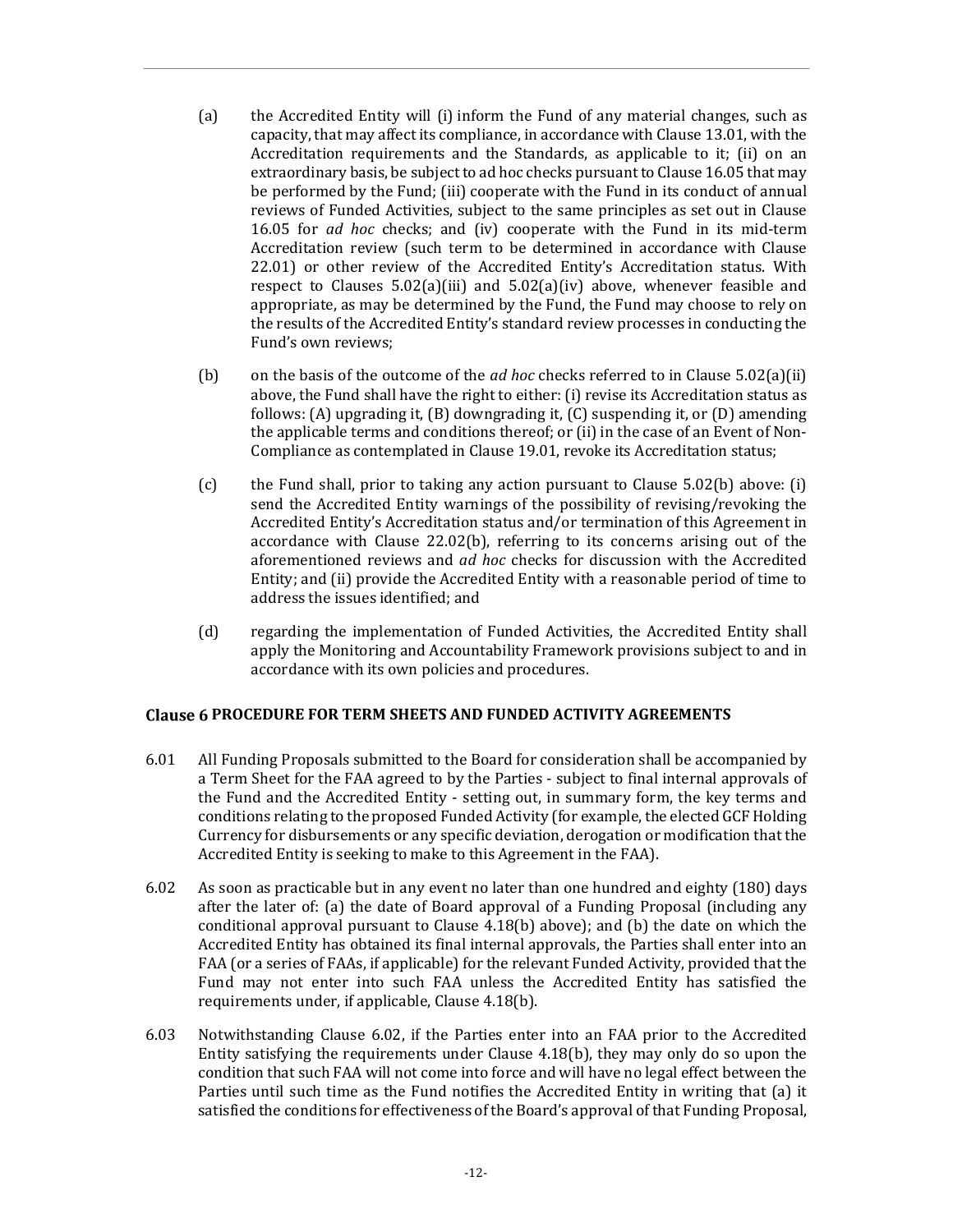or (b) if the Fund determines that the conditions for effectiveness have not been satisfied, the Fund waives the satisfaction of such conditions.

- 6.04 The FAA shall be consistent in all material respects with the approved Funding Proposal and Term Sheet and shall set out any other terms and conditions applicable to the relevant Funded Activity, as agreed by the Parties. The FAA will incorporate by reference the terms and conditions of this Agreement and will, as so incorporated, be subject to this Agreement except as otherwise provided for in the FAA.
- 6.05 Any FAA entered into by the Parties shall be consistent in all material respects with the relevant Funding Proposal and Term Sheet.

### **DISBURSEMENT OF GCF PROCEEDS TO THE ACCREDITED ENTITY; UNUSED FUNDS; REFLOWED FUNDS; INVESTMENT INCOME**

- 7.01 Disbursement of GCF Proceeds to the Accredited Entity by the Fund shall be carried out in accordance with this Agreement and the applicable FAA, subject to the availability of unallocated resources in the Trust Fund and satisfaction of the conditions to disbursements set out in the applicable FAA. In particular, the Fund shall make available the GCF Proceeds to the Accredited Entity in cash up to the full amount and in the currency specified in the FAA, unless otherwise agreed in the FAA. Funds to be made available to the Accredited Entity shall be transferred to the Accredited Entity (to the account designated in the FAA) by the Trustee acting on written instructions received by it from the Fund. In the case of funds received by the Accredited Entity in a currency other than the holding currency of the GCF Account, promptly upon the receipt of such amounts, the Accredited Entity shall convert such amounts into the holding currency of the GCF Account at the exchange rate obtained by the Accredited Entity on the date of such conversion. Where the transferred funds prove to be insufficient to complete the Funded Activity as a result of exchange rate fluctuations, neither the Accredited Entity nor the Fund shall bear any responsibility for providing any additional financing.
- 7.02 The Accredited Entity shall ensure that GCF Proceeds and Other GCF Funds are, unless otherwise agreed, held or recorded in a GCF Account in a GCF Holding Currency until they are disbursed for individual Funded Activities, or otherwise disposed of in accordance with this Agreement or the relevant FAA. GCF Proceeds and Other GCF Funds shall be accounted for, and unless otherwise agreed by the Fund, used solely for the purposes of the Funded Activities. The Accredited Entity shall maintain separate records and ledger accounts in respect of the GCF Proceeds and Other GCF Funds and disbursements made therefrom. The funds deposited in the GCF Account shall be kept separate and apart from the funds of the Accredited Entity. The funds deposited in the GCF Account may be commingled with other trust fund assets maintained by the Accredited Entity.
- 7.03 The funds deposited in the GCF Account may be exchanged by the Accredited Entity into other currencies as may facilitate their disbursement at the exchange rate obtained by the Accredited Entity on the date of the conversion. Unless otherwise agreed in the relevant FAA, any fees and charges from such foreign exchange transactions shall be charged to the Funded Activity.
- 7.04 Unused Funds, including any Investment Income associated therewith shall be returned by the Accredited Entity to the Fund as agreed between the Parties in the FAA but, unless an Event of Non-Compliance as provided for in Clause 19 has occurred, not more frequently than once a year, via the Trustee (or to such other entity or account as the Fund may designate). The Accredited Entity shall maintain a record of any such Unused Funds and Investment Income associated therewith as determined by the Accredited Entity and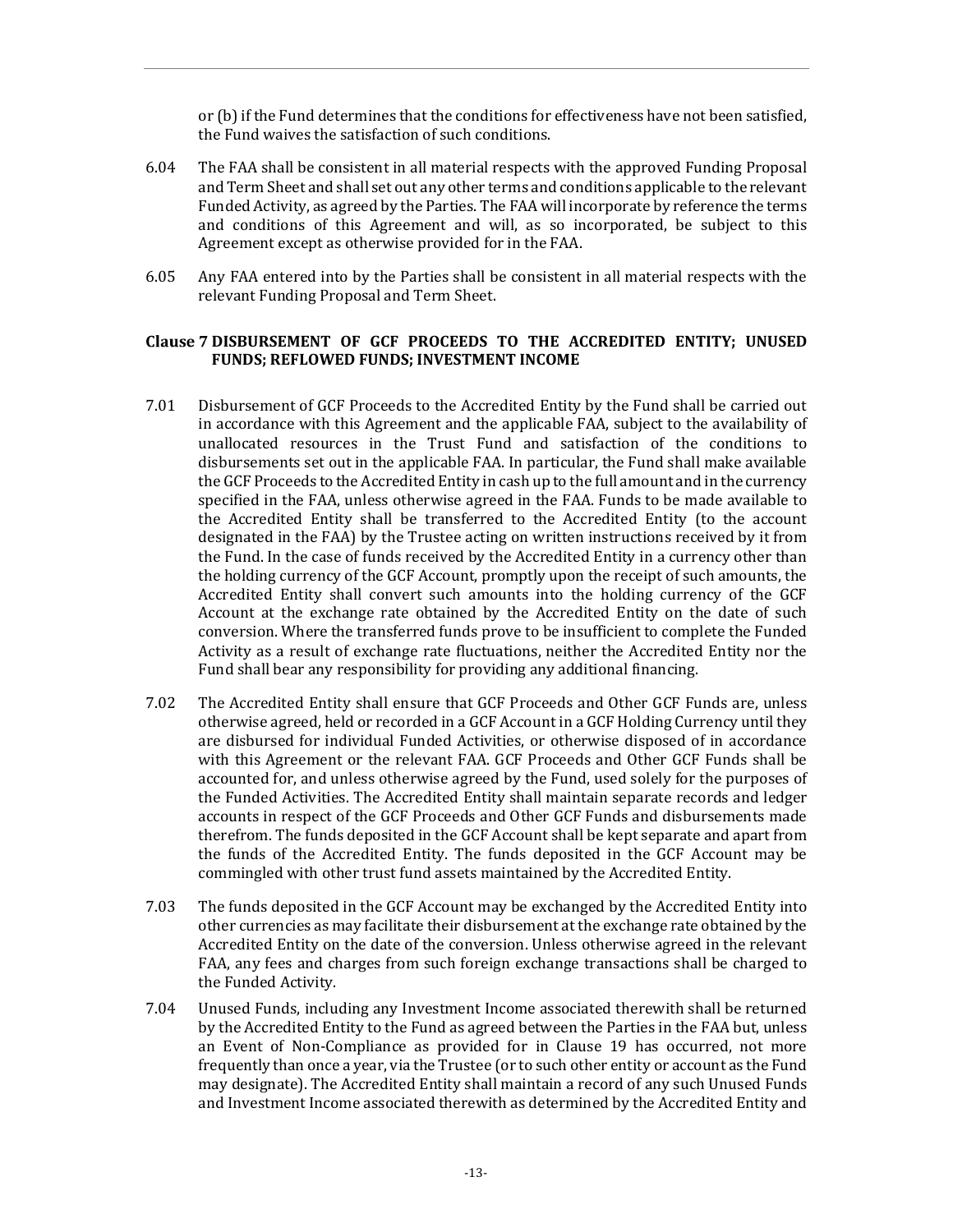report them to the Fund pursuant to Clause 17 below. The Accredited Entity shall ensure that an obligation to procure or refund any unused funds is also provided in any Subsidiary Agreements with an obligation on the Executing Entity to impose similar refund requirements on its counterparties involved in the relevant Funded Activity.

- 7.05 Unless Reflowed Funds are paid directly to the Fund via the Trustee (or such other entity or account as the Fund may designate), the Accredited Entity shall hold or record any Reflowed Funds (following their receipt by the Accredited Entity) in the GCF Account and, if and to the extent agreed in the FAA, notify the Fund and transfer the Reflowed Funds to the Fund via the Trustee (or such other entity or account as the Fund may designate) in a manner and time as agreed between the Parties in the FAA. The Accredited Entity shall maintain a record of any such Reflowed Funds and report them to the Fund pursuant to Clause 17 below. For the avoidance of doubt, Reflowed Funds shall not include any Unused Funds with respect to a Funded Activity. Any Unused Funds with respect to Funded Activities shall be administered by the Accredited Entity in accordance with Clause 7.04 above. Any obligation of the Accredited Entity to transfer the Reflowed Funds to the Fund shall be limited to such amounts which have actually been received by the Accredited Entity from the Executing Entity.
- 7.06 The Accredited Entity may invest and reinvest the funds deposited in the GCF Account pending their disbursement in accordance with the Accredited Entity's applicable policies and procedures for the investment of trust funds administered by the Accredited Entity.
- 7.07 Investment Income shall be held or recorded by the Accredited Entity in the GCF Account until such Investment Income is to be transferred to the Fund via the Trustee (or such other entity or account as the Fund may designate) in accordance with the relevant FAA or as the Fund may otherwise request. The Accredited Entity shall maintain a record of any such Investment Income and report to the Fund pursuant to Clause 17 below.
- 7.08 With respect to any monies owed by the Fund to the Accredited Entity or any other monies owed to the Accredited Entity by any third party (including any Executing Entity), the Accredited Entity may not, without the prior consent of the Fund, reduce or set off such amounts owed against the GCF Proceeds or Other GCF Funds received, held or recorded by the Accredited Entity.

# **RESPONSIBILITIES OF THE ACCREDITED ENTITY**

- 8.01 When the Accredited Entity is also the Executing Entity, the Accredited Entity shall be responsible for the overall management, implementation and supervision of each Funded Activity in accordance with its own policies and procedures. When the Accredited Entity is not the Executing Entity, the Accredited Entity shall, in accordance with its own policies and procedures, (a) administer and manage the use of GCF Proceeds; (b) incorporate provisions in the Subsidiary Agreements requiring the Executing Entity to ensure the management, implementation and supervision of each Funded Activity; and (c) be responsible for the monitoring, evaluation and reporting responsibilities as set forth in this Agreement.
- 8.02 The Accredited Entity shall inform the Fund of any circumstances that may substantially interfere with the performance of its obligations under this Agreement or the FAA, or otherwise jeopardize the achievements of any objectives, outcomes or outputs of any Funded Activity, providing detailed information thereof to the Fund for its information promptly upon becoming aware of such circumstance.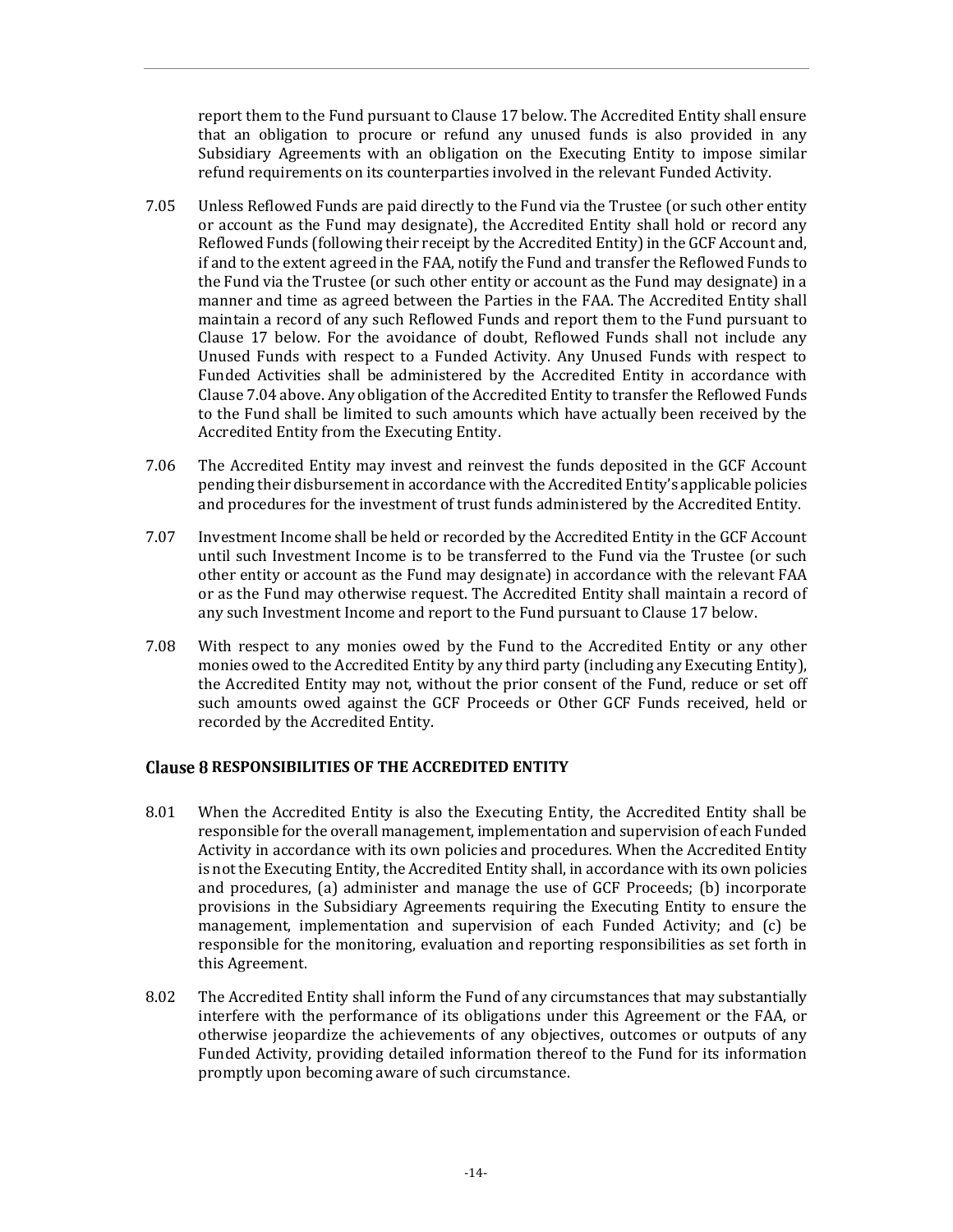# **Clause 9 STANDARD OF CARE**

- 9.01 The Accredited Entity shall be solely responsible for the administration of GCF Proceeds and Other GCF Funds and will carry out such administration in accordance with its own policies and procedures and with the same degree of care as it uses in the administration of its own funds or other funds for which it has management or investment responsibility, taking into account the provisions of this Agreement and any applicable FAA.
- 9.02 The Accredited Entity shall take appropriate measures in accordance with its own policies and procedures to ensure that all GCF Proceeds and Other GCF Funds are used for the purposes for which they were provided, or otherwise disposed of, as set out in the relevant FAA.
- 9.03 The Accredited Entity shall:
	- (a) apply its own fiduciary principles and standards relating to any 'know your customer' checks, anti-corruption, AML/CFT, fraud, misconduct, conflict of interest, financial sanctions and embargoes solely in accordance with its own policies and procedures, and it shall not be subject to the Policy on Prohibited Practices. As of the date of this Agreement, the Accredited Entity has determined that its policies and procedures allow it to substantially comply with the objectives of the Policy on Prohibited Practices;
	- (b) carry out investigations into suspected prohibited practices, as defined in the Accredited Entity's Anti-corruption Policy (1998, as amended from time to time) and Integrity Principles and Guidelines (2015, as amended from time to time), in relation to the Funded Activity, in accordance with its own applicable policies and procedures ("**Investigation**"). Where the Investigation carried out pursuant to this clause results in a finding that it is more likely than not that the suspected prohibited practice has been committed, the Accredited Entity shall notify the Fund promptly of such finding and, if applicable, of the Accredited Entity's intention to commence sanction proceedings pursuant to the Accredited Entity's policies and procedures, provided that the Fund agrees to keep such information confidential pursuant to Clause 25.09 below. The Accredited Entity shall also notify the Fund:
		- (i) of any settlement reached or proposed to be reached with any entity following the Accredited Entity's investigation pursuant to this Clause; or
		- (ii) where the Accredited Entity has made a prima facie determination that criminal or regulatory laws of any country may have been violated and has referred the matter to appropriate governmental authorities;
	- (c) take all necessary actions, to recover the funds that are the subject of an Investigation where the Accredited Entity has determined it as appropriate under its own policies and procedures.
- 9.04 The Fund shall keep any findings and any related information provided by the Accredited Entity, pursuant to Clause 9.03, confidential unless notified by the Accredited Entity to the contrary. Where the Accredited Entity is carrying out an Investigation under Clause 9.03 and/or is imposing any sanctions as a result of such Investigation, the Fund agrees to discuss with the Accredited Entity prior to undertaking its own investigation or other action, to ensure that such action will not prejudice or adversely affect the Accredited Entity's Investigation or sanction.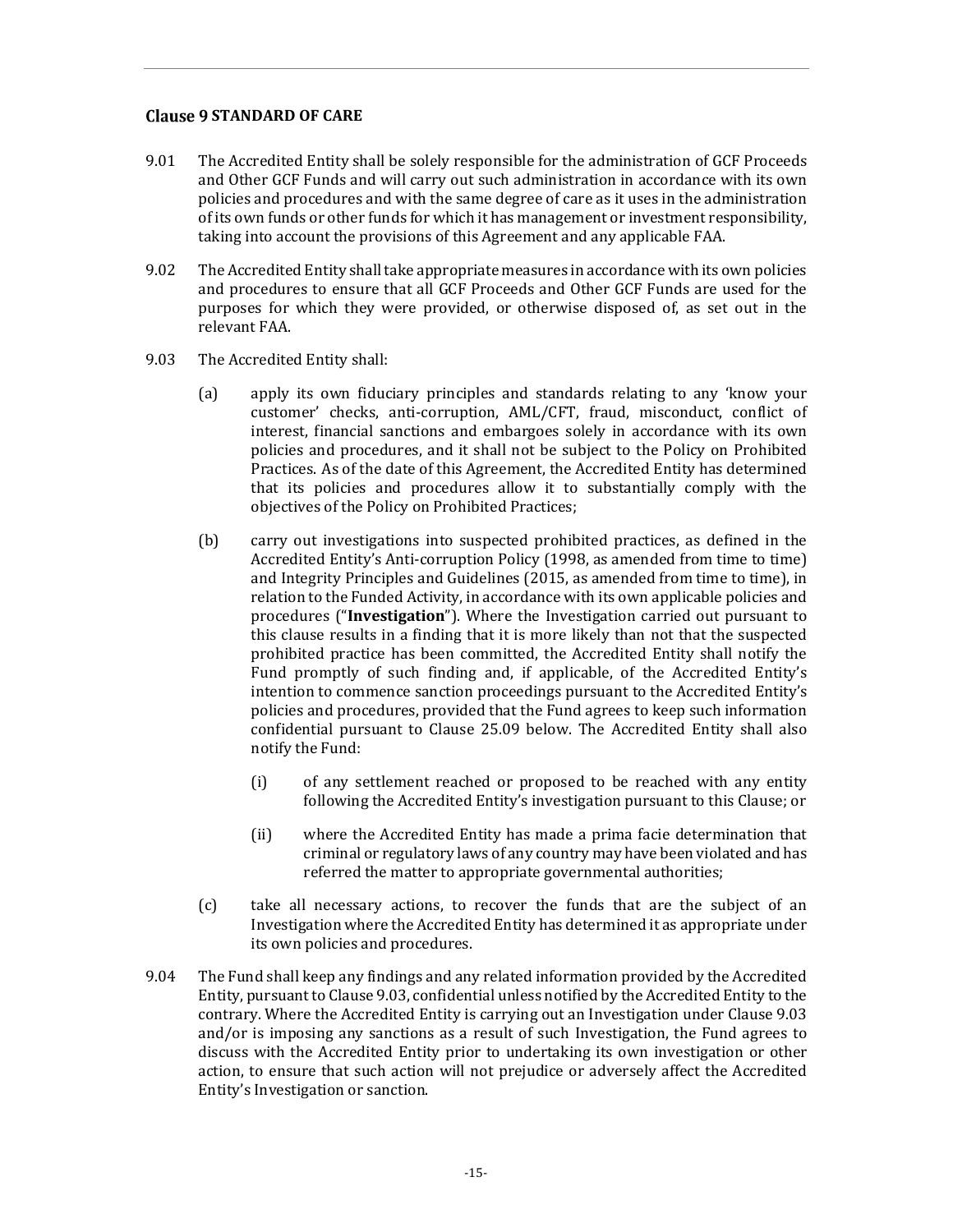- 9.05 To the extent that any funds are refunded or returned to the GCF Account following an Investigation, the Accredited Entity shall use such funds for the same purposes as set out in the relevant FAA, unless otherwise agreed between the Parties.
- 9.06 In the event the Accredited Entity determines, in accordance with its policies and procedures, that there is a credible risk of money laundering and/or financing of terrorism in relation to a Funded Activity, it shall inform the Fund of such risk.

## **Clause 10 EXECUTING ENTITIES**

- 10.01 Where the Accredited Entity is also the Executing Entity in relation to a Funded Activity, it shall, in accordance with its own policies and procedures:
	- (a) carry out the Funded Activity with due diligence, efficiency and in conformity with sound administrative, technical, financial, business, and development practices, in accordance with the terms and conditions of this Agreement as well as the relevant FAA;
	- (b) ensure that adequate provision is made for the insurance of any Goods required for the Funded Activity against hazards. Any indemnity for such insurance shall be payable in a freely usable currency to replace or repair such Goods; and
	- (c) ensure, whenever applicable that: (i) except as specified in the FAA or as the Fund may otherwise agree, all Goods and Services are used exclusively for the purposes of the Funded Activity, and all facilities relevant to the Funded Activity are properly operated and maintained; and (ii) whenever applicable, competent and qualified consultants and contractors are employed to achieve the objectives of the relevant Funded Activity.
- 10.02 In relation to a Funded Activity where the Accredited Entity is not the Executing Entity, the Accredited Entity:
	- (a) shall, in accordance with its own policies and procedures:
		- (i) assess through appropriate due diligence processes the integrity and/or fiduciary capacity of each Executing Entity to implement the relevant Funded Activity, including with respect to AML/CFT capabilities, and report thereon, make such assessments available to the Fund upon request, and select each Executing Entity based on a positive assessment of that Executing Entity's capacity to carry out the Funded Activity that is being assigned to it and in a transparent documented manner;
		- (ii) require the Executing Entity to carry out the Funded Activity in accordance with Clause 10.01 of this Agreement as well as the terms of the relevant FAA;
		- (iii) monitor the performance of the Executing Entity and require regular reporting from it in the Subsidiary Agreement; and
		- (iv) take appropriate action, which may include remedies, to protect the interest of the Fund in the event of breach, non-performance or default by an Executing Entity; and
	- (b) shall ensure that any Subsidiary Agreement that the Accredited Entity enters into with an Executing Entity in respect of a Funded Activity shall reflect or incorporate the terms and conditions of the FAA that may be applicable or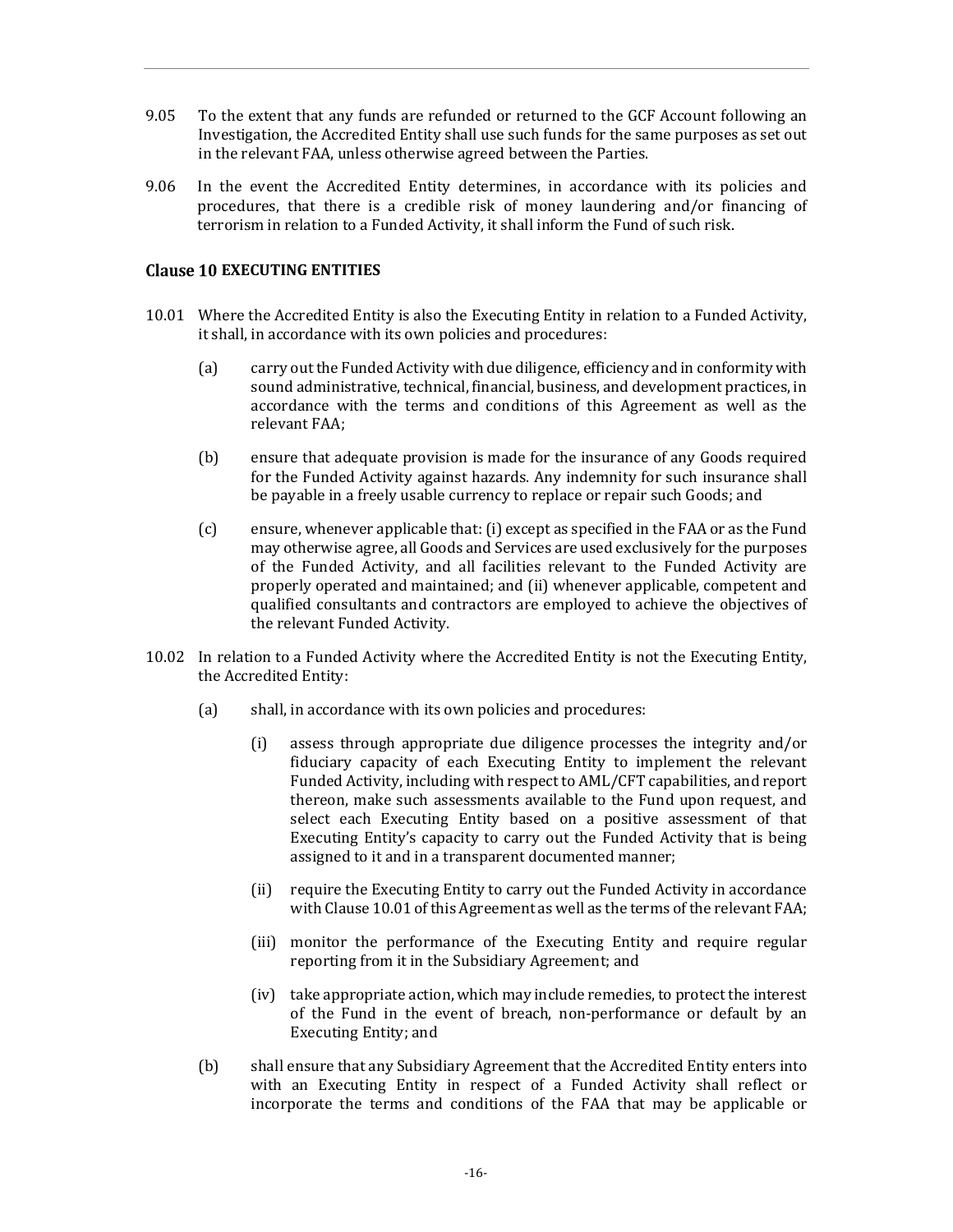relevant to such Executing Entity. The Accredited Entity shall furnish to the Fund, executed copies of any Subsidiary Agreement promptly upon request by the Fund.

# **Clause 11 ADMINISTRATION OF FUNDS BY THE ACCREDITED ENTITY**

- 11.01 Disbursement and administration of GCF Proceeds by the Accredited Entity shall be in accordance with the Accredited Entity's own policies and procedures.
- 11.02 The Accredited Entity may reallocate GCF Proceeds in accordance with its own policies and procedures in respect of a Funded Activity, subject to a mutually agreed process and thresholds as may be set out in each FAA.
- 11.03 In the event that any proposed modification to a Funded Activity is likely to result in a Major Change, the Accredited Entity shall inform the Fund and the relevant NDA, or Focal Point, as applicable, of any such proposed modification and seek the Fund's guidance on the necessary steps to be taken for such proposed modification.

### **Clause 12 ACCREDITED ENTITY FEES**

12.01 In accordance with the policies and procedures approved by the Board for the determination and payment of fees payable to Accredited Entity (as such policies and procedures may be amended from time to time, but without prejudice to Clause 32.05) or as otherwise agreed between the Parties, the Accredited Entity shall be entitled to receive the Accredited Entity Fee for Funded Activity administration and implementation, as applicable, and other services performed pursuant to this Agreement, as agreed and detailed in the relevant FAA. The Parties will agree, prior to the execution of the first FAA, on principles for the formulation and assessment of the Accredited Entity Fee, taking into account the Accredited Entity's policies and procedures, including the principle of full cost recovery. For the avoidance of doubt, the Accredited Entity Fee shall not be included in the GCF Proceeds, and shall be paid by the Fund to the Accredited Entity separately from the GCF Proceeds.

#### **Clause 13 STANDARDS, POLICIES AND PROCEDURES**

- 13.01 The Accredited Entity covenants that it shall comply, and where applicable shall contractually require such compliance by the Executing Entity, with the Accredited Entity's own policies and procedures that enable it to comply with the Fund's Standards, policies and procedures as has been assessed by the Fund in the Accreditation process and without prejudice to Clause 31.05. If during the term of this Agreement, the Accredited Entity substantially revises its policies and procedures to such extent that it may result in its non-compliance with this Agreement or an FAA due to inconsistency with the Fund's Standards, policies and procedures, the Accredited Entity shall:
	- (a) promptly notify the Fund;
	- (b) with the aim of resolving such matter within a reasonable period (which will be not less than one hundred and twenty (120) days), consult with the Fund, such that the Accredited Entity may either (i) take any necessary or appropriate action to ensure its continued compliance or take such necessary or appropriate action to become compliant, or (ii) inform the Fund that it is unable or unwilling to, through the compliance with the Accredited Entity's own policies and procedures, comply with the Fund's Standards, policies and procedures; and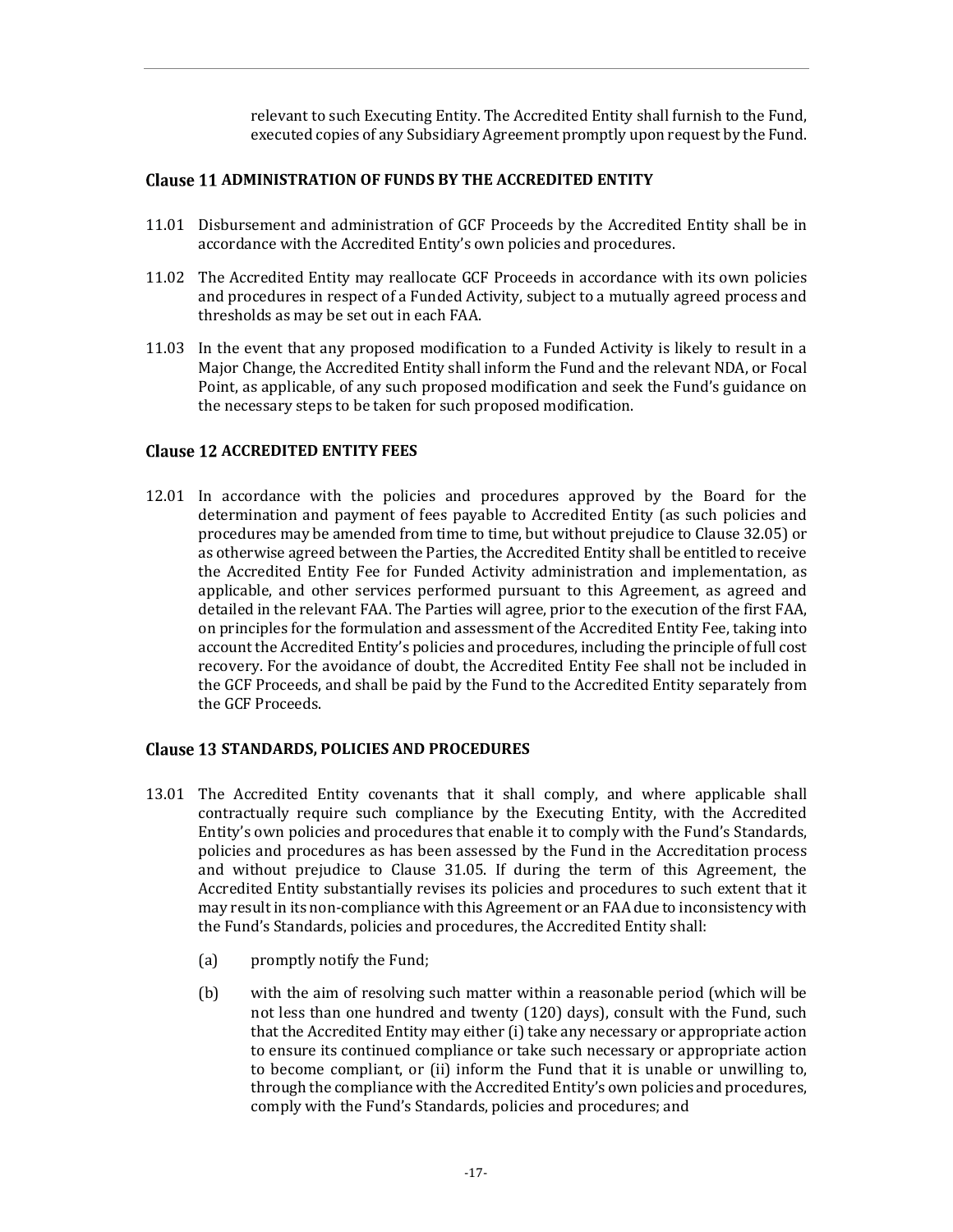- (c) unless otherwise agreed with the Fund, not submit any new Funding Proposals during the reasonable time period contemplated in Clause 13.01(b).
- 13.02 The Accredited Entity acknowledges that any failure to comply with Clause 13.01 above can lead to the downgrading, suspension or revocation of its Accreditation.

## *Independent Integrity Unit*

13.03 The Accredited Entity shall use its integrity office in accordance with its own policies and procedures. The Parties shall endeavour to agree on modalities of cooperation between the Accredited Entity's integrity office and the Fund's Independent Integrity Unit.

### *Independent Redress Mechanism*

13.04 It is understood that the Independent Redress Mechanism of the Fund on the one hand, and the Accountability Mechanism of the Accredited Entity on the other, will each perform their duties and exercise their powers and functions, in accordance with the policies and procedures of the Fund and the Accredited Entity respectively. To this end, the Accredited Entity and the Fund shall promote cooperation between the Independent Redress Mechanism and the Accountability Mechanism of the Accredited Entity, and provide them with reasonable assistance in carrying out their functions.

#### *Independent Evaluation Unit*

13.05 The Accredited Entity shall cooperate with the Independent Evaluation Unit and provide it with reasonable assistance in carrying out its functions.

## **Clause 14 PROCUREMENT**

14.01 The procurement of Goods and Services for Funded Activities, whether by the Accredited Entity itself and Executing Entity, or by a third party, shall be subject to the policies and procedures of the Accredited Entity to the extent and scope of its Accreditation.

# **Clause 15 RECORD KEEPING AND REPORTING**

- 15.01 The Accredited Entity shall ensure that, in accordance with its applicable policies and procedures, including its information disclosure policy, and subject to Clause 25:
	- (a) all its documents related to this Agreement, including documents relating to individual Funded Activities, are promptly furnished to the Fund upon its request, in such detail as the Fund may reasonably request;
	- (b) documents are maintained adequately to record the progress of individual Funded Activities;
	- (c) all its documents related to individual Funded Activities, including records evidencing use of GCF Proceeds under each FAA, are retained until at least five (5) years after the relevant Reporting Period, or, if provided in the relevant FAA, such longer period required to monitor and manage any equity investment, outstanding loans or other financial instruments or to resolve any claims or audit inquiries;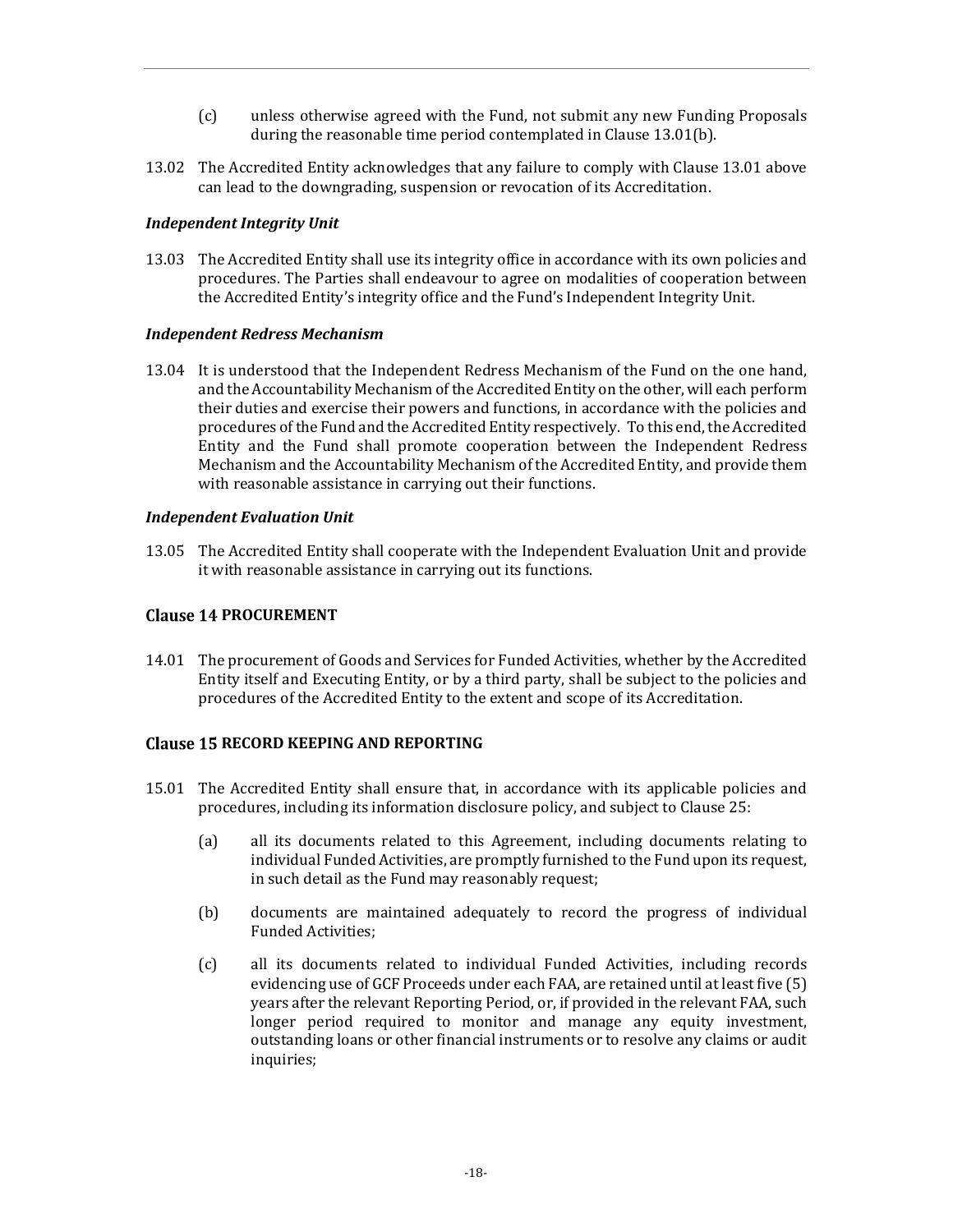- (d) the representatives of the Fund are able to examine all records referred to above in Clauses 15.01(b) and 15.01(c) that are furnished to them by the Accredited Entity upon reasonable request by the Fund; and
- (e) records relating to Funded Activities are made publicly available in a timely manner, provided that – subject to Clause 25 - this shall not prevent the Fund from making the records relating to Funded Activities publicly available in accordance with its own Information Disclosure Policy. With respect to disclosure related to ESS, such disclosure shall be made in accordance with the Accredited Entity's policies and procedures.
- 15.02 The Accredited Entity shall provide to the Fund the following reports prepared in a form and manner consistent with the Monitoring and Accountability Framework for individual Funded Activities:
	- (a) APRs on the status of each Funded Activity throughout the relevant Reporting Period, including a narrative report on implementation progress based on the logical framework submitted in the Funding Proposal and against relevant criteria of the Investment Framework, and Results Management Framework as set out in the Funding Proposal, as well as a report on ESS and gender. Unless otherwise specified in the FAA, the APR shall be submitted to the Secretariat on an annual basis for the period ending on 31 December within sixty (60) days after the end of the relevant annual period, with the first APR required to be submitted following the end of the calendar year after the Parties have entered into the relevant FAA, and the last APR required to be submitted within six (6) months of the end of the relevant Reporting Period;
	- (b) interim and final evaluation reports, as outlined in the relevant Funding Proposal or FAA, setting out any necessary corrective measures (in the case of interim reports), an assessment of the performance of the Funded Activity against the Fund's investment framework criteria, including financial/economic performances as part of the Funded Activity efficiency and effectiveness criterion, as well as the sustainability and scalability of results and impacts and lessons learned, during the relevant period. If so provided in the relevant Funding Proposal or FAA, such interim and final evaluation reports shall be prepared by an independent evaluator selected by the Accredited Entity or by an independent evaluation unit/office of the Accredited Entity and reasonably acceptable to the Fund, and shall be submitted on the dates or according to the schedule set forth therein. Copies of these reports shall be forwarded by the Accredited Entity to the NDA or, if applicable, the Focal Point for information; and
	- (c) in accordance with the Monitoring and Accountability Framework, on an annual basis for the period ending on 31 December within sixty (60) days after the end of the relevant annual period provide a report on its actions carried out or planned to be carried out pursuant to Clause18.02(i).
- 15.03 Based on the reports submitted to the Fund pursuant to Clauses 15.02(a) above in relation to a Funded Activity, in the event of any undue or unjustifiable delays in implementation, the Fund may choose, upon consultation with the Accredited Entity and taking into account outstanding liabilities, to adjust the Disbursement Schedule set out in the relevant FAA, suspend disbursements until further progress has been made in the implementation of the Funded Activity to the Fund's satisfaction, or take such other action as may be permitted under the relevant FAA.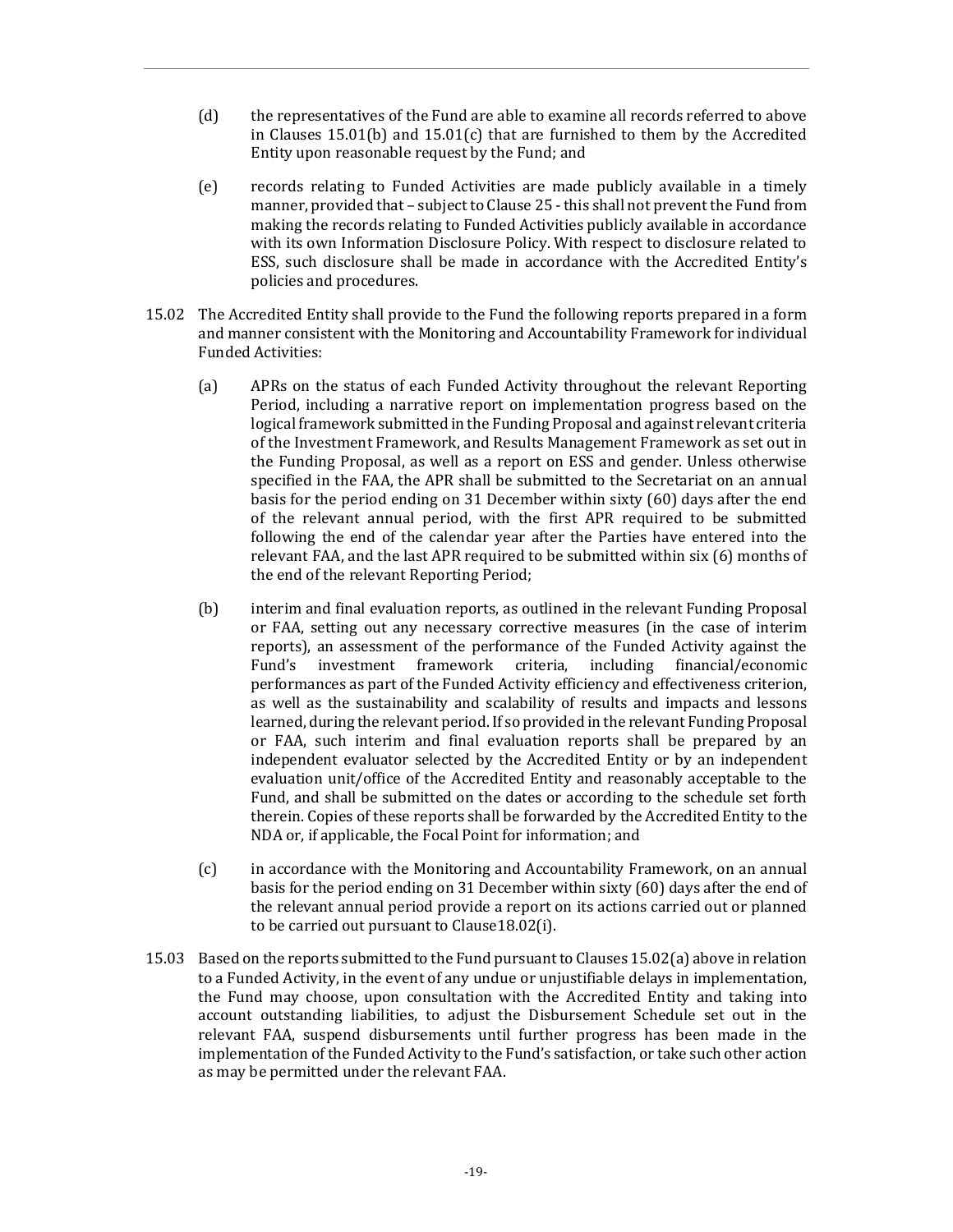## **FUNDED ACTIVITY AUDIT, SUPERVISION AND AD HOC CHECKS**

- 16.01 If the Accredited Entity is not the Executing Entity, the Accredited Entity shall make available to the Fund, in accordance with its policies and procedures, copies of all audited financial statements and/or, unless otherwise agreed in the relevant FAA, annual audit reports of the Funded Activity received by the Accredited Entity from the Executing Entity pursuant to the relevant Subsidiary Agreement, which shall not be later than six (6) months after the end of the Executing Entity's fiscal year. If the Accredited Entity is also the Executing Entity, the Accredited Entity shall make available to the Fund, in accordance with its policies and procedures, copies of all relevant financial information of the Funded Activity, which shall not be later than six (6) months after the end of the Accredited Entity's Fiscal Year.
- 16.02 Where the Fund has reason for concern that GCF Proceeds or Other GCF Funds for any Funded Activity may not have been used, or otherwise disposed of, in accordance with this Agreement, or the relevant FAA, the Fund may ask the Accredited Entity to, and the Accredited Entity shall, provide it, subject to Clause 25, with information concerning the use of funds or resources in respect of the relevant Funded Activity. For the avoidance of doubt, any information relating to an Investigation shall only be provided in accordance with Clause 9.03 of this Agreement.
- 16.03 If after reviewing any such information provided by the Accredited Entity, the Fund, acting reasonably, continues to have a concern as to the manner in which GCF Proceeds or Other GCF Funds have been used or disposed of, the Fund may consult with the Accredited Entity to determine an appropriate solution and may request the Accredited Entity to take necessary corrective measures to address its concern. This could include a financial audit of the individual Funded Activity by an external auditor selected by the Accredited Entity that is performed based on terms established in consultation with the Accredited Entity. The Fund will fully communicate its reasons for such a request to the Accredited Entity, which shall be reasonable and appropriate to protect the interest of the Fund. The cost of such audit shall be borne by the Accredited Entity or the Executing Entity, as applicable, if the concern of the Fund is found to be substantially correct by the auditor, or by the Fund in all other cases.
- 16.04 The Accredited Entity shall be responsible for the supervision of the Funded Activities in accordance with its own policies and procedures. Subject to the consent of any relevant Executing Entity, the Accredited Entity may invite representatives of the Fund to participate in supervision or other similar missions led by the Accredited Entity relating to a Funded Activity, when applicable. On an extraordinary basis and subject to the terms set out in Clause 16.05 below, such missions shall be planned and carried out in a collaborative manner, with procedural matters determined by the Accredited Entity's policies and procedures, keeping in mind the effective and efficient implementation of the Funded Activity. Each Party shall bear its own costs in relation to such missions.
- 16.05 The Fund may at its own cost conduct (a) *ad hoc* checks on the use of GCF Proceeds or Other GCF Funds and the Accredited Entity's compliance with this Agreement and/or an FAA on an extraordinary basis, provided that (i) the Fund gives adequate prior notice to the Accredited Entity specifying the rationale for such request; (ii) specific terms for *ad hoc* checks for a specific Funded Activity or the review of the Accredited Entity's compliance with this Agreement and/or a FAA have been agreed upon with the Accredited Entity; (iii) *ad hoc* checks and reviews will be conducted in coordination with the Accredited Entity and, to the extent possible, during regular Accredited Entity supervision missions; (iv) any findings resulting from the *ad hoc* checks and reviews shall be shared with the Accredited Entity and serve as the basis for further consultation;  $(v)$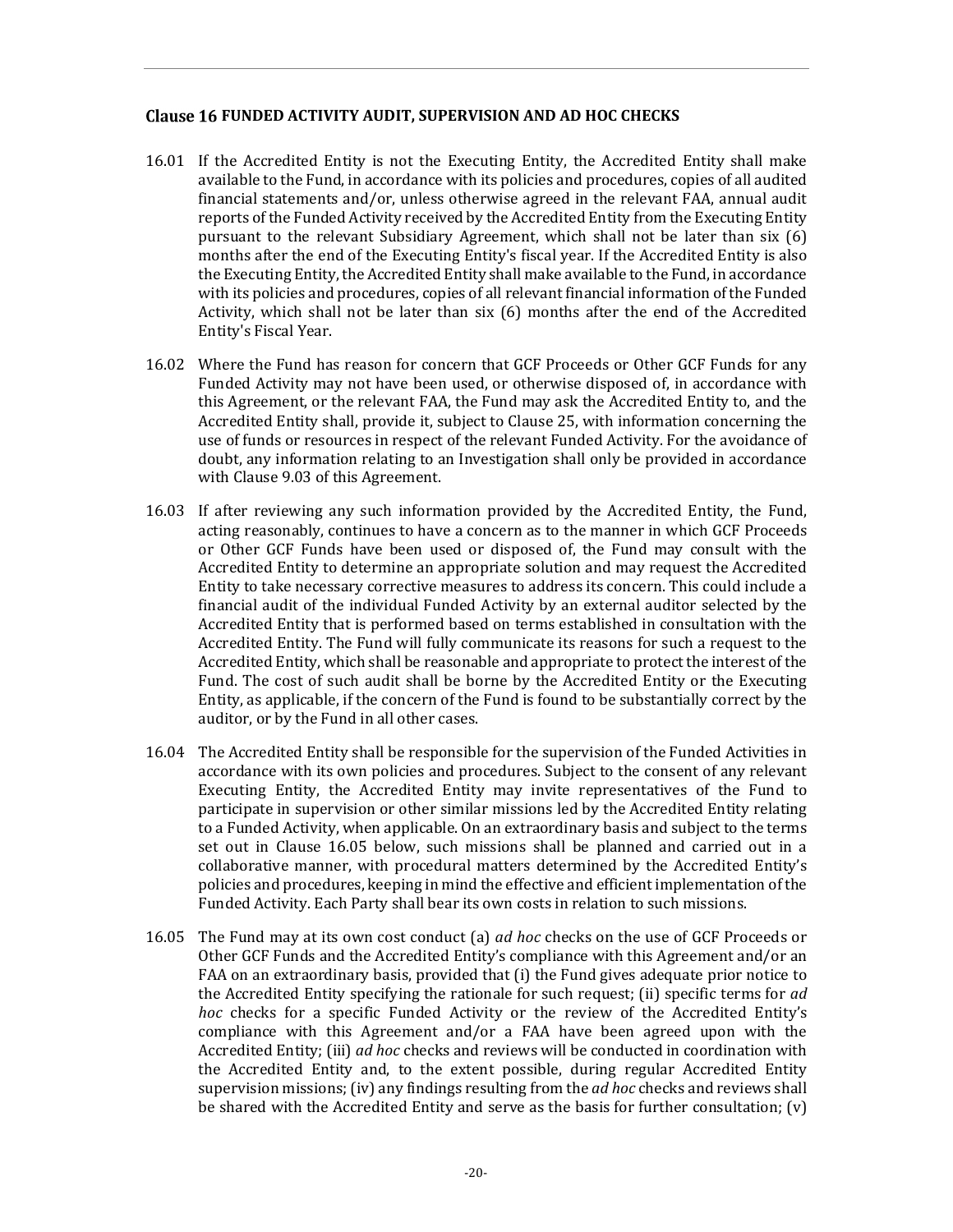such *ad hoc* checks and reviews do not create an undue burden on the Accredited Entity or the Executing Entity's regular operations; and (vi) the objective of the *ad hoc* checks and reviews is not to carry out an audit of the Accredited Entity but to verify, by samplechecking, how the GCF Proceeds have been used; and/or (b) *ex post* evaluations of Funded Activities subject to the same principles as set out in Clause 16.05(a) above, and the Accredited Entity shall cooperate with the Fund in the conduct of such evaluations.

### **FINANCIAL MANAGEMENT AND FINANCIAL INFORMATION**

- 17.01 The Accredited Entity shall ensure that:
	- (a) a financial management system is maintained, with separate informational statements, accounts and records of GCF Proceeds and Other GCF Funds being prepared in accordance with the Accredited Entity's accounting standards, consistently applied ("Financial Information");
	- (b) the Financial Information referred to in Clauses 17.02(b) and 17.02(d) below are audited by the Accredited Entity's external auditor, in accordance with internationally recognized auditing standards that are acceptable to the Fund; the Financial Information, as so audited, are furnished to the Fund in accordance with Clauses 17.02(b) and 17.02(d), together with such other information concerning the audited Financial Information and such auditors, as the Fund may from time to time reasonably request; and
	- (c) all Financial Information related to GCF Proceeds and Other GCF Funds shall be expressed in the GCF Holding Currency and in the absence of the Parties specifying otherwise in an FAA, such Financial Information will be provided in USD.
- 17.02 The Accredited Entity shall provide to the Fund the following Financial Information in a form and means agreed with the Fund:
	- (a) on a semi-annual basis within one hundred and twenty (120) days after 30 June and 31 December of each year (or such other frequency agreed in the FAA):
		- (i) the dates and amounts disbursed by the GCF to the Accredited Entity for Funded Activities for the period reported, and the cumulative amounts disbursed to the Accredited Entity up to the period reported, broken down by each Funded Activity;
		- (ii) the actual amounts disbursed by the Accredited Entity for Funded Activities for the period reported, and the cumulative amounts disbursed by the Accredited Entity up to the period reported, broken down by each Funded Activity;
		- (iii) (A) the date on which any Funded Activity is financially closed, (B) the final cumulative amount disbursed for such Funded Activity, (C) the amount of any Unused Funds from such Funded Activity, and (D) the amount of such Unused Funds returned to the Fund, for the period reported, broken down by each such Funded Activity;
		- (iv) the dates and amounts of any Reflowed Funds received by the Accredited Entity from Funded Activities, as well as the amount of such Reflowed Funds transferred to the Fund, for the period reported, and cumulative amounts up to the period, broken down by each Funded Activity; and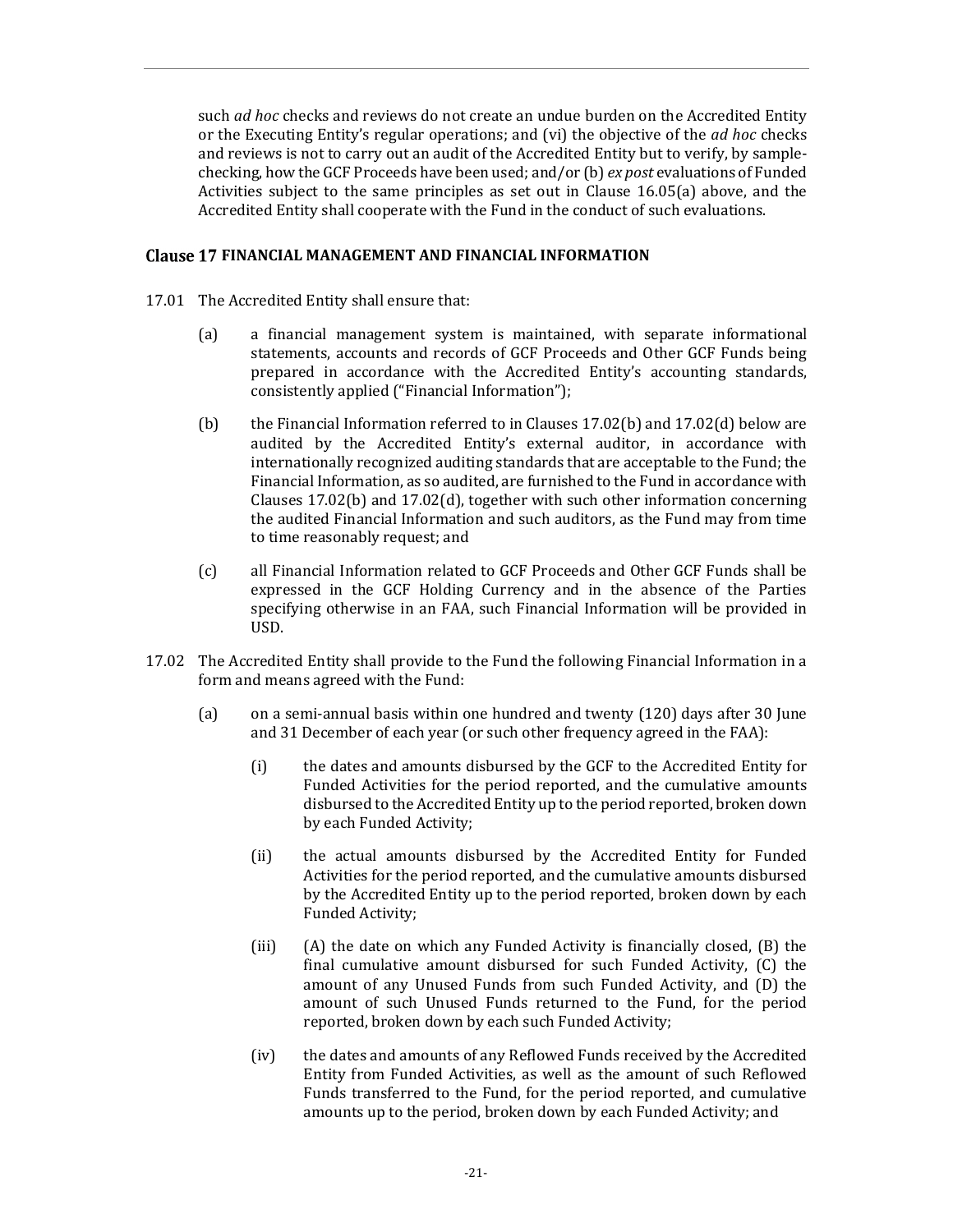- (v) a statement of Investment Income earned on GCF Proceeds, as well as the amount of such Investment Income transferred to the Fund;
- (b) within four (4) months after the end of the Accredited Entity Fiscal Year, an unaudited annual financial statement for the GCF Account with specific Funded Activities listed in a separate annex;
- (c) within six (6) months after the end of the Accredited Entity Fiscal Year, an audited annual financial statement for the GCF Account containing the same information specified in Clause 17.02(b) above;
- (d) within six (6) months after expiration or termination of this Agreement, an audited final financial statement for the GCF Account, regarding the period since the last period covered by the statements referred to in Clause 17.02(b) above; and
- (e) such other information related to funds disbursed by the Fund to the Accredited Entity, as may reasonably be requested by the Fund from time to time.

#### *Use of Reports*

17.03 Each Party acknowledges and agrees that, subject to Clause 25, a Party may release in the public domain any report or statement, in whole or in part, that has been submitted to it by the other Party under this Agreement (or any FAA). To the extent that either Party has the rights of use of any report, each Party also acknowledges and agrees that, subject to Clause 25, the other Party may use, reproduce, modify and/or adapt information and other data contained in such reports for any reason whatsoever.

#### *Fund Agent*

17.04 The Fund may utilize a Fund Agent on behalf of the Fund to perform certain functions or activities set out in this Agreement in respect of a Funded Activity, provided that the Fund gives adequate prior notice to the Accredited Entity specifying the scope of the functions and activities to be performed by the Fund Agent, and the Accredited Entity agrees to the appointment of such Fund Agent.

#### **REPRESENTATIONS, WARRANTIES AND COVENANTS**

#### *Representations and Warranties*

- 18.01 The Accredited Entity represents and warrants that, on the effective date of this Agreement, the date of entering into each FAA, if different, the date of effectiveness of each FAA and the date of the disbursement made by the Fund under an FAA:
	- (a) the execution and delivery of this Agreement or the relevant FAA, as the case may be, and compliance with the terms of this Agreement or FAA, as the case may be, including, if applicable, the implementation by the Accredited Entity of any Funded Activity, will not conflict with the Accredited Entity's policies and procedures and, to the best of its knowledge, with any other agreement to which the Accredited Entity is a party;
	- (b) it has the capacity and authority to enter into this Agreement and the relevant FAA;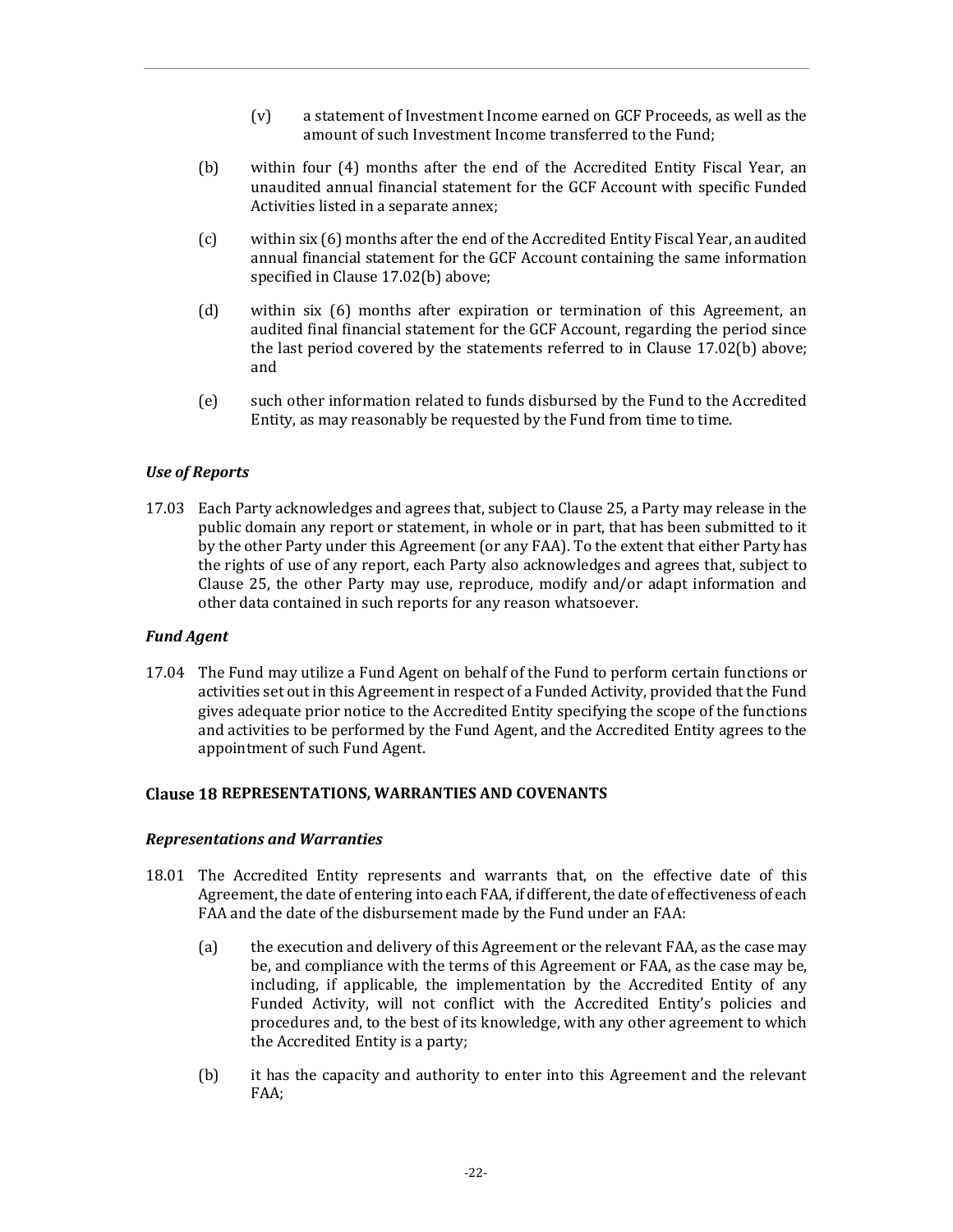- (c) any factual information provided by it to the Fund as part of the Funding Proposal or otherwise pursuant to Clause 4.12 is, to the best of its knowledge, true and accurate in all material respects as of the date it is provided or as of the date (if any) at which it is stated;
- (d) to the best of its knowledge, the estimated financial projections, if any, contained in a Funding Proposal or FAA will be or were, as the case may be, prepared on the basis of recent historical information and on the basis of reasonable assumptions, and to the extent that such projections were prepared by the Executing Entity, the Accredited Entity will require the Executing Entity to make an equivalent representations or warranty;
- (e) to the best of its knowledge, nothing has occurred or been omitted from the Funding Proposal and no information has been given or withheld that results in the information contained in the Funding Proposal being untrue or misleading in any material respect; and
- (f) the policies of the Accredited Entity addressing prohibited practices are substantially consistent with the objectives of the Policy on Prohibited Practices.

# *Covenants of the Accredited Entity*

- 18.02 The Accredited Entity covenants (to the extent applicable) that as from the effective date of this Agreement, the date of entering into each FAA and, if different, the date of effectiveness of each FAA, the Accredited Entity shall:
	- (a) perform its obligations under this Agreement and the relevant FAA;
	- (b) take necessary steps, in accordance with its policies and procedures, to cause (insofar as it is contractually able to do so) the Funded Activity to be implemented with due diligence and efficiency and in conformity with sound and applicable technical, financial, business and development practices;
	- (c) require the Executing Entity, in accordance with its policies and procedures and insofar as it is contractually able to do so, to ensure that all necessary and applicable licenses, approvals and consents, including those relating to intellectual property, to implement, (if appropriate) carry out or operate any Funded Activity are valid for the duration of the Funded Activity;
	- (d) as soon as practicable, provide or cause to provide written notice to the Fund of any legitimate claims, investigations (subject to and in accordance with the provisions of Clauses 9.03(b) and 9.04) or proceedings which, if determined adversely, could reasonably be expected to result in a material adverse effect on the ability of the Accredited Entity to perform any of its obligations under this Agreement;
	- (e) apply its own policies and procedures relating to fraud and corruption, misconducts, conflicts of interest and AML/CFT, and make arrangements to ensure that GCF Proceeds and Other GCF Funds provided for, or resulting from, the purposes of any Funded Activity are not used by it, or any Executing Entity or (insofar as it is contractually able to do so) any third parties and recipients, to whom the GCF Proceeds and Other GCF Funds are disbursed, or otherwise disposed of, for any activities contravening the Accredited Entity's policies and procedures as set forth above;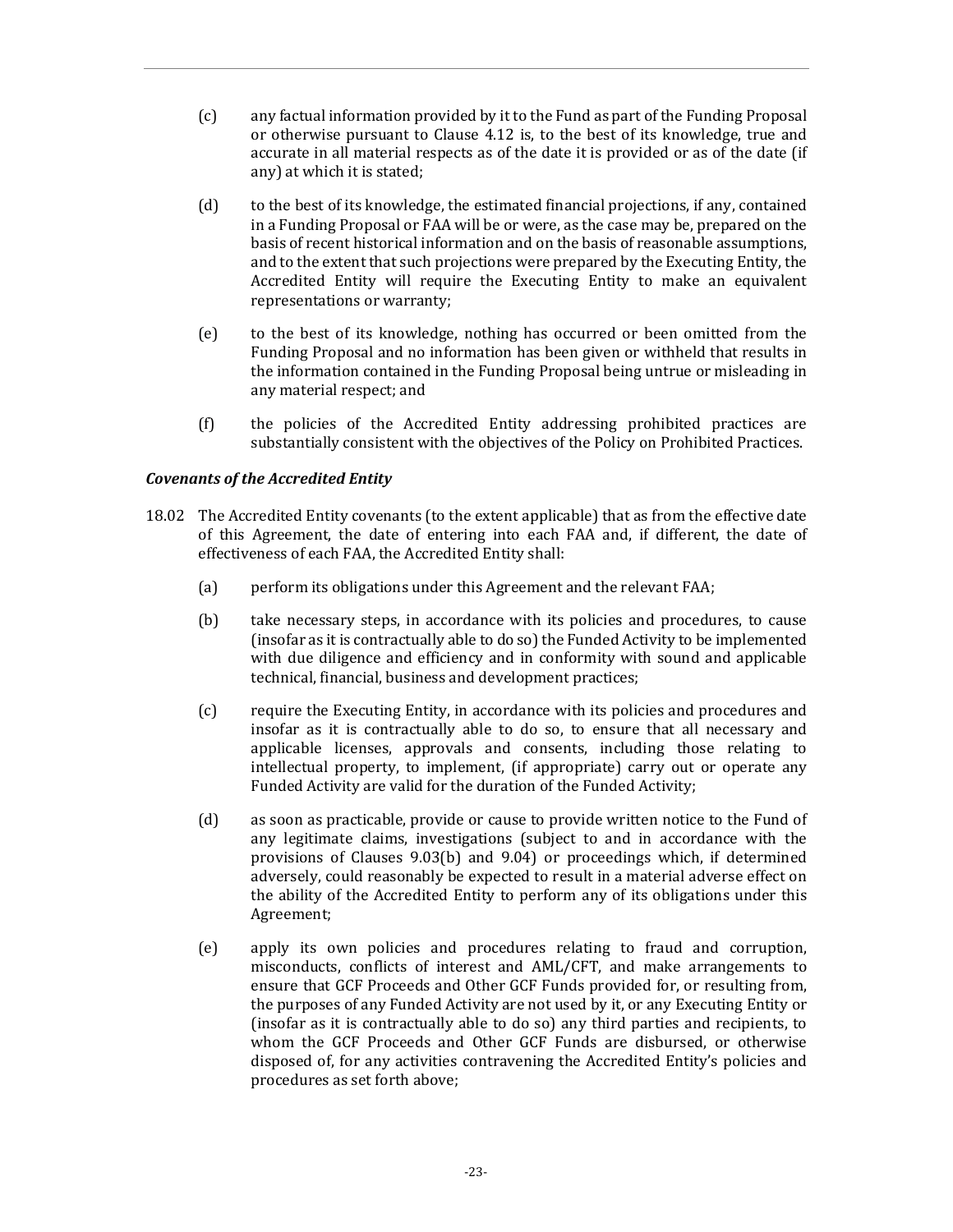- (f) seek remedies including, where appropriate, by claiming return or repayment by the Executing Entity of any GCF Proceeds used by the Executing Entity, or any third parties involved. for any purpose set out in Clause 18.02(e) subject to Clause 9.03, in accordance with its policies and procedures. Any repayment obligation of the Accredited Entity shall be limited to such amounts actually returned or repaid to the Accredited Entity by the Executing Entity or any other third party, in accordance with the Accredited Entity's policies and procedures;
- (g) always act in good faith and diligently with professional care to avoid or manage actual or potential conflict of interest in relation to a Funding Proposal and/or a Funded Activity (as applicable) in accordance with its policies and procedures;
- (h) contractually require the Executing Entity to ensure that the activities related to any Funded Activity are implemented in compliance with the laws of the countries in which it operates, and other laws applicable to the Executing Entity, including but not limited to intellectual property law, if and to the extent any such laws may be applicable to it, and the Accredited Entity shall monitor, in accordance with its own policies and procedures, during the term of the respective FAA, that the activities related to any Funded Activity are operated by the Executing Entity in compliance with such laws; and
- (i) indicate how it intends to strengthen the capacities of, or otherwise support, potential subnational, national and regional entities to meet the accreditation requirements of the Fund in order to enhance country ownership, to the extent practicable and appropriate.

### **Clause 19 NON-COMPLIANCE**

1

- 19.01 The Accredited Entity will be in non-compliance with this Agreement, if all of the following conditions are met: (a) any of the below-mentioned events occurs; (b) the Fund provides written notice to the Accredited Entity that such event has occurred; and (c) the Accredited Entity fails to remedy such event within one hundred and twenty (120) calendar days from the date of the receipt of such written notice or a reasonable period of time as may be agreed between the Parties (the "Cure Period")1("Event of Non-Compliance"):
	- (i) the Accredited Entity failed to comply, in any material respect with, or shall have failed to perform in any material respect, any of its obligations under this Agreement;
	- (ii) a representation or warranty made or repeated by the Accredited Entity pursuant to Clause 18 proves to have been incorrect or misleading in any material respect when made or repeated or deemed to have been made or repeated; or
	- (iii)at any time, following notification from the Fund to the Accredited Entity's integrity office of an allegation of any practice described in Clause 9.03(b) in respect of a Funded Activity where the Accredited Entity, acting in accordance with its own policies and procedures, has failed to: (A) respond to the Fund's Independent Integrity Unit, informing them of whether or not the Accredited Entity intends to open an Investigation; (B) respond to any periodic inquiries received from the Fund's Independent Integrity Unit regarding the status of any Investigation; or (C) inform the Fund's Independent Integrity Unit regarding the outcome of an Investigation in accordance with Clause 9.03(b).

 $1$  The Secretariat may provide support to the Accredited Entity to take remedial action during the Cure Period.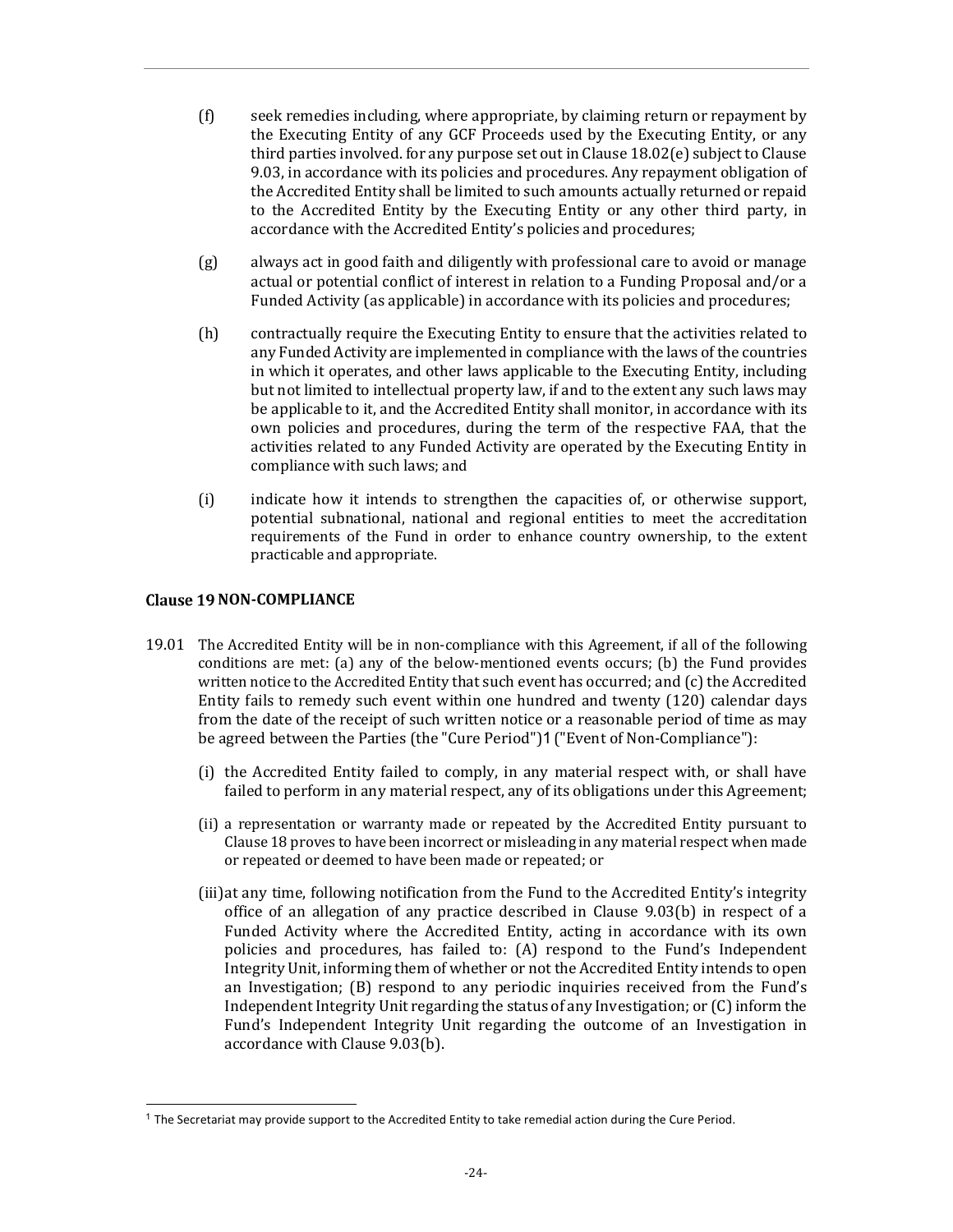# **REMEDIES FOLLOWING AN EVENT OF NON-COMPLIANCE**

- 20.01 Following the occurrence of an Event of Non-Compliance as set out in Clause 19 (for avoidance of doubt which will happen after the end of the Cure Period), the Fund may exercise any of its rights under this Agreement, including the right to:
	- (a) terminate this Agreement and/or, if applicable, any specific FAAs entered into thereunder that are directly affected by the Event of Non-Compliance or in relation to which the Event of Non-Compliance has arisen, upon giving ninety (90) days' written notice to the Accredited Entity and cease the consideration or approval of any further Funding Proposals; and/or
	- (b) suspend any further payments, including but not limited to the disbursement of GCF Proceeds, payable by it under the terms of any or all Funded Activities being implemented in accordance with this Agreement, where such FAA has been directly affected by the Event of Non-Compliance, immediately upon giving notice to the Accredited Entity; and/or
	- (c) seek a refund of GCF Proceeds and Other GCF Funds for any Funded Activity to the extent such funds (i) are uncommitted, after paying any liabilities then outstanding incurred in accordance with this Agreement and the FAA; or (ii) have been improperly used by the Accredited Entity. If applicable, the Fund may require the Accredited Entity to seek a refund of GCF Proceeds or Other GCF Funds from third parties. Any refund obligation of the Accredited Entity shall be limited to such amounts which have actually been recovered by the Accredited Entity from an Executing Entity or any other third party having exercised its best efforts in accordance with its usual procedures and without prejudice to, or without requiring the waiver of, its privileges and immunities.

# **Clause 21 FORCE MAJEURE**

- 21.01 Neither of the Parties shall be held liable for the breach of its obligations under this Agreement or an FAA for a Funded Activity if it is prevented from fulfilling them by reason of Force Majeure, provided that the Party affected by such an event has taken all reasonable precautions, due care and reasonable alternative measures, all with the objective of carrying out the terms and conditions of this Agreement and the relevant FAA, as applicable.
- 21.02 The Party affected by an event of Force Majeure shall notify the other Party of such event as soon as possible, and in any event not later than fifteen (15) calendar days following the occurrence of such event, providing evidence of the nature and cause of such event, which shall include the information about the possibility of restoration of normal conditions as soon as possible. Any costs borne or incurred by the Accredited Entity acting reasonably and pursuant to the Funded Activity work plan and budget during the period of suspension under this Clause 21 and before the resumption of the Funded Activity, shall be covered within the agreed budget for the Funded Activity.
- 21.03 The Accredited Entity may withdraw a Funding Proposal at any time, if the Accredited Entity, in consultation with the Fund, determines and so notifies the Fund that an event constituting Force Majeure has occurred, which would make it impossible, too difficult or too dangerous for the Accredited Entity and/or the Executing Entity, as the case may be, to implement the proposed Funded Activity.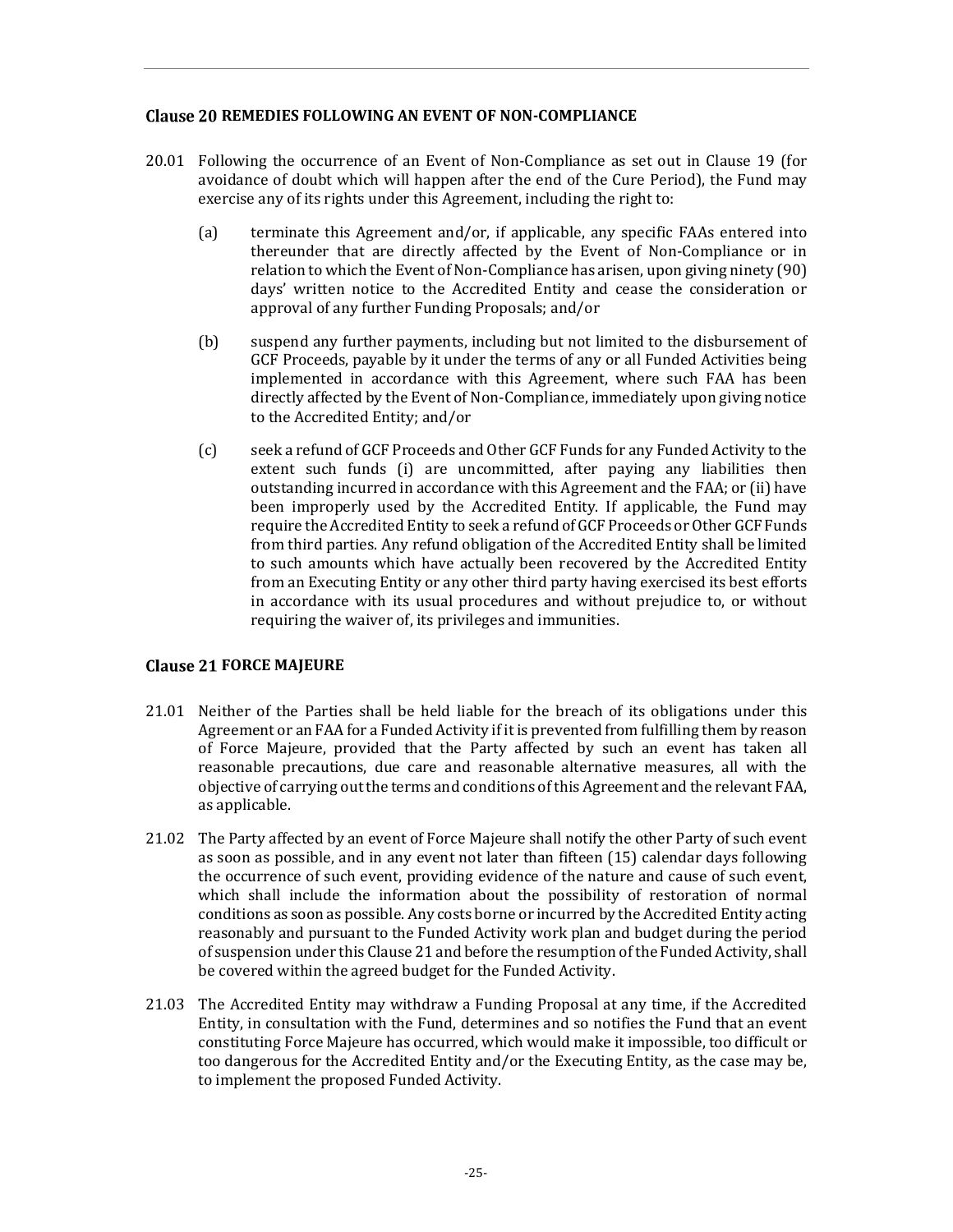21.04 If after the execution of an FAA for a Funded Activity, the Accredited Entity, in consultation with the Fund, determines and so notifies the Fund that an event constituting Force Majeure has occurred which would make it impossible, too difficult or too dangerous for the Accredited Entity and/or the Executing Entity, as the case may be, to continue with the implementation of the relevant Funded Activity, either Party may, following mutual consultations, terminate such FAA.

### **Clause 22 TERM AND TERMINATION**

- 22.01 Subject to a prior termination pursuant to Clause 22.02, the Accredited Entity will, from the date of its Accreditation, remain Accredited for a period of five (5) years. The Accredited Entity will either seek re-accreditation prior to the lapsing of the five (5) year period, or its status as an Accredited Entity will lapse thereupon. In the event that the Accredited Entity has sought re-accreditation prior to the expiration of the five (5) year period, the Accreditation shall be deemed to continue until re-accreditation is determined; and (a) the Accredited Entity shall continue to satisfy any outstanding commitments and liabilities incurred in relation to each Funded Activity managed by the Accredited Entity, and (b) the Fund shall continue to perform its related obligations if and when due.
- 22.02 This Agreement will terminate:
	- (a) provided that the Accredited Entity has not sought re-accreditation prior to the expiration of the five (5) year period, upon lapse of the Accredited Entity's Accreditation pursuant to Clause 22.01;
	- (b) upon revocation of the Accredited Entity's Accreditation and notice to the Accredited Entity pursuant to Clauses 5.02(c) and 13.02;
	- (c) upon the Fund giving notice to the Accredited Entity pursuant to Clause 20.01(a); or
	- (d) upon either Party giving prior written notice of at least one hundred and eighty (180) days to the other Party.
- 22.03 Upon termination of this Agreement:
	- (a) the Accredited Entity shall continue to satisfy any outstanding commitments, obligations and liabilities incurred in relation to each Funded Activity administered by the Accredited Entity prior to the termination, and the Fund shall continue to perform its related obligations if and when due; provided that by doing so neither Party will: (i) surrender or waive any rights, claim or demand it may have against the other Party arising from the termination of this Agreement; or (ii) be deemed to affirm the terminated Agreement. Any FAA, any Subsidiary Agreement or any agreement entered into by the Accredited Entity with third parties with respect to such Funded Activity prior to the termination of this Agreement (including in respect of disbursement of the GCF Proceeds) will remain in effect and be unaffected by the termination of this Agreement; except that if the termination of this Agreement is due to an Event of Non-Compliance under Clause 19.01(i), the Accredited Entity shall discuss in good faith with the Fund as to the most appropriate way of addressing any ongoing Funded Activities under the FAAs and Subsidiary Agreements;
	- (b) notwithstanding the termination of this Agreement and subject to Clauses 7.04, 7.05 and 7.07, the Accredited Entity shall continue to receive any Reflowed Funds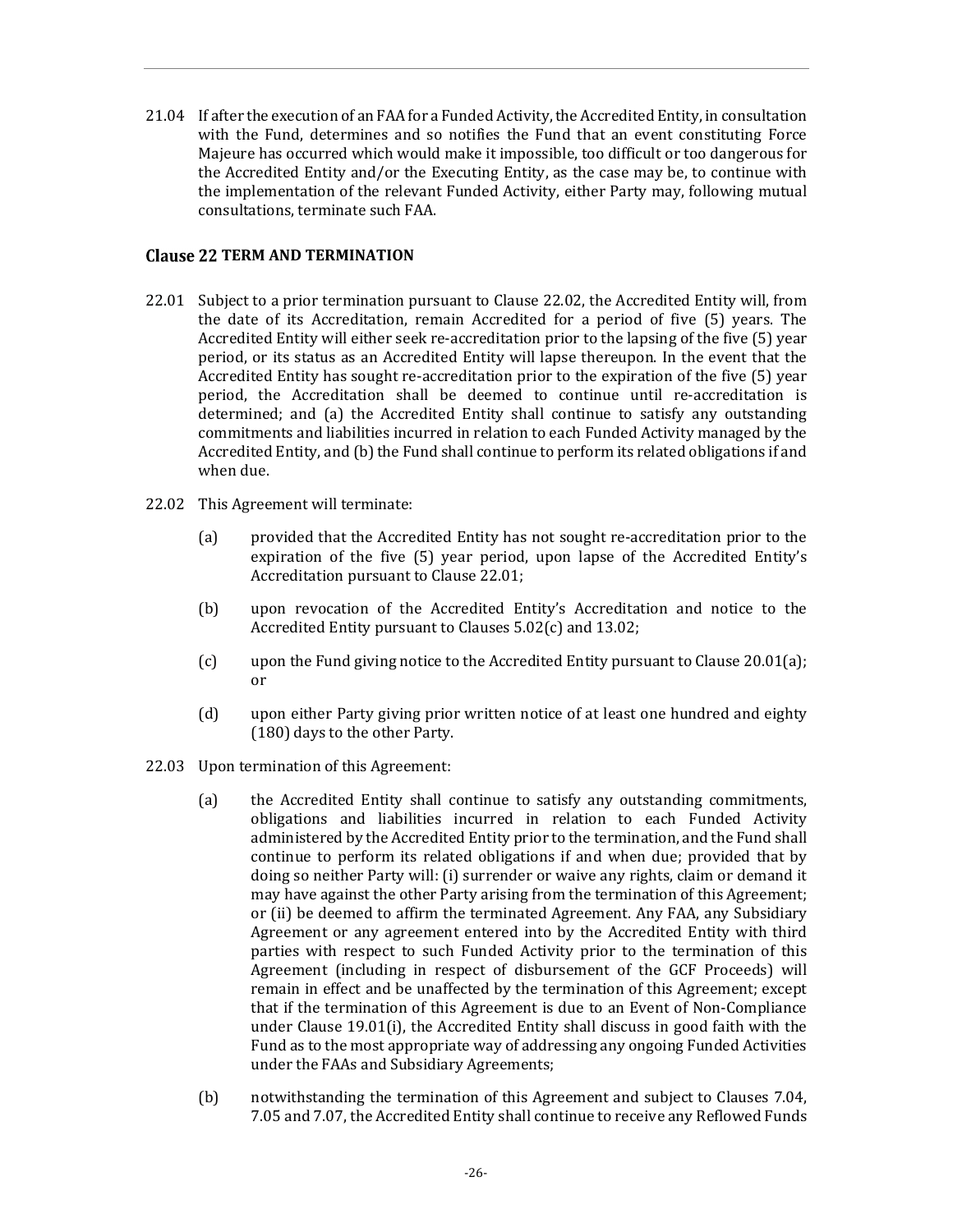and hold any Unused Funds, including any Investment Income associated therewith as determined by the Accredited Entity and any other amounts received or due to be received by the Accredited Entity with respect to each Funded Activity, until all outstanding commitments, obligations and liabilities in relation to such Funded Activity have been satisfied; and

(c) after all outstanding commitments, obligations and liabilities in relation to such Funded Activity have been satisfied, the Accredited Entity shall, upon the request of the Fund through the Trustee or other means designated by the Fund, return any Unused Funds, and pay the Fund any Reflowed Funds and any net Investment Income earned therefrom not already paid pursuant to Clauses 7.04, 7.05 and 7.07.

### **INTELLECTUAL PROPERTY; OWNERSHIP OF EQUIPMENT; ENTITLEMENT TO EMISSION REDUCTIONS**

- 23.01 The Accredited Entity shall, in accordance with its policies and procedures, incorporate provisions in the Subsidiary Agreements requiring the Executing Entity to ensure that all Fund-financed contracts for the procurement of Goods and Services contain appropriate representations, warranties and, if appropriate, indemnities from the consultants, contractors, or suppliers, not to violate or infringe any intellectual property right or claim of any third party.
- 23.02 The Accredited Entity shall, in accordance with its policies and procedures, incorporate provisions in the Subsidiary Agreements requiring the Executing Entity to ensure that all Fund-financed contracts contain appropriate representations, warranties and, if appropriate, indemnities from the consultants, contractors or suppliers to ensure that the Funded Activity does not violate or infringe any intellectual property right or claim of any third party.
- 23.03 In relation to a Funded Activity that is a grant financed in whole or in part with GCF Proceeds, unless otherwise agreed in the FAA, if any part of such grant is used to purchase any durable assets or equipment (such as vehicles or office equipment) used to implement the relevant Funded Activity, upon completion of the Funded Activity or termination of the relevant FAA in accordance with its terms, the Accredited Entity shall take steps in relation to such assets or equipment in accordance with its policies and procedures.
- 23.04 In relation to a Funded Activity, the possibility of converting GHG emission reductions achieved by a Funded Activity into offset credits or units generated thereby will be determined in accordance with the FAA, if applicable.

# **Clause 24 BRANDING**

24.01 In addition to the use of its own branding, in accordance with its policies and procedures, the Accredited Entity shall also endeavour to acknowledge the visual identity of the Fund in funding the relevant Funded Activities (e.g., through use of the Fund logo, in accordance with the Fund's branding guidelines, and appropriate references in reports, publications, information given to beneficiaries and news media, related publicity materials and any other forms of public information and the displaying of the GCF logo on the site of any infrastructure works). Any branding activities in support of the Fund shall comply with the Fund's branding guidelines and be reviewed by the Secretariat. The same condition shall apply for co-branding activities.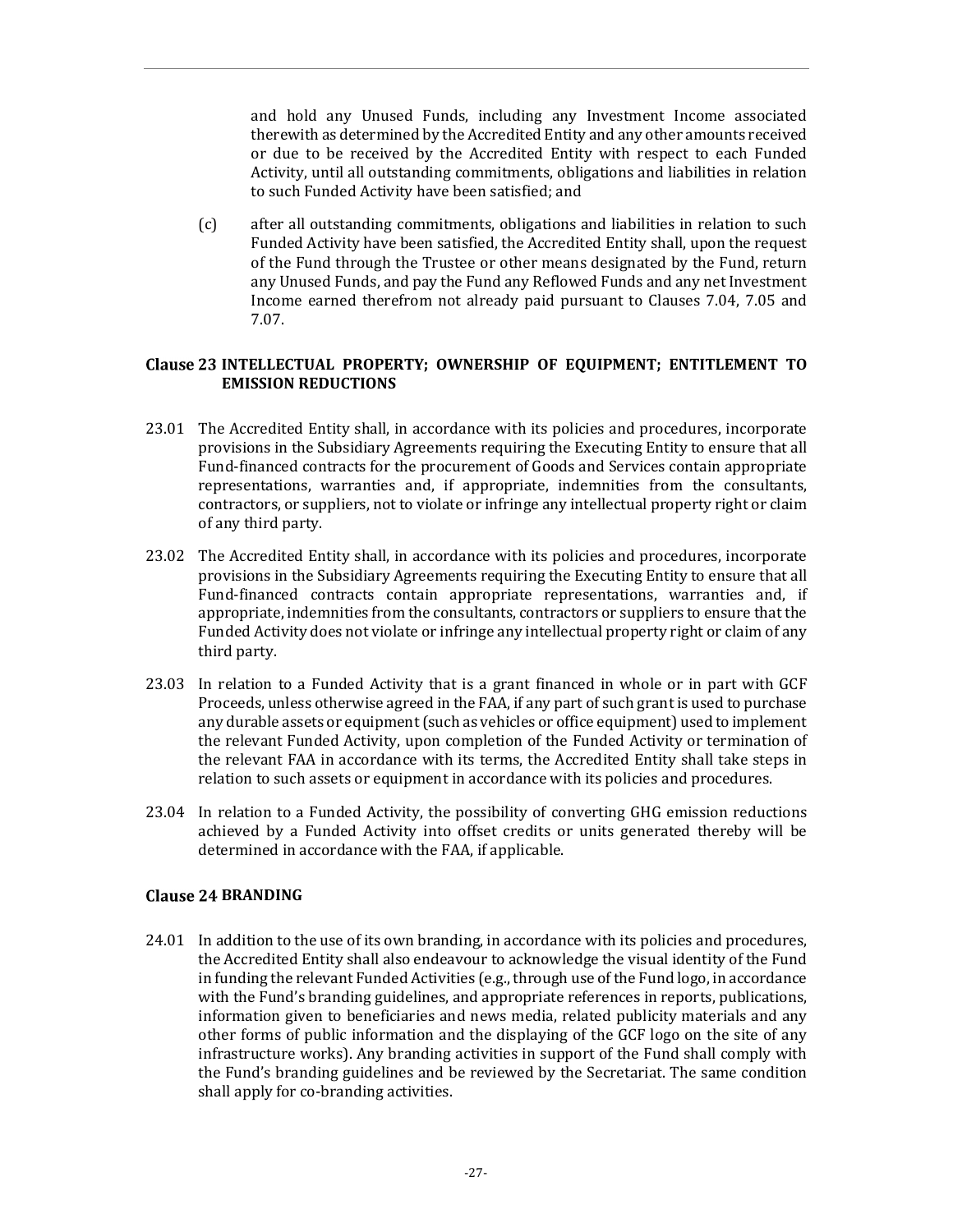#### **Clause 25 CONFIDENTIALITY**

- 25.01 Notwithstanding any other provision of this Agreement to the contrary, no Party shall be required to disclose any information to the other Party if such disclosure would violate or be otherwise inconsistent with the disclosing Party's policies or procedures or any confidentiality or non-disclosure obligation it may have assumed. Each Party undertakes that it shall not at any time disclose to any person any Confidential Information except as permitted by Clause 25.02.
- 25.02 Each Party may disclose the other Party's Confidential Information to its employees, officers, representatives, contractors, consultants or advisers, and in the case of the Fund, its Board members, alternate Board members and their advisers, who need to know such information for the purposes of exercising the Party's rights or carrying out its obligations under or in connection with this Agreement. Each Party shall ensure that its employees, officers, representatives, consultants, contractors or advisers to whom it discloses the other Party's Confidential Information comply with this Clause 25, and the Fund shall ensure that its Board members, alternate Board members and their advisors shall also comply with this Clause 25.
- 25.03 The provisions of this Clause 25 shall not apply to any information, including Confidential Information, that:
	- (a) is or becomes generally available to the public (other than as a result of its disclosure by the receiving Party or its representatives in breach of this Clause 25);
	- (b) was available to the receiving Party on a non-confidential basis before disclosure by the disclosing Party;
	- (c) was, is or becomes available to the receiving Party on a non-confidential basis from a person who, to the receiving Party's knowledge, is not bound by a confidentiality agreement with the disclosing Party or otherwise prohibited from disclosing the information to the receiving Party;
	- (d) the receiving Party is required to produce by any court, governmental or regulatory body, or pursuant to any law, legal process, regulation, or governmental order, decree or rule, or which is necessary or desirable for the receiving Party to disclose in connection with any proceeding in any court or tribunal or before any regulatory authority in order to preserve its rights, provided that the receiving Party provides prior written notice to the disclosing Party of its intention to do so and in such case gives the disclosing Party the ability to assert its privileges and immunities to prevent or protect the disclosure of such information and cooperates with the disclosing Party in protecting against any such disclosure;
	- (e) the Parties agree in writing is not confidential or may be disclosed; or
	- (f) is developed by or for the receiving Party independently of the information disclosed by the disclosing Party.
- 25.04 No Party shall use the other Party's Confidential Information for any purpose other than to exercise its rights and perform its obligations under or in connection with this Agreement, without obtaining the prior written consent of the other Party.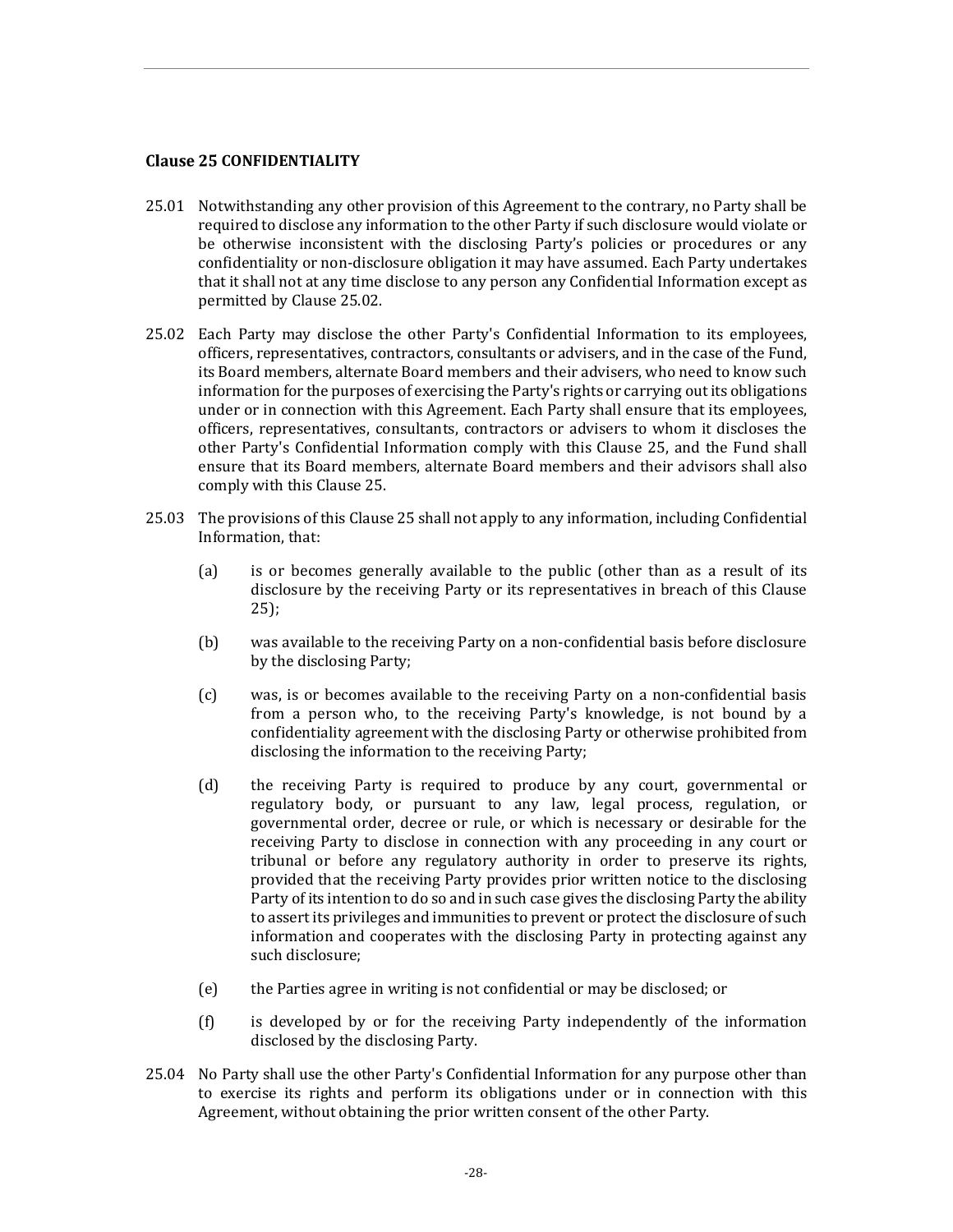- 25.05 Pursuant to the Information Disclosure Policy (in the case of the GCF) and in line with the disclosure policy of the Accredited Entity (in the case of the Accredited Entity), but subject to Clause 25.01, each Party may make publicly available certain information which is not described and/or marked confidential, including Concept Notes, Funding Proposals and other information relating to proposed projects, programmes and investments and Funded Activities, and may update such information periodically as required by the Information Disclosure Policy. Each Party undertakes not to make publicly available any other Party's Confidential Information without the prior written consent of the other Party.
- 25.06 If requested by the disclosing Party, the receiving Party shall return to the disclosing Party all Confidential Information in written form or destroy or (to the extent technically practicable) permanently erase all Confidential Information provided to the receiving Party in written or electronic form save to the extent that Confidential Information which the receiving Party is required to retain by applicable law, rule or regulation, or if such information is contained in any computer records or files which have been created pursuant to the receiving Party's automatic archiving and back-up procedures, in which case, the Confidential Information retained shall continue to be kept confidential in accordance with the terms of this Clause 25.
- 25.07 The Parties agree that this Clause 25 covers all Funded Activities to be proposed or developed pursuant to this Agreement, as well as all Funded Activities, and that the Fund will not enter into any specific non-disclosure or confidentiality agreements for any such projects, programmes, investments or Funded Activities.
- 25.08 The Parties agree that this Agreement, and each Funding Proposal and Term Sheet, excluding any Confidential Information, will be disclosed in accordance with their respective information disclosure policies and procedures.
- 25.09 Notwithstanding Clauses 25.02, 25.03 and 25.05 above, the information provided under Clauses 9.03 above shall be subject to the terms of confidentiality accompanying such information, and the Fund shall not disclose such information outside the office to which the information is provided, unless: (a) prior written consent has been obtained from the Accredited Entity; or (b) the Fund is ordered to do so by a competent judicial or law enforcement authority and the Fund decides it must comply with such order after consulting with the Accredited Entity. Subject to the foregoing, if the Fund is not able to commit to keep such information confidential, then the Fund, prior to receiving such information, shall inform the Accredited Entity accordingly.

# **Clause 26 NON-WAIVER OF PRIVILEGES AND IMMUNITIES**

26.01 The Parties acknowledge and accept that they are accorded certain privileges, immunities, and exemptions as are necessary for the fulfilment of their purposes, and that the Staff of the Accredited Entity and the Staff and Experts of the Fund similarly enjoy such privileges, immunities, and exemptions as are necessary for the independent exercise of their official functions. Nothing in or related to this Agreement or any FAA may be construed as a waiver, express or implied, of the privileges, immunities and exemptions accorded to the Parties under the Governing Instrument, the Agreement between the Republic of Korea and the Green Climate Fund concerning the Headquarters of the Green Climate Fund, the Articles of Agreement Establishing the Asian Development Bank, international law, including international customary law, any international conventions, treaties or agreements, or any other applicable laws or agreements.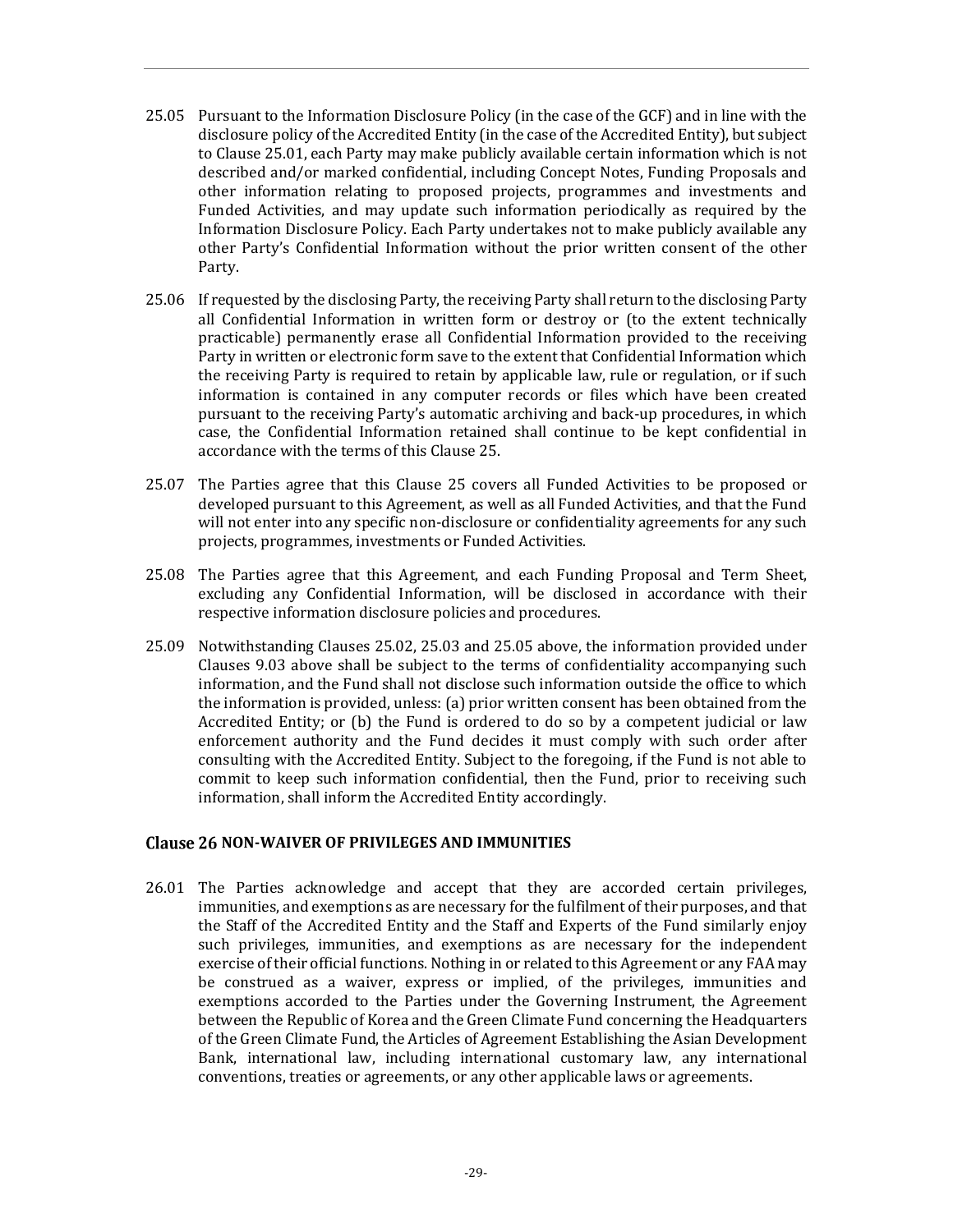# **Clause 27 GOVERNING LAW**

- 27.01 This Agreement shall be governed by public international law.
- 27.02 For the purposes of resolving any dispute, controversy or claim arising out of or in relation to this Agreement, in applying public international law, sources shall be taken for these purposes to include:
	- (a) any relevant treaty obligations that are binding reciprocally on the Parties;
	- (b) the provisions of any international conventions and treaties (whether or not binding directly as such on the Parties) generally recognized as having codified or ripened into binding rules of customary law applicable to states and international institutions, as appropriate;
	- (c) other forms of international custom, including the practice of states and international institutions of such generality, consistency and duration as to create legal obligations; and
	- (d) applicable general principles of law.
- 27.03 The governing law for the Subsidiary Agreements may be agreed by the parties thereto.

# **Clause 28 ENFORCEABILITY AND ARBITRATION**

### *Enforceability*

28.01 The rights and obligations of the Parties under this Agreement shall be valid and enforceable in accordance with its terms, notwithstanding the law of any state or political subdivision thereof to the contrary.

# *Arbitration*

- 28.02 The Parties will attempt in good faith to resolve any dispute, controversy or claim arising out of or in relation to this Agreement or, unless otherwise specified in the relevant FAA, any FAA through negotiations between a duly authorized senior representative of each of the Parties with authority to settle the relevant dispute. If the dispute, controversy or claim cannot be settled amicably within sixty (60) days from the date on which either Party has provided written notice to the other of the dispute, then Clause 28.03 shall apply.
- 28.03 Any dispute, controversy or claim arising out of or relating to this Agreement or, unless otherwise specified in the relevant FAA, any FAA, or the breach, termination or invalidity thereof, that has not resolved through negotiation pursuant to Clause 28.02 above, shall be settled by arbitration in accordance with the Optional Rules for Arbitration for Disputes Involving International Organizations and States of the PCA in force at the date of this Agreement, and:
	- (a) the number of arbitrators shall be three and shall be appointed pursuant to the said Arbitration Rules;
	- (b) the place of arbitration shall be Singapore;
	- (c) the language to be used in the arbitral proceedings shall be English;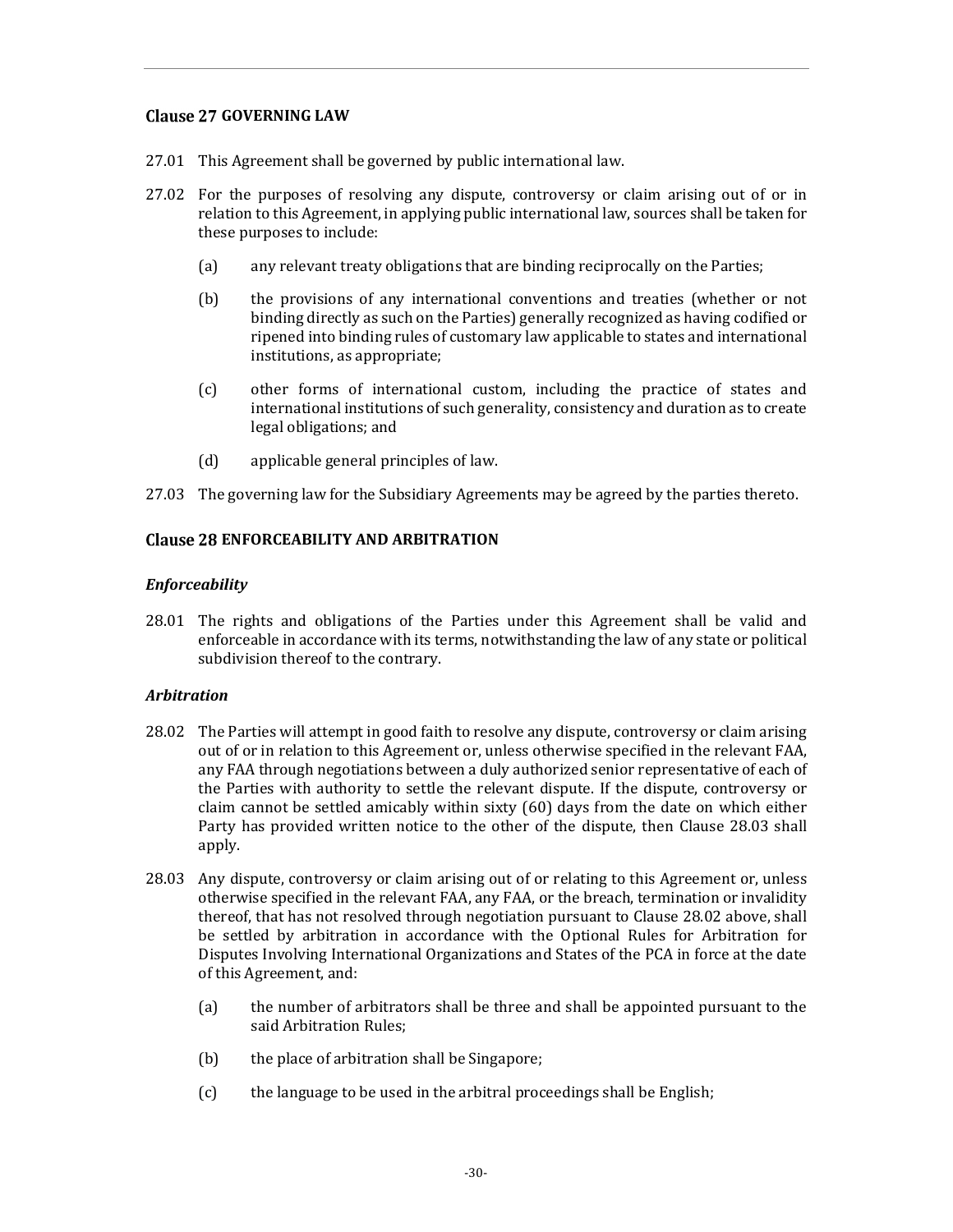- (d) the arbitration decision shall be final and binding on the Parties and there shall be no appeal and each Party undertakes to comply with and to carry out any such arbitral decision fully and without delay; and
- (e) the arbitration panel shall not award punitive damages.

## **Clause 29 WAIVER**

29.01 No delay in exercising, or omission to exercise, any right, power or remedy accruing to a Party under this Agreement upon any default shall impair any such right, power or remedy or be construed to be a waiver thereof or an acquiescence in such default. No action of such Party in respect of any default, or any acquiescence by it in any default, shall affect or impair any right, power or remedy of such Party in respect of any other or subsequent default.

### **Clause 30 NOTICES**

30.01 Any notice, request, document, report, or other communication submitted by either the Accredited Entity or the Fund shall, unless expressly specified otherwise in this Agreement or an FAA, be in English and delivered by courier or by facsimile or email to the Party to which it is required or permitted to be given or made to the following addresses:

For the Accredited Entity

Director Climate Change and Disaster Risk Management Division Sustainable Development and Climate Change Department Address: 6 ADB Avenue Mandaluyong City 1550 Metro Manila, Philippines Fax:  $+632636-2409$ Email: pbhandari@adb.org

For the Fund

Director Country Programming Division Address: 175, Art Center-daero Yeonsu-gu, Incheon 22004 Republic of Korea Fax:  $+ 8232458-6092$ Email: accreditation@gcfund.org

### **Clause 31 MISCELLANEOUS**

31.01 *Country Ownership.* The Accredited Entity will endeavour to use its good offices to promote the status of the Fund in the Host Country and foster country ownership, taking into account all relevant circumstances.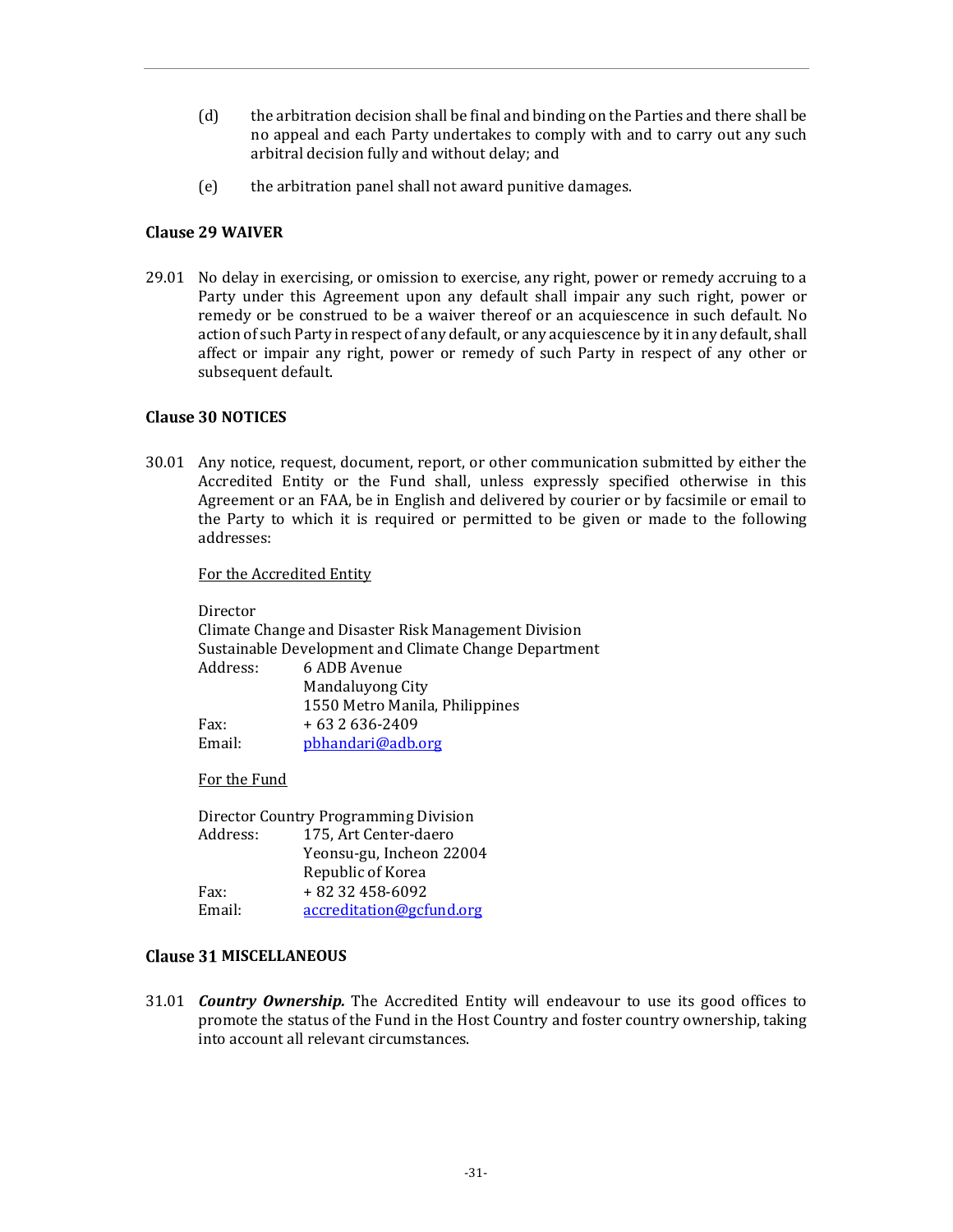### 31.02 *Limitations of Parties' Liability*

- (a) Each Party will be responsible only for performing the obligations that are specifically set forth in this Agreement (or any FAA).
- (b) Any liability of the Fund under this Agreement or under an FAA shall be strictly limited to the amount approved by the Board for the relevant Funded Activity and the fees for the Accredited Entity for that Funded Activity, as agreed and detailed in the relevant FAA.
- (c) The Fund (including its members of the Board, Staff, Experts and Fund Agent) shall not be responsible or liable for any losses, damages or injuries caused to any third party under a Funded Activity, solely and exclusively resulting from the acts, omissions or negligence of, or breach of this Agreement or any FAA by, the Accredited Entity's employees, directors, officers, agents, and representatives.
- (d) The Accredited Entity (including the Staff of the Accredited Entity) shall not be responsible or liable for any losses, damages or injuries caused to any third party under a Funded Activity, solely and exclusively resulting from the acts, or omissions or negligence of, or breach of this Agreement or any FAA by, the Fund (including its members of the Board, Staff, Experts and Fund Agent).
- 31.03 *Claims.* Without prejudice to the Accredited Entity's privileges and immunities and its applicable policies and procedures, in the event of any claims arising out of, or resulting from, the implementation of Funded Activities which may be brought by third parties against the Fund, including its members of the Board, Staff and Experts, or the Accredited Entity and the Staff of the Accredited Entity, the Parties shall cooperate in the handling of such claims by consulting with each other, sharing information and using reasonable efforts to ensure that the Parties undertake their own defence against such claims in a coordinated manner.
- 31.04 *Trustee.* Without prejudice to Clause 7.01, the GCF Proceeds made available to the Accredited Entity may be disbursed from the Trust Fund. All of the obligations of the Fund under this Agreement are obligations of the Fund, and the Trustee has no personal liability for the obligations of the Fund under this Agreement.
- 31.05 *Changes to Policies and Procedures.* If during the term of this Agreement the Fund intends to revise any of its rules, policies, or procedures (including without limitation the Standards) and such change is material, or intends to adopt new rules, policies, or procedures by a Decision that, in the Fund's opinion, apply to the Accredited Entity, then:
	- (a) the Fund shall so notify the Accredited Entity and allow the Accredited Entity a reasonable period of time to provide its comments to the proposed revision or adoption. The Fund may take any comments received from the Accredited Entity into account when finalising the proposed revision or adoption;
	- (b) upon the relevant Decision, the Fund shall notify the Accredited Entity. The receipt of such notice shall require the Accredited Entity to (i) take any necessary or appropriate action; or (ii) inform the Fund that it is unable or unwilling to, through the compliance with the Accredited Entity's own policies and procedures, comply fully or partially with the rules, policies and procedures of the Fund as revised or adopted (the "**Revisions**") from a date that is one hundred and eighty (180) days following such notice; and
	- (c) in case of Clause 31.05(b)(ii), the Parties will consult with each other with the aim of resolving such matter within a reasonable period (which will not be less than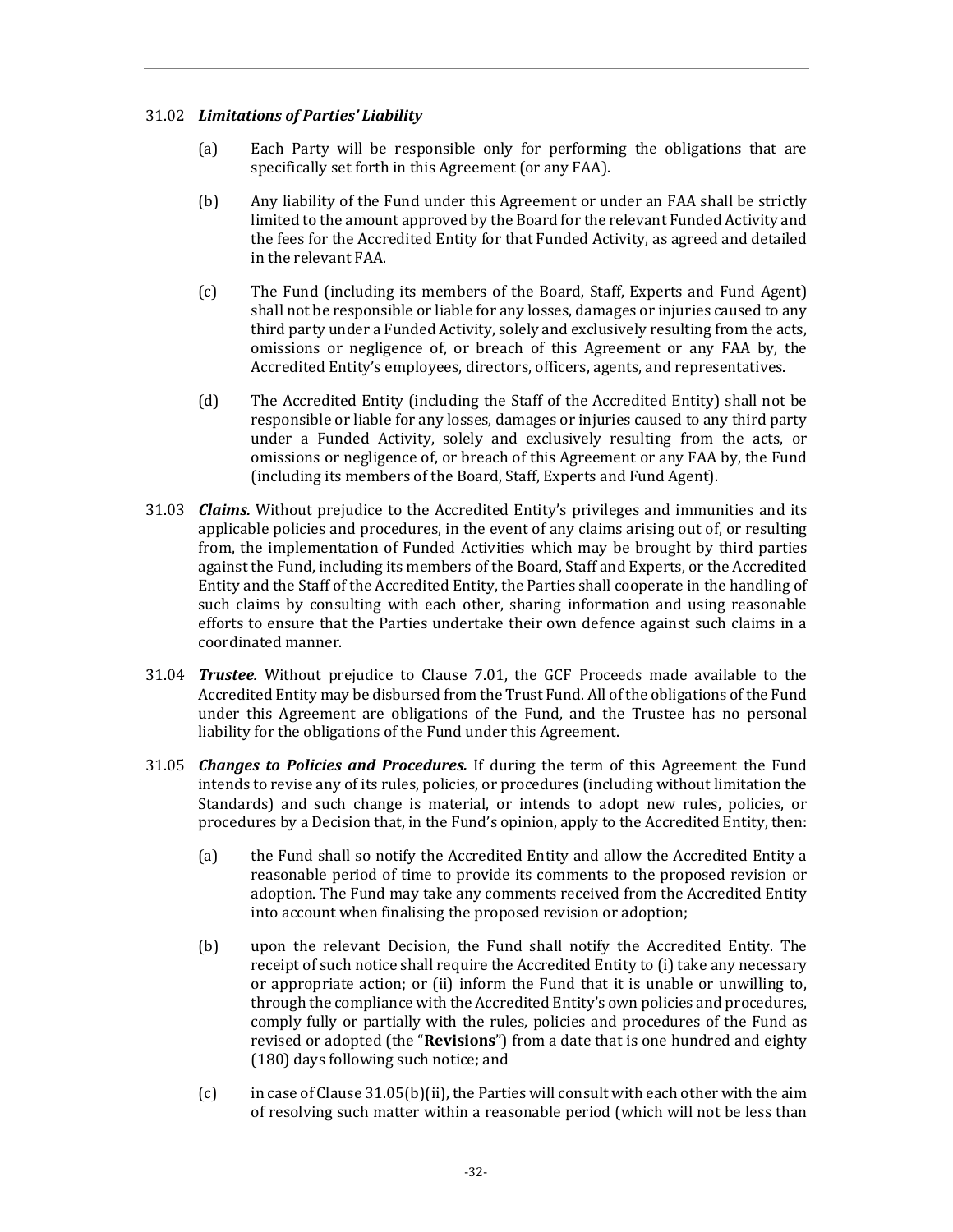one hundred and twenty (120) days) before the Accredited Entity's Accreditation may be deemed to have lapsed and Clause 22.02 shall apply.

For the avoidance of doubt, the relevant Revision(s) shall apply only to new Funding Proposals.

- 31.06 *Assignment/Novation*. Except as otherwise provided in this Agreement or an FAA, neither Party will be entitled to assign or otherwise transfer its rights and obligations under this Agreement, in full or in part, without the prior written consent of the other Party, which consent may not be unreasonably withheld.
- 31.07 *Use of Logos or Trademarks.* The Accredited Entity shall not use the name, abbreviation, logo or any trademarks of the Fund other than as provided for in Clause 24 or unless the Fund has provided prior consent in writing to such use. The Fund shall not use the name, abbreviation, logo or any trademark of the Accredited Entity unless the Accredited Entity has provided prior consent in writing.
- 31.08 *Execution in Counterparts.* This Agreement may be executed in several counterparts, each of which shall be an original.
- 31.09 *Rights of Third Parties*. This Agreement is intended solely for the benefit of the Parties and is not intended to be for the benefit of, nor may any provision be enforced by, any person or entity that is not a Party to this Agreement. Any other statute or law to the contrary is hereby excluded or disapplied.
- 31.10 *Entire Agreement***.** This Agreement constitutes the entire agreement and understanding of the Parties with respect to its subject matter and supersedes all oral communication and prior writings with respect thereto, other than those writings expressly referred to or incorporated into this Agreement and/or any FAA entered into hereunder.
- 31.11 *Modification or Amendment*. No modification or amendment of this Agreement shall be valid unless in writing and signed by an authorized representative of the Fund and an authorized representative of the Accredited Entity. Other than as contemplated by Clause 1.02 of this Agreement, no modification or amendment to this Agreement shall be made in an FAA. The Parties will review their collaboration under this Agreement at the time of re-accreditation or such other time as the Parties may agree.
- 31.12 *Survival of Clauses*. Clause 13.03, Clause 13.04, Clause 13.05, Clause 15.01(c), Clause 25, Clause 26, Clause 27, Clause 28, Clause 30.01, Clause 31.02, Clause 31.03, Clause 31.05 and this Clause 31.12 shall, unless explicitly provided otherwise, survive the termination of this Agreement. Furthermore, with respect to Clause 22.03, those Clauses of this Agreement necessary and suitable to achieve the objective of the relevant Funded Activities shall survive for a period of ten (10) years after the termination of this Agreement.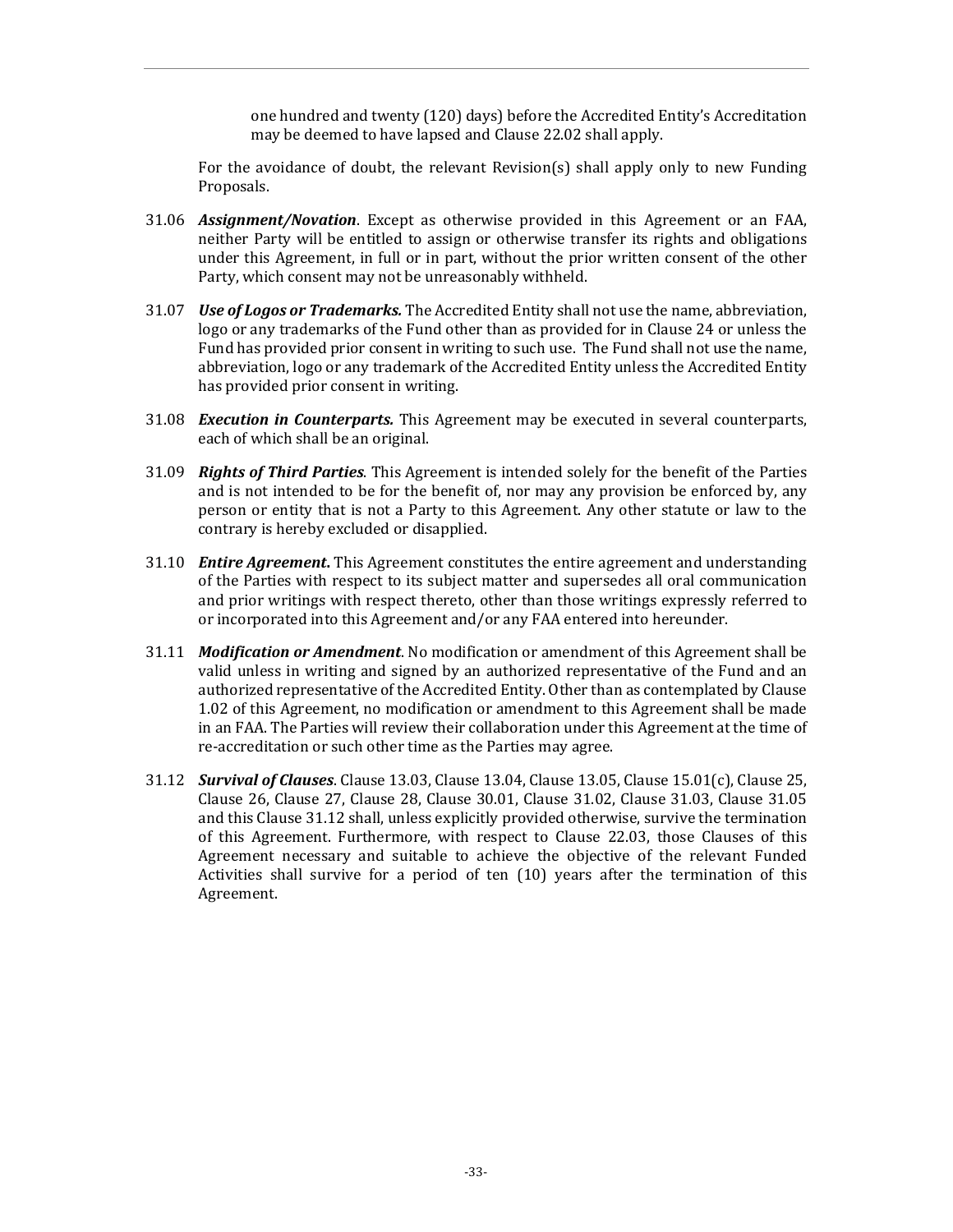IN WITNESS WHEREOF the Parties hereto, acting through their representatives thereunto duly authorized, have caused this Agreement to be signed in their respective names as of the day and year first above written and to be delivered at the principal office of the Fund.

# **ASIAN DEVELOPMENT BANK**

Name Designation

By \_\_\_\_\_\_\_\_\_\_\_\_\_\_\_\_\_\_\_\_\_\_\_\_\_\_\_ Date \_\_\_\_\_\_\_\_\_\_\_\_\_\_\_\_\_\_\_\_\_\_\_\_\_\_\_

**GREEN CLIMATE FUND** 

Name Designation

By \_\_\_\_\_\_\_\_\_\_\_\_\_\_\_\_\_\_\_\_\_\_\_\_\_\_\_ Date \_\_\_\_\_\_\_\_\_\_\_\_\_\_\_\_\_\_\_\_\_\_\_\_\_\_\_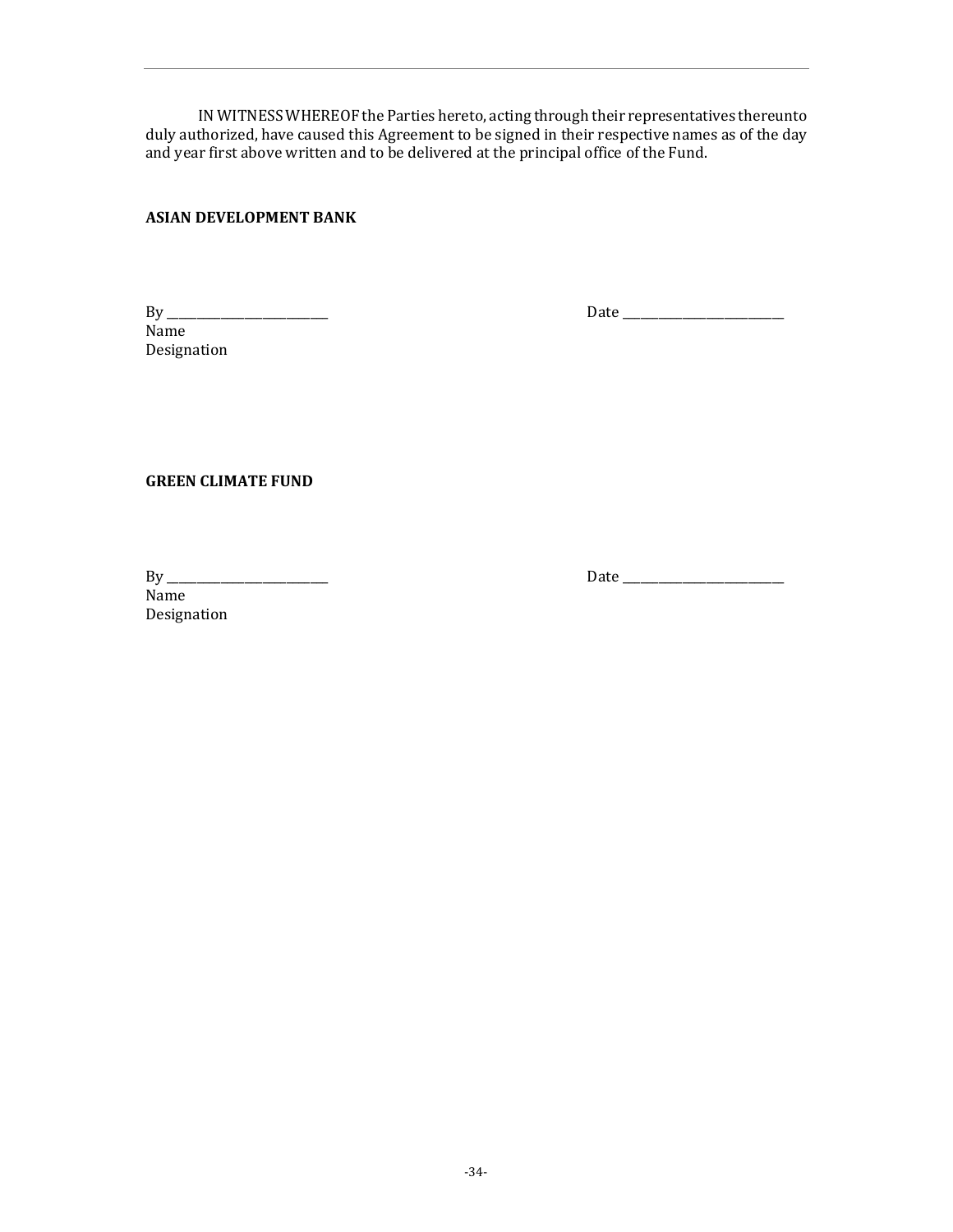# **Annex 1** - **Term Sheet**

[**Note**: This is not a template. Sample provisions are set out below for information purposes only.]

This Term Sheet, together with the Funding Proposal [and schedules and annexes] attached hereto, as agreed by the Green Climate Fund ("Fund") and [the Accredited Entity], shall be reflected in the Funded Activity Agreement to be entered into by the Fund and [the Accredited Entity] in due course. The Parties acknowledge that such Funded Activity Agreement shall also incorporate the terms and conditions of the Accreditation Master Agreement dated [insert date] entered into by the Parties (the "Agreement") and, as such, any derogation, modification or deviation from those terms is set out below.

### **Project/Programme Activity Information**

1. GCF [Project/Programme Name]

Description:

[Objectives, etc.]

- 2. Implementation Arrangements
- 3. Total Amount to be Disbursed by the Fund / Form of Financing (grant, loan, equity, guarantee)
- 4. Components and Financing (by source)
- 5. Cost/Budget Breakdown
- 6. Disbursement Schedule
- 7. Permitted reallocation pursuant to Clause 11.02 of the Agreement
- 8. Reporting Period
- 9. Project Calendar

| <b>Milestones</b>                         | <b>Expected Dates</b> |
|-------------------------------------------|-----------------------|
| Start of Project/Programme Implementation |                       |
| Project/Programme Completion              |                       |
| <b>Final Evaluation</b>                   |                       |

10. Conditions to be met prior to the execution of the FAA

[Insert conditions here]

- 11. Conditions for Effectiveness of the FAA [Insert conditions here]
- 12. Conditions for Disbursement under the FAA [Insert conditions here]
- 13. Details of Fund Agent
- 14. GCF Account [Bank]/[Ledger]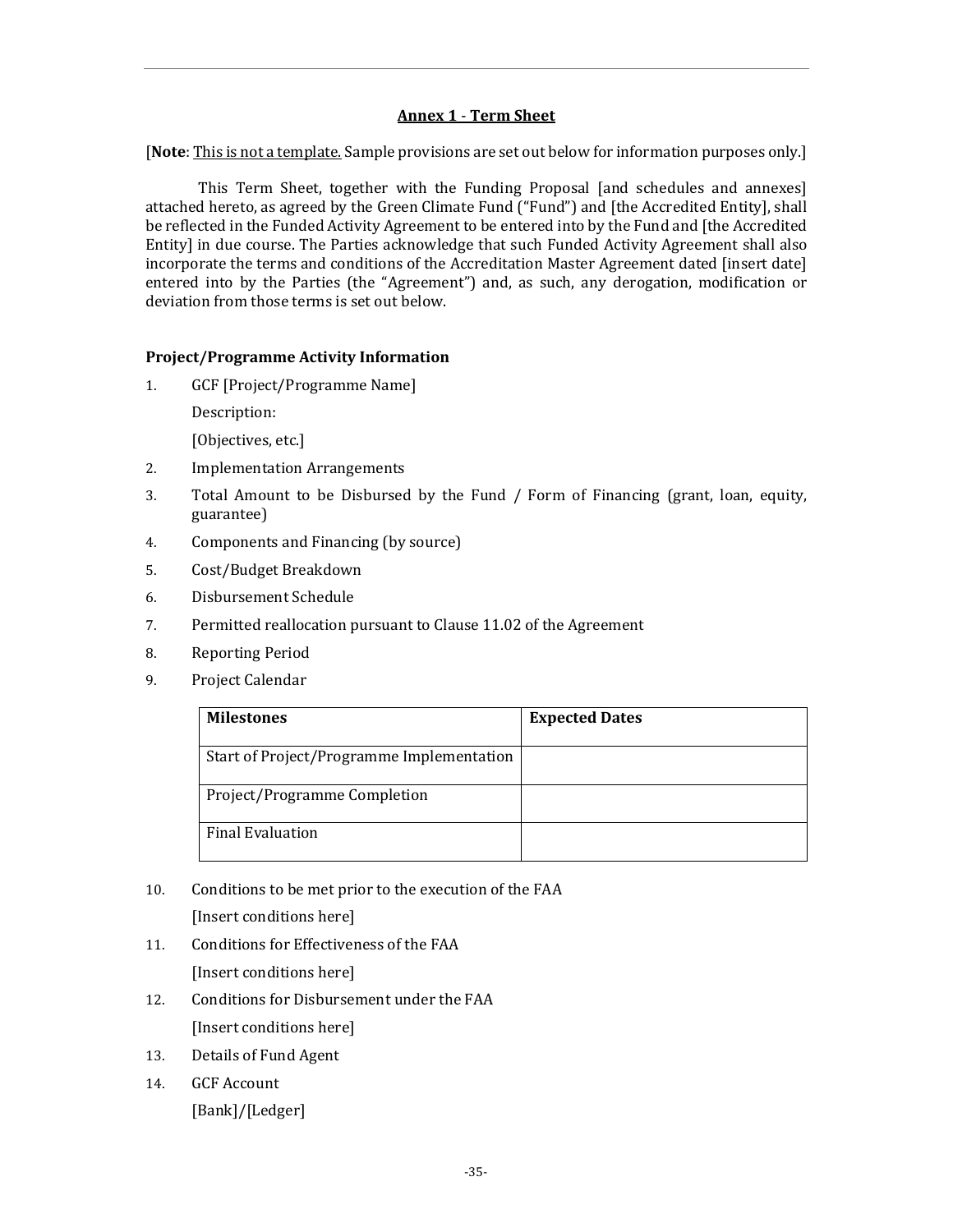- 15. Account Details
- 16. GCF Holding Currency: USD
- 17. ESS, public disclosure and procurement compliance
- 18. Financial Reporting and Accounting Currency: USD
- 19. Notification of Reflowed Funds
- 20. Transfer of Investment Income
- 21. [Step in right]

# **[FOR GRANTS]**

- 22. [Key terms and conditions, including but not limited to:
	- (a) Accredited Entity Fee
	- (b) [repayment contingency terms]
- 23. Events of Non-Compliance (additional to those set out in Clause 19)
- 24. Remedies/Consequences of non-compliance (additional to those set out in (iii))

# **[FOR LOANS]**

- 25. [Key terms and conditions, including but not limited to:
	- (a) repayment period
	- (b) grace period
	- (c) pricing (interest, etc.)
	- (d) when interest/principal repayable (semi-annually, etc.)
	- (e) currency of repayment of principal/interest
	- (f) amortization schedule
	- (g) Accredited Entity Fee
	- (h) taxes
- 26. Events of Non-Compliance (additional to those set out in Clause 19)
- 27. Remedies/Consequences of non-compliance (additional to those set out in (iii))
- 28. Right of GCF to assign/transfer rights
- 29. [Acceleration]

# **[FOR EQUITY]**

- 30. [Key terms and conditions including]
	- (a) conditions for investment (e.g. completion of due diligence)
	- (b) additional agreements to be entered into
	- (c) representations and warranties given to GCF
	- (d) conditions to completions
	- (e) corporate issues e.g.
		- (1) appointment of directors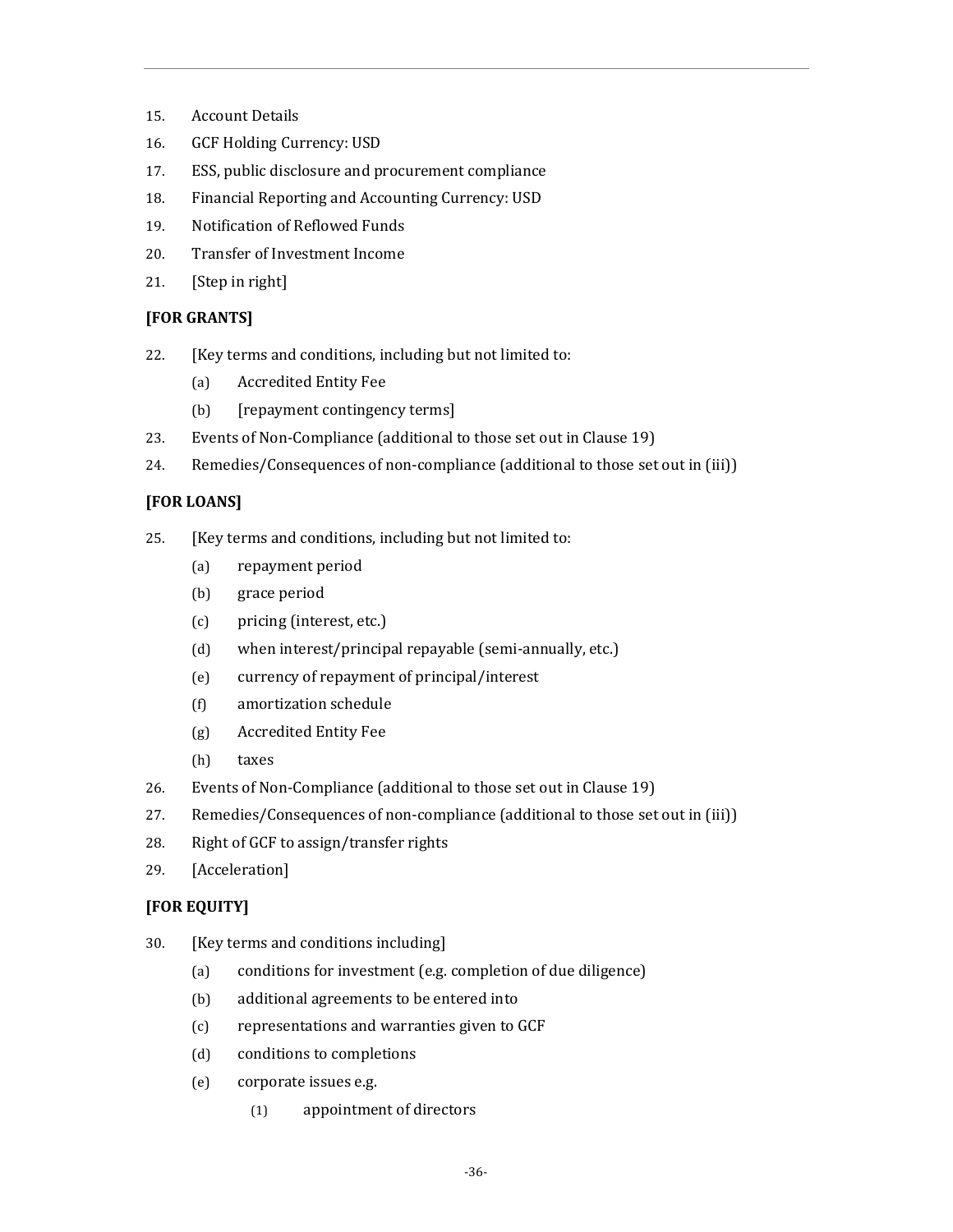- (2) number of GCF directors
- (3) matters requiring GCF consent
- (f) GCF obligations to maintain shareholding
- (g) rights of GCF to exit investment, sell down, assign and/or transfer shares
- (h) Accredited Entity Fee
- (i) costs
- (j) taxes
- (k) accounting, business plan and information rights
- 31. Event of Non-Compliance (additional to those set out in Clause 19)
- 32. Remedies/Consequences of non-compliance (additional to those set out in (iii))

# **[FOR GUARANTEES]**

- 33. [Key terms and conditions including]
	- (a) form of guarantee [Comprehensive][Partial Risk][Partial Credit][Policy Based]
	- (b) beneficiary
	- (c) condition of a counter-guarantee from beneficiary
	- (d) obligations covered by guarantee [different for risk and credit guarantees]
	- (e) [value of guarantee/exposure of GCF under guarantee]
	- (f) length of guarantee
	- (g) currency of payments under guarantee
	- (h) procedures for making a claim under guarantee
	- (i) Accredited Entity Fee
- 34. Right of GCF to assign/transfer rights
- 35. Events of non-compliance (additional to those set out in Clause 19)
- 36. Remedies/Consequences of non-compliance (additional to those set out in (iii))

Attachments: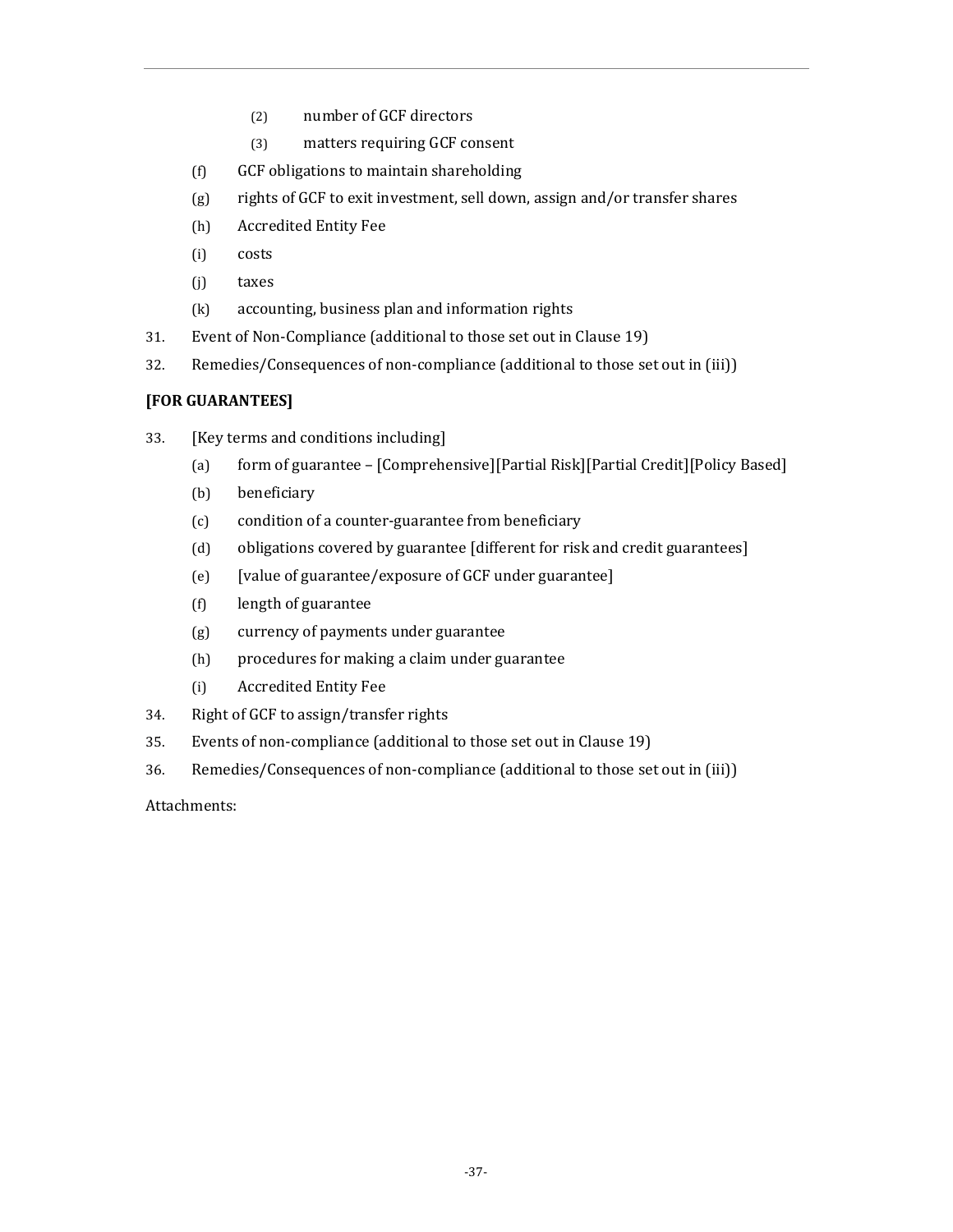#### **Annex 2** - **Conditions Precedent to Disbursement**

- 1. The Board adopted no conditions, in its Decision B.09/07 Accrediting the Accredited Entity.
- 2. Delivery of a Request for Disbursement, signed by the person or persons authorized to do so, within a timeframe that is acceptable to the Fund;
- 3. Delivery of evidence, satisfactory to the Fund, of the authority of the person or persons authorized to sign each Request for Disbursement and the specimen signature of each such person; and
- 4. Any other such documents and other evidence in support of each Request for Disbursement as the Parties shall specify in the FAA.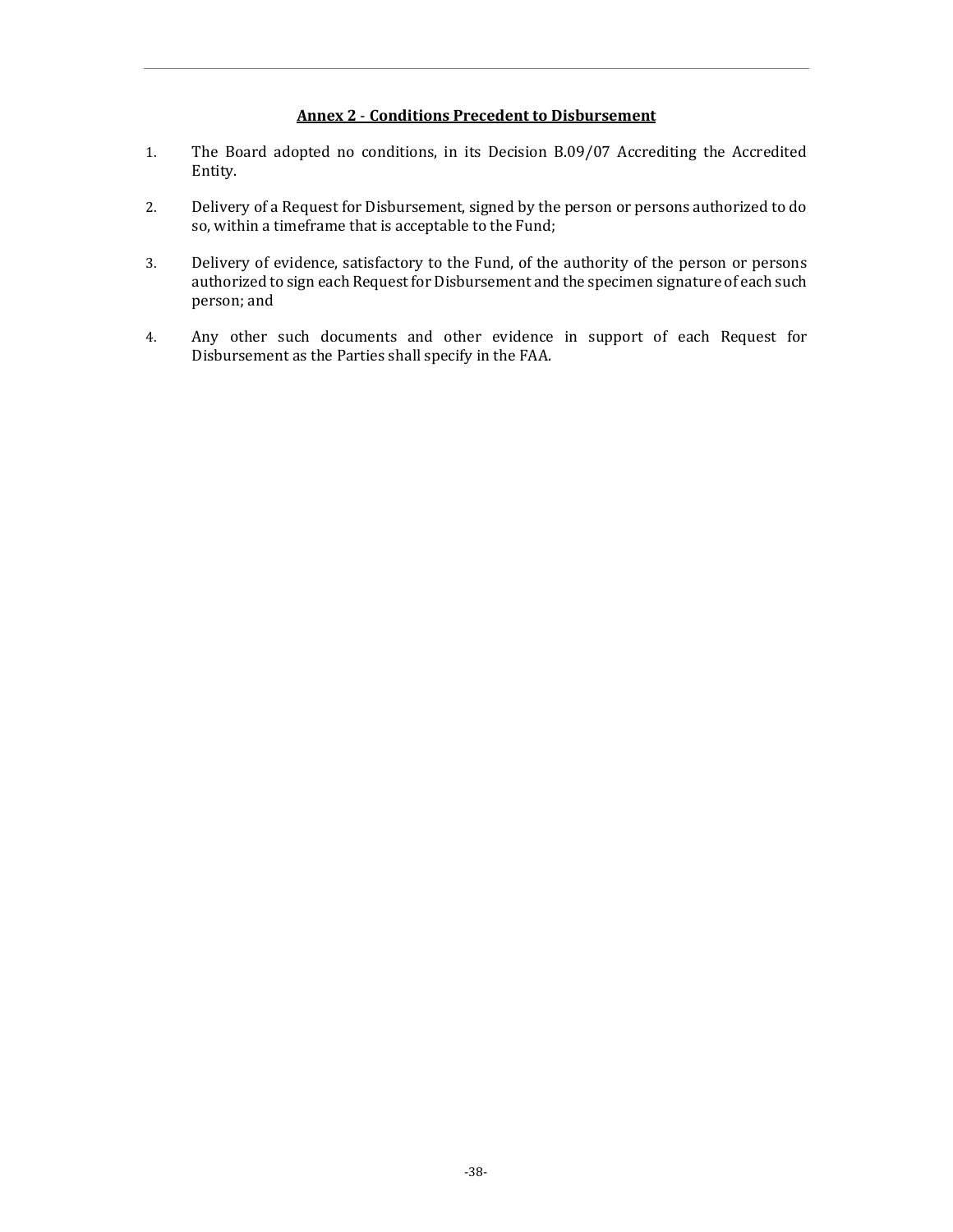# **Annex 3** - **Accreditation for Fiduciary Standards**

- 1. The Board has Accredited the Accrediting Entity for the following specialized fiduciary standards set out in the Fiduciary Principles and Standards:
	- (a) Part 2.1 relating to the specialized fiduciary standards for project management;
	- (b) Part 2.2 relating to the specialized fiduciary standards for grant award and/or funding allocation mechanisms; and
	- (c) Part 2.3 relating to the specialized fiduciary standards for on-lending and/or blending for loans, equity and guarantees).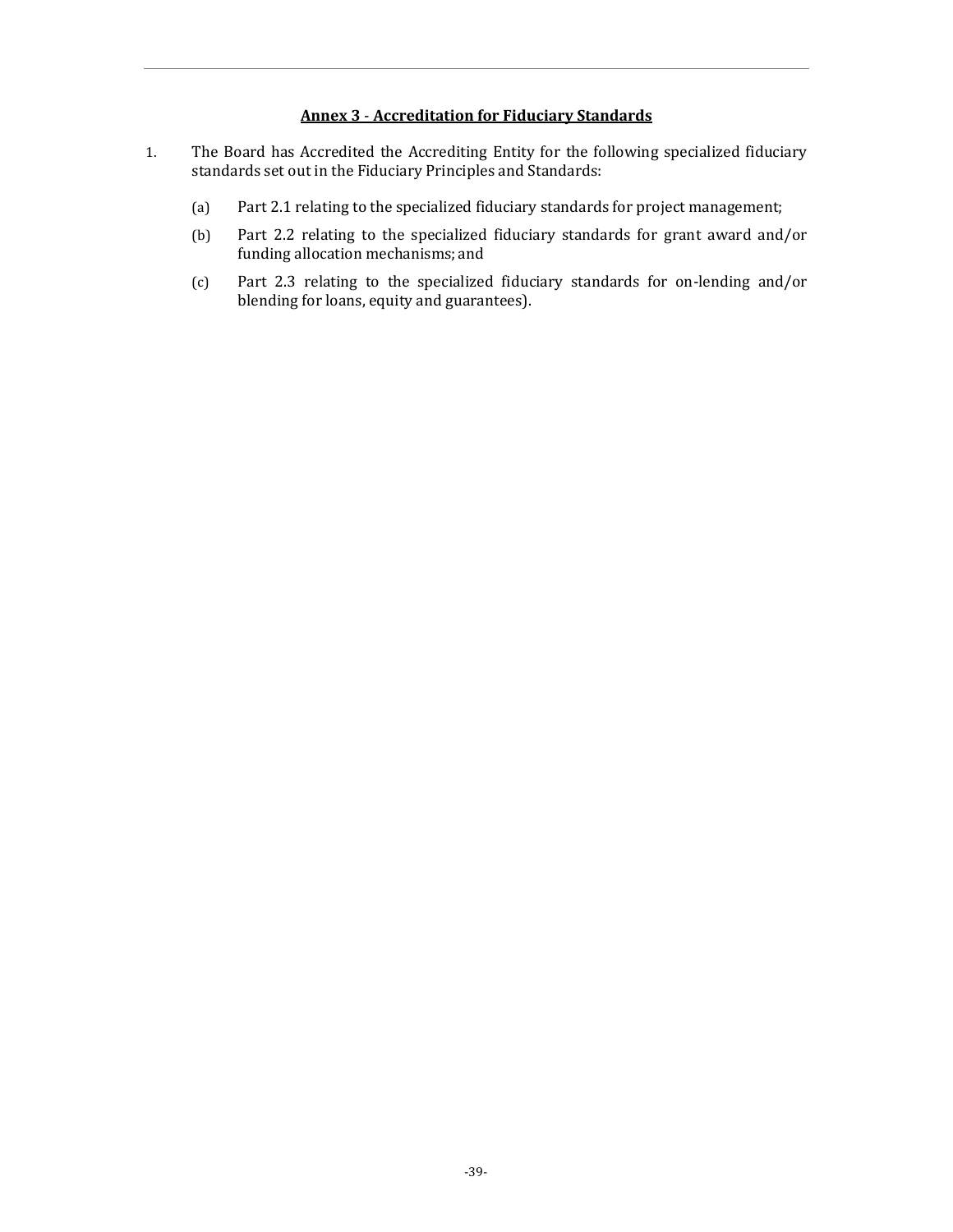# **Annex 4** - **Accreditation for Environmental and Social Safeguards**

- 1. The Board has Accredited the Accrediting Entity to carry out Funded Activities that fall within the following Environmental and Social Risk Categories:
	- (a) High risk (Category A/Intermediation (I-1)), including lower risk (Category  $B/$ Intermediation-2 and Category C/I-3).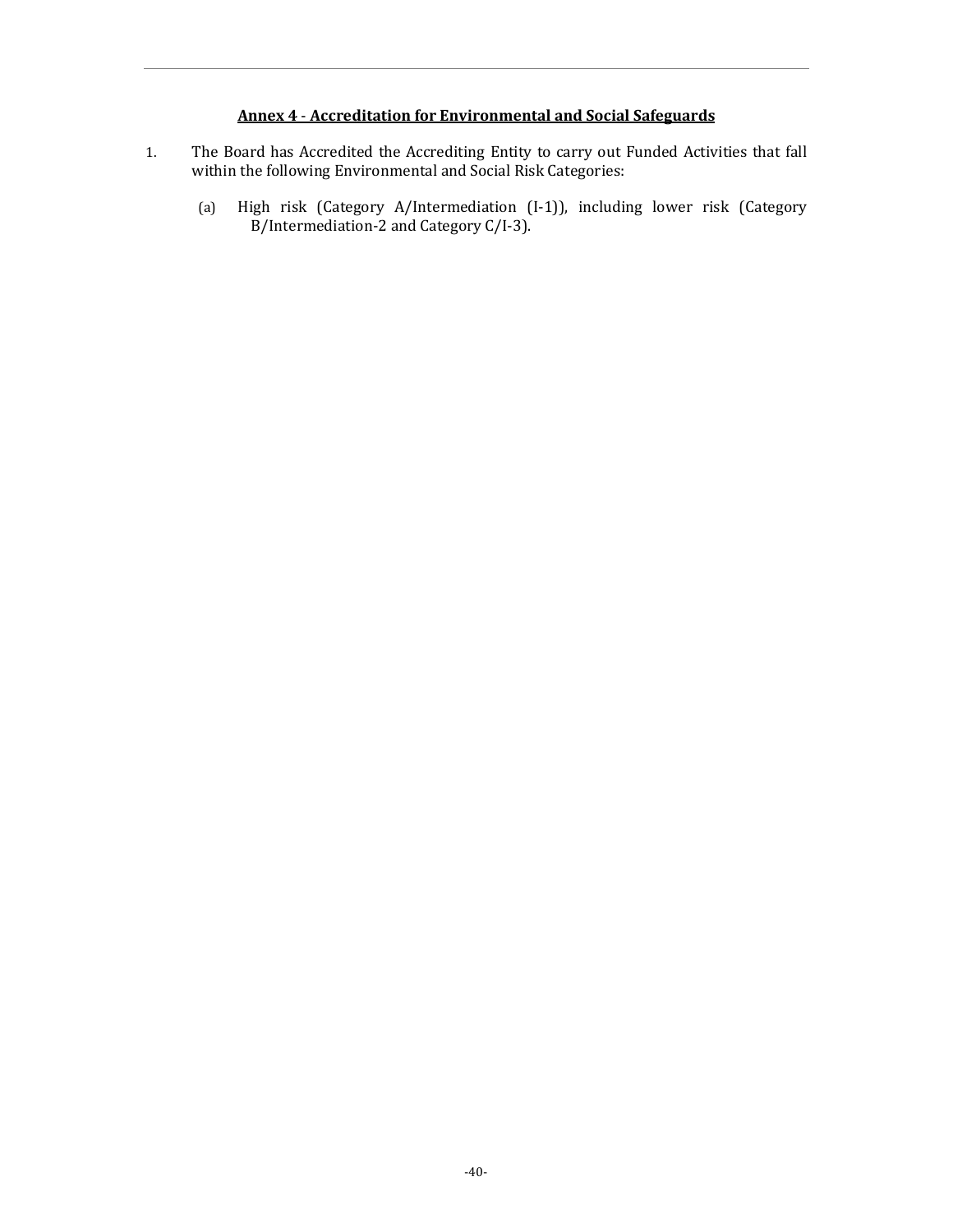# **Annex 5** - **Accreditation for Size of Project**

1. The Board has Accredited the Accrediting Entity to carry out GCF Projects and activities within GCF Programmes for the following sizes: up to and including Largesized Activities.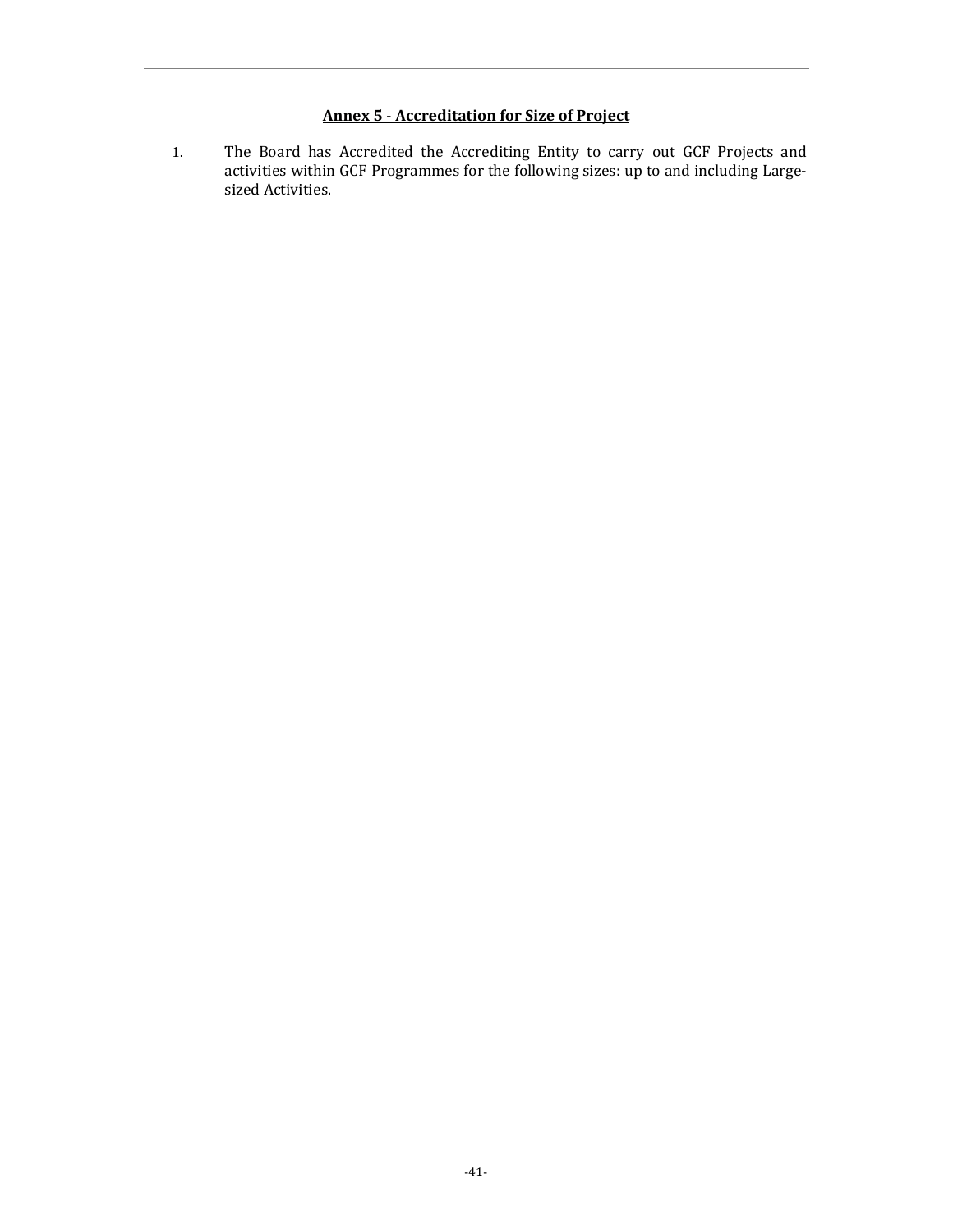#### **Annex 6** - **Request for Disbursement**

[ADB'S LETTERHEAD]

Green Climate Fund **[DATE] CONSERVERS CONSERVERS CONSERVERS CONSERVERS CONSERVERS** 175, Art Center-daero Yeonsu-gu, Incheon 22004 Republic of Korea Attn: [CFO]

Ref: Request for Disbursement – [FUNDED ACTIVITY AGREEMENT] No. [X] - Request for Disbursement [No. [\_\_\_]]

Ladies and Gentlemen:

- 1. Reference is made to the [AGREEMENT] dated as of [DATE] (the "Agreement") between the Asian Development Bank ("ADB") and the Green Climate Fund ("GCF"). Capitalized terms used but not defined in this request have the meanings assigned to them in the Agreement. The rules of interpretation set forth in Clause [X] (NAME OF CLAUSE) of the Agreement shall apply to this request.
- 2. ADB irrevocably requests disbursement on [DATE] (or as soon as practicable thereafter) of the amount of [\_\_\_\_\_\_\_\_\_\_] [CURRENCY] under the Agreement (the "Disbursement"), in accordance with Clause [X] (NAME OF CLAUSE) of the Agreement. GCF is requested to pay such amount to the Account No. \_\_\_\_\_\_\_\_\_, [SWIFT/ABA] at [name and address of bank] in [city and country].
- 3. ADB certifies that all the conditions precedent set forth in Clause [X] (NAME OF CLAUSE) of the Agreement have been satisfied.
- 4. ADB further certifies that the proceeds of all Disbursements shall be applied only for the purpose described in Clause [x] (NAME OF CLAUSE) of the Agreement.
- 5. The above certifications are effective as of the date hereof and shall continue to be effective as of the date of Disbursement for this Disbursement. If any certification is no longer valid as of or prior to such Disbursement, ADB will notify GCF immediately and, on demand, repay the Disbursement (or any portion thereof) if the Disbursement is made prior to GCF's receipt of such notice.
- 6. ADB acknowledges hereby that the total amount of funds disbursed under the Agreement up to the current date, without considering the funds to be disbursed under this request,  $is$   $\lbrack$

Yours truly, [X]

 $By:$ Authorized Representative  $By:$ Authorized Representative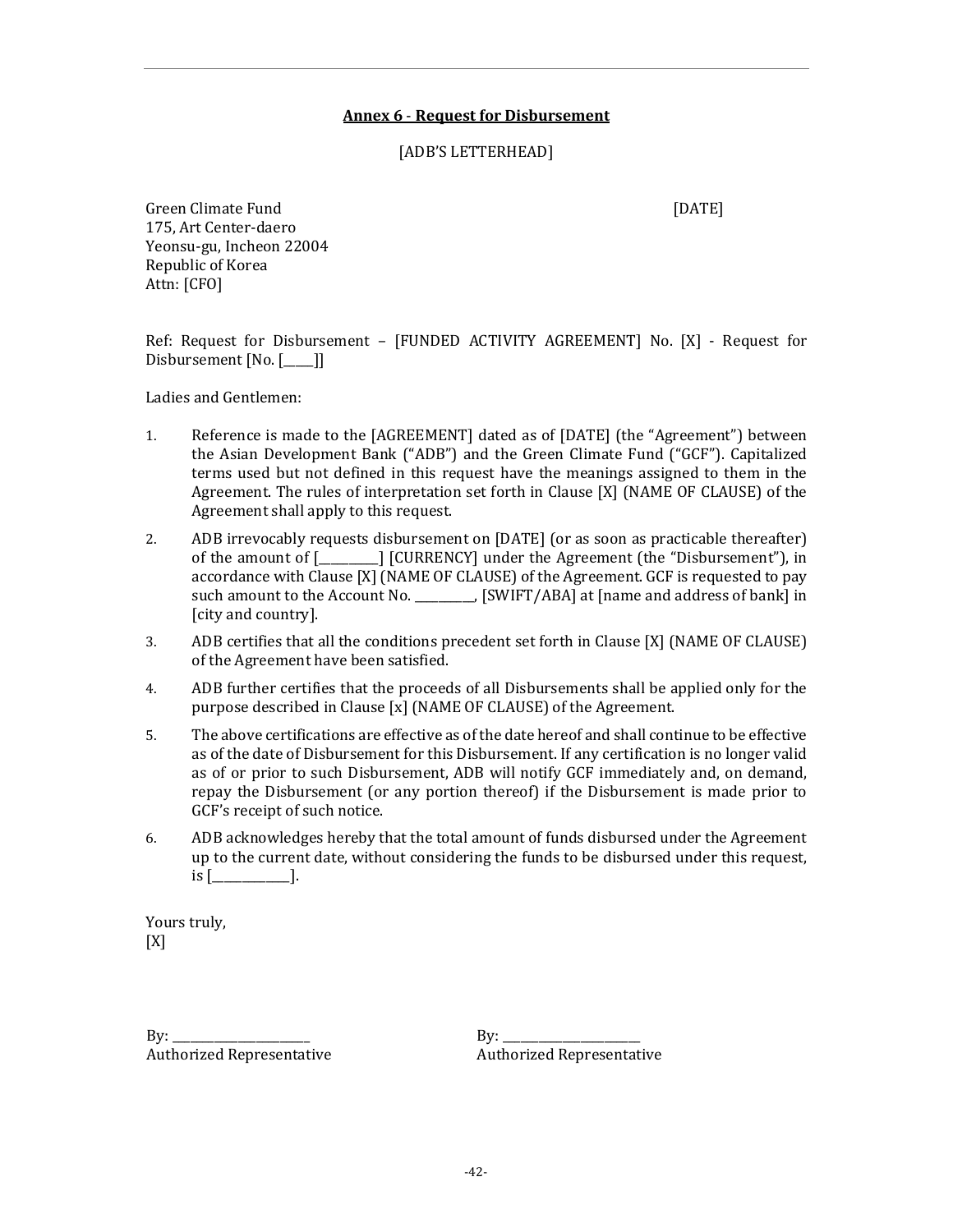# **Annex 7** - **Certificate**

Green Climate Fund 175, Art center-daero Yeonsu-gu, Incheon 22004 Republic of Korea

**Attn:** Director Country Programming Division

[place][date]

## **Subject: Accreditation Master Agreement between the Asian Development Bank ("ADB") and the Green Climate Fund ("GCF")**

Dear Madam, Sir,

I am [*name, title and qualified jurisdiction*], acting for the **Asian Development Bank** (the "Accredited Entity"), and in such capacity duly authorized to issue this certificate in relation to the Accredited Entity in accordance with the requirements of Clause 2.02 of the Accreditation Master Agreement entered into between the Accredited Entity and the GCF dated [*date*] ("Agreement")

For the issuance of this certificate I have reviewed:

- i. a copy of the Agreement;
- ii. [insert relevant corporate documents or governing instruments of the Accredited Entity];
- iii. [insert relevant approval documents, e.g., Board resolution]; and
- iv. [*insert any other relevant documents*].

I am of the opinion and confirm that the Agreement entered into by the Accredited Entity:

- (a) has been duly authorized or ratified by all necessary institutional actions; and
- (b) has been duly executed and delivered on behalf of the Accredited Entity.

Very truly yours,

\_\_\_\_\_\_\_\_\_\_\_\_\_\_\_\_\_\_\_

Name:

Title: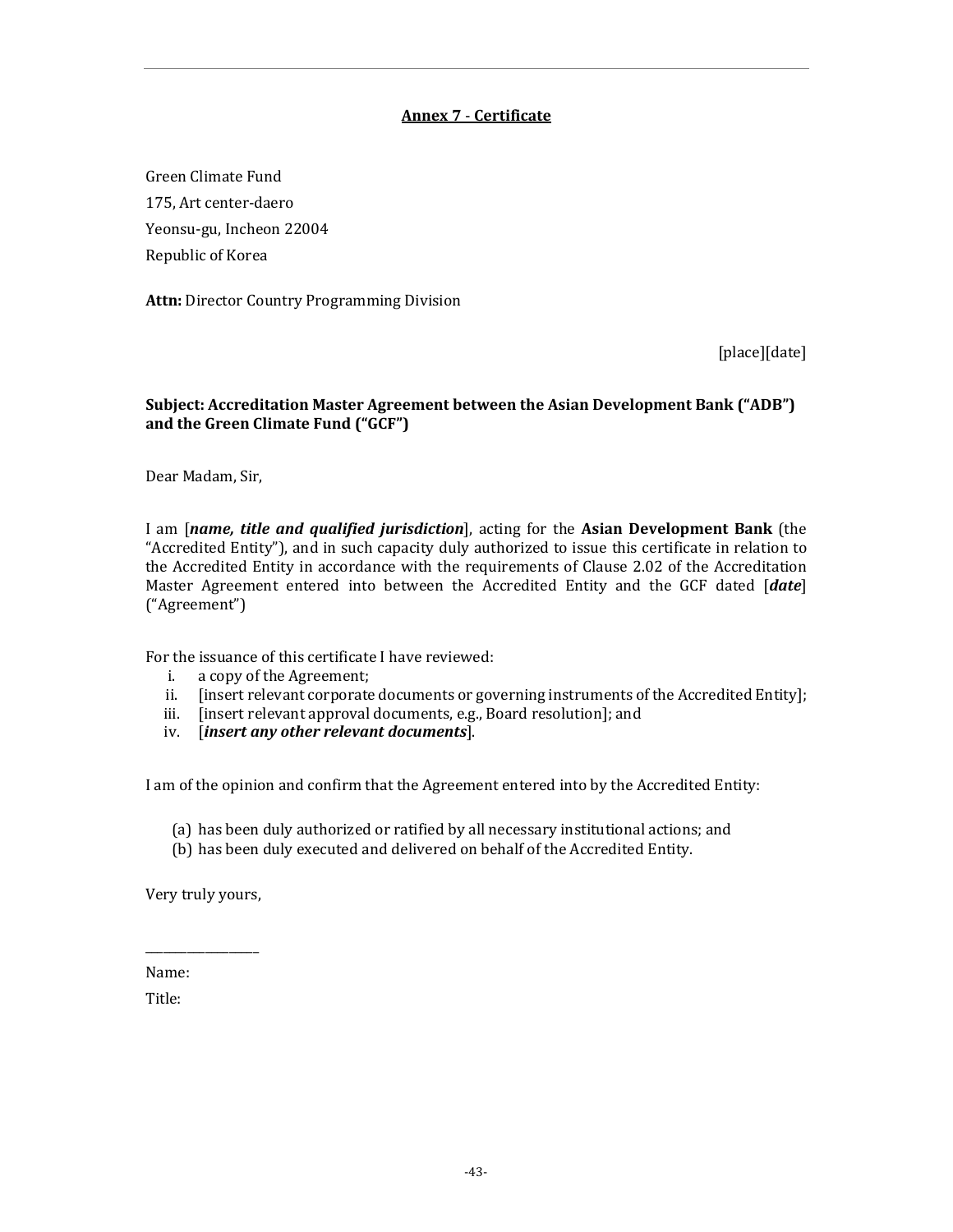Green Climate Fund 175, Art center-daero Yeonsu-gu, Incheon 22004 Republic of Korea

[place][date]

# **Internal Approval to Implement Proposed Funded Activity**

Dear Madam, Sir,

I am [*name, title and qualified jurisdiction*], acting for the Asian Development Bank (the "Accredited Entity"), and in such capacity duly authorized to issue this certificate in accordance with **[Decision [insert decision number] of the Board of the Green Climate Fund] [the Accreditation Master Agreement, dated \_\_\_\_\_\_\_\_\_\_\_\_ entered into between the Accredited Entity and the Green Climate Fund**].

For the issuance of this certificate, I have reviewed: (a) [*insert relevant corporate documents or governing instruments of the Accredited Entity*], (b) [*insert relevant approval documents, e.g., board resolution*] and (c) [*insert all relevant documents relating to the proposed funded activity* (the "Funded Activity")].

I am of the opinion and confirm that:

- (a) all required internal approvals have been obtained by the Accredited Entity to [administer][implement] the Funded Activity; and
- (b) the Accredited Entity has the capacity and authority to [administer][implement] the Funded Activity.

Very truly yours,

\_\_\_\_\_\_\_\_\_\_\_\_\_\_\_\_\_\_\_

Name: Title: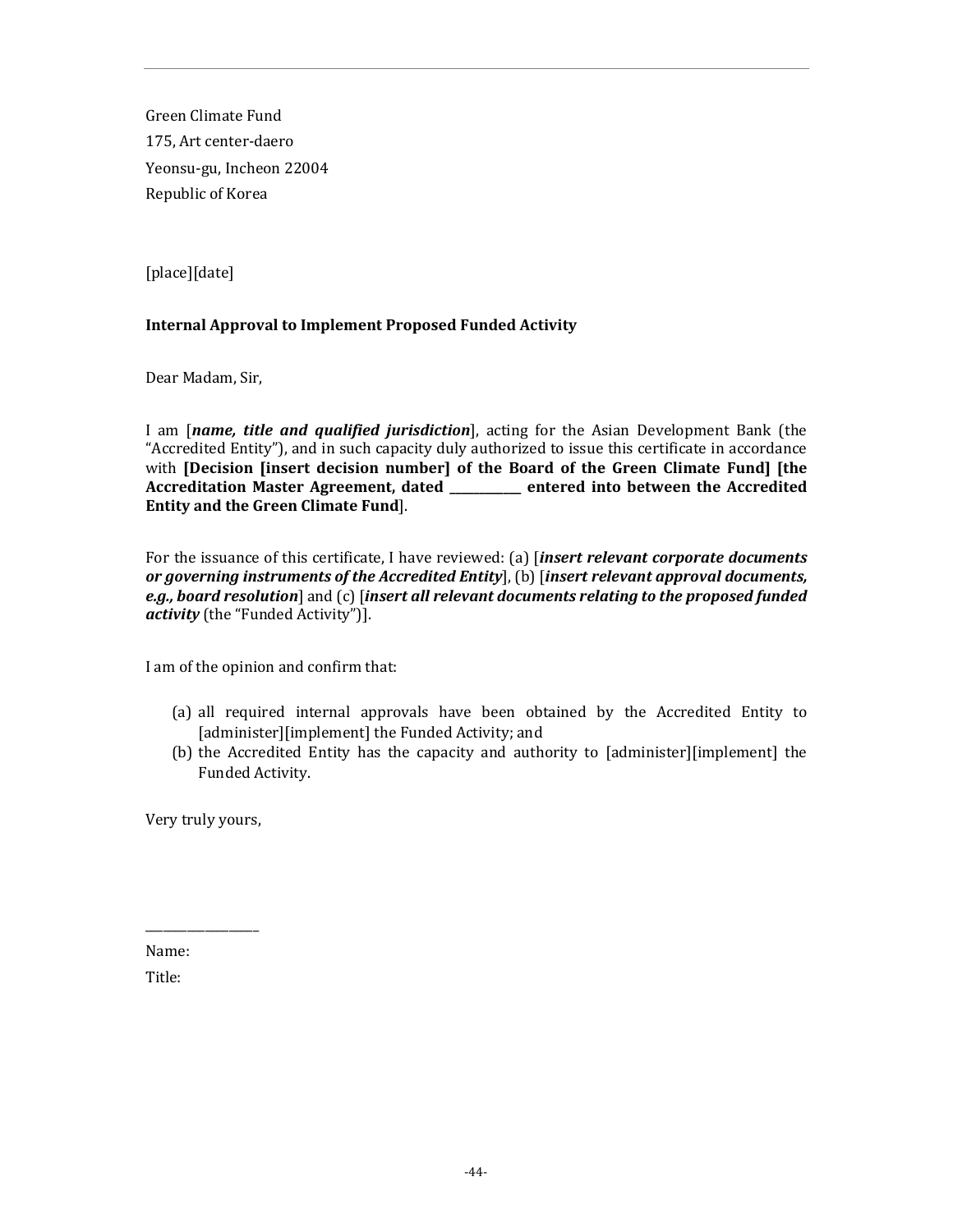## **EXHIBIT A– Interim Policy on Prohibited Practices**

#### **I. Introduction**

1. The Green Climate Fund ("Fund") is strongly committed to preventing and combating fraud, corruption, Money Laundering, Terrorist Financing and other Prohibited Practices (as defined below), in accordance with international standards. In that regard, it expects all individuals and entities involved in Fund-related Activities (as defined below) to observe the highest standards of ethics and to take appropriate measures to prevent and combat such Prohibited Practices.

### **II. Scope**

- 2. This Policy shall apply to all:
	- a. "**Fund-related Activities**", which means any activity which is financed, administered or supported by the Fund, either with its own resources or those of others, or any activity that materially affects or may affect or otherwise be relevant to the Fund, and
	- b. **"Counterparties"**, which means any party that contributes to, executes, implements, bids for, benefits from, or in any way participates in, Fund-related Activities, including receiving, or being a beneficiary of, a grant, loan or other form of financing or support from the Fund,

in respect of "**Prohibited Practices**" as defined in paragraph 4 below, including attempts to commit or suspicions thereof. For the avoidance of doubt, Fund-related Activities include Funded Activities as defined in the Agreement, and Counterparties include the Accredited Entity and any Executing Entity.

#### **III. General Requirements of all Counterparties in relation to Fund-related Activities**

- 3. The Fund requires all Counterparties to:
	- a. adhere to the highest ethical standards;
	- b. take all appropriate measures to prevent or mitigate fraud, corruption, and other Prohibited Practices; and
	- c. refrain from engaging in Prohibited Practices in connection with Fund-related Activities.
- 4. **Prohibited Practices.** The practices defined in this paragraph are prohibited ("Prohibited Practices") in relation to Fund-related Activities:
	- a. "Corrupt practice" means the offering, giving, receiving, or soliciting, directly or indirectly, anything of value (including but not limited to gifts, gratuities, favors, invitations, and benefits of any kind) to influence improperly the actions of another party.
	- b. "Fraudulent practice" means any act or omission, including a misrepresentation, that knowingly or recklessly misleads, or attempts to mislead, a party to obtain a financial or other benefit, or to avoid an obligation.
	- c. "Coercive practice" means the impairing or harming, or threatening to impair or harm, directly or indirectly, any party or the property of the party to influence improperly the actions of a party.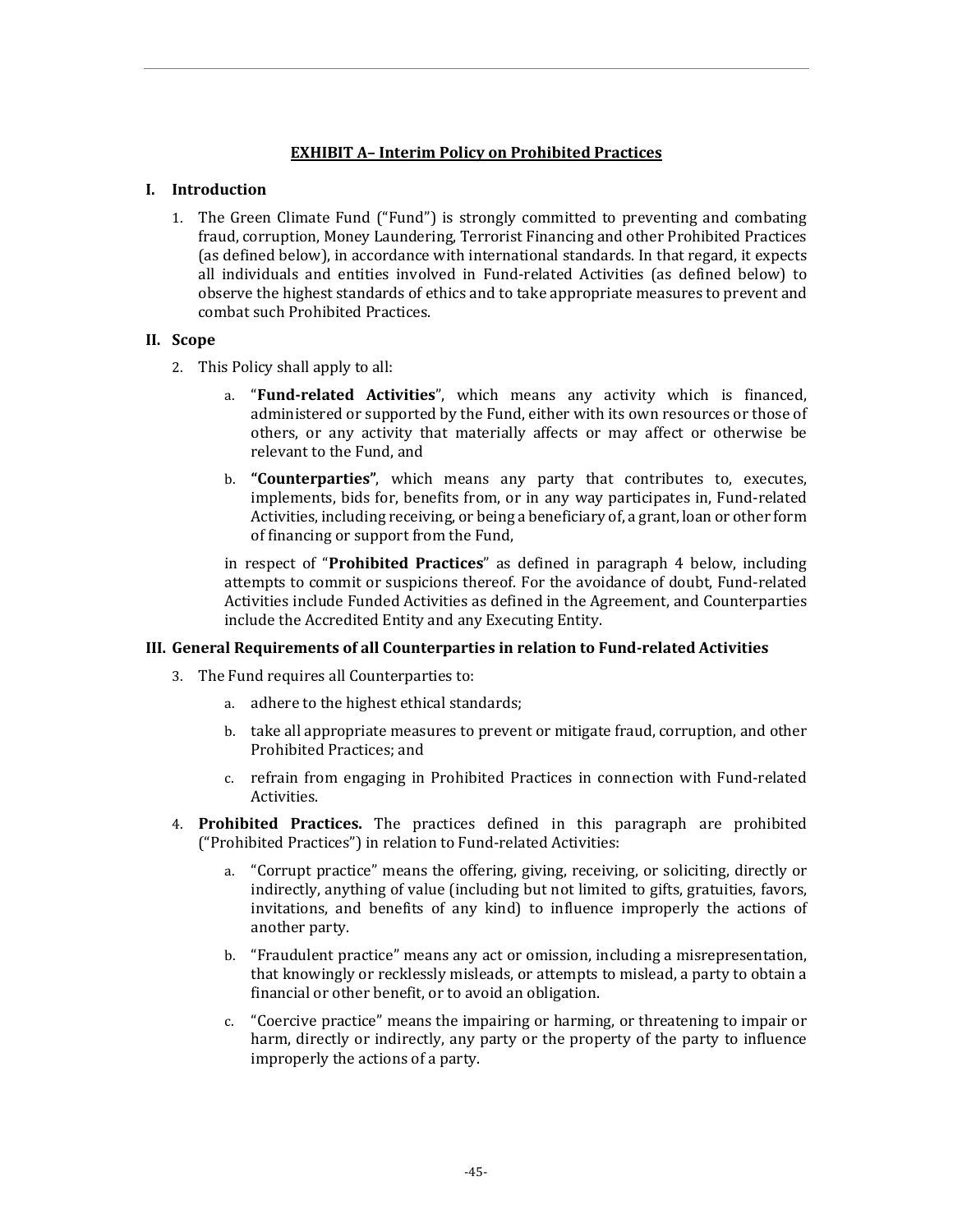- d. "Collusive practice" means an arrangement between two or more parties designed to achieve an improper purpose, including to improperly influence the actions of another party.
- e. "Obstructive practice" includes (i) deliberately destroying, falsifying, altering, or concealing evidence material to an investigation; (ii) making false statements to investigators in order to materially impede an investigation; (iii) failing to comply with requests to provide information, documents or records in connection with a Fund investigation; (iv) threatening, harassing, or intimidating any party to prevent it from disclosing its knowledge of matters relevant to the investigation or from pursuing the investigation; or (v) materially impeding the Fund's contractual rights of audit or access to information.
- f. "Abuse" means theft, misappropriation, waste or improper use of property or assets related to Fund-related Activity, either committed intentionally or through reckless disregard.
- g. A "conflict of interest" is any situation in which a party or any of its staff involved in the relevant decision making process has interests that could, or could be deemed to, improperly influence its performance of official duties or responsibilities, contractual obligations, or compliance with applicable laws and regulations.
- h. "Retaliation against whistleblowers or witnesses" means any detrimental act, direct or indirect, recommended, threatened or taken against a whistleblower or witness, or person associated with a whistleblower or witness, in a manner material to a complaint because of the report or cooperation with a Fund investigation by the whistleblower or witness.
- i. "Money Laundering" has the meaning as set forth at paragraph a below.
- j. "Terrorist Financing" has the meaning as set forth at paragraph b below.
- 5. **Additional Terms and Definitions** For the purposes of this document, the following terms have the meanings ascribed to them below:
	- a. "**Money Laundering**" refers to: (a) the conversion or transfer of property, knowing that such property is the proceeds of crime, for the purpose of concealing or disguising the illicit origin of the property or of helping any person who is involved in the commission of the crime to evade the legal consequences of his or her action; (b) the concealment or disguise of the true nature, source, location, disposition, movement or ownership of or rights with respect to property, knowing that such property is the proceeds of crime; or (c) the acquisition, possession or use of property knowing at the time of its receipt that it is derived from a criminal offence.
	- b. "**Terrorist Financing**" means the act of, directly or indirectly, providing or collecting funds with the intention that they should be used or in the knowledge that they are to be used, in full or in part, in order to carry out terrorist acts.

#### **IV. Action to be taken by Counterparties to Combat Prohibited Practices in relation to Fund-related Activities.**

- 6. All Counterparties shall take timely and appropriate measures to:
	- a. ensure that Fund-related Activities are carried out in accordance with this Policy;
	- b. disclose and address conflicts of interest in a Fund-related Activity. If a conflict of interest or deemed conflict of interest arises, the Counterparty will promptly inform the Fund thereof and shall follow the instructions of the Fund on how to address such conflict or deemed conflict;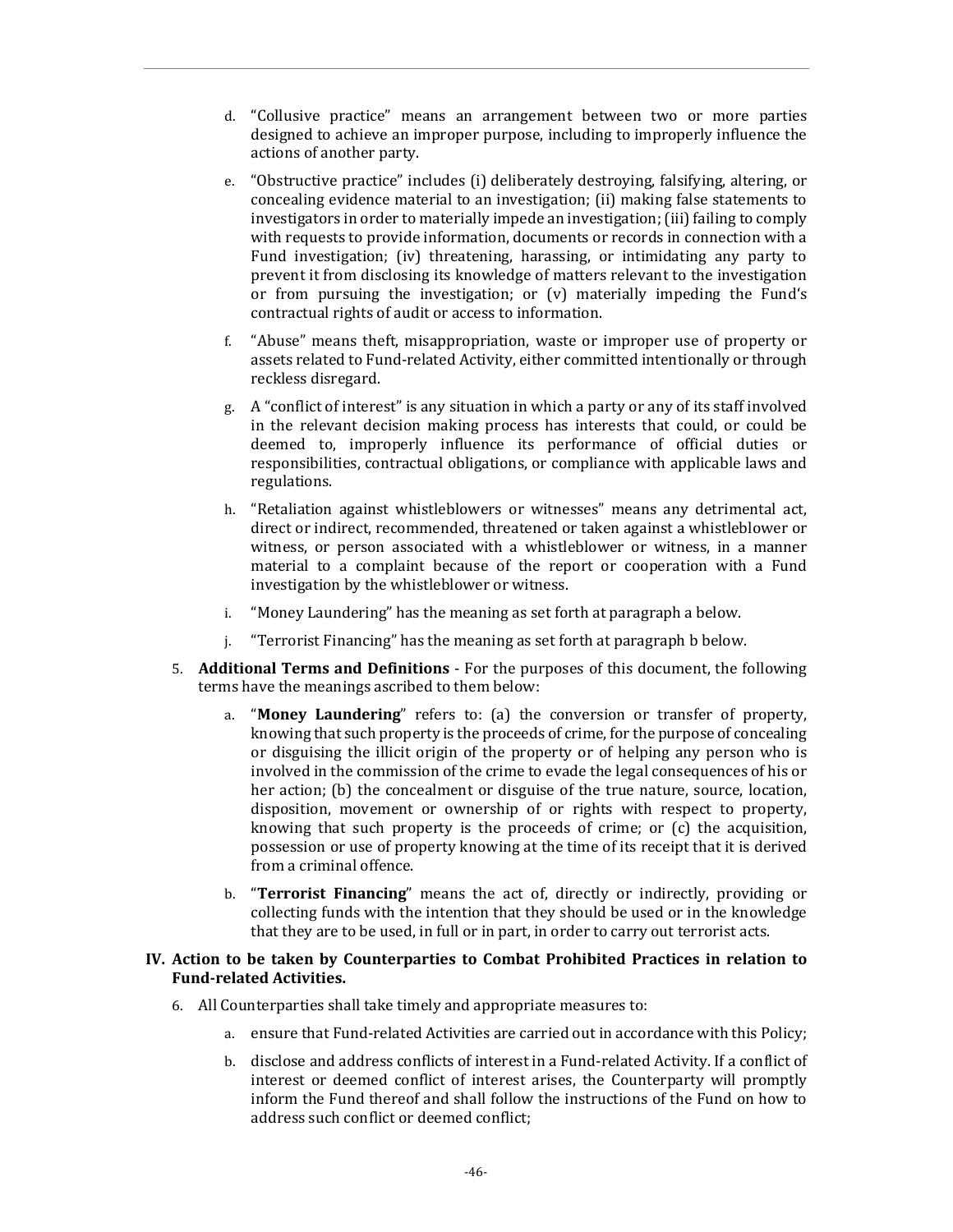- c. prevent Prohibited Practices from occurring in relation to a Fund-related Activity, including adopting, implementing, and enforcing appropriate fiduciary and administrative practices and institutional arrangements to ensure that the Fund proceeds in the form of a grant, loan, contract award, or other forms of financing or support are used only for the purposes for which such financing or support was granted;
- d. promptly inform the Fund of allegations of Prohibited Practices found, suspected or alleged in connection with a Fund-related Activity;
- e. investigate allegations of Prohibited Practices and report preliminary and final findings of investigations to the Fund;
- f. respond to, mitigate, and remedy Prohibited Practices that are found to have occurred in a Fund-related Activity and prevent their occurrence;
- g. cooperate fully with the Fund in any Fund investigation into allegations of Prohibited Practices related to a Fund-related Activity, and take all appropriate measures to ensure the full cooperation of relevant persons and entities subject to such investigation, including, in each case, allowing the Fund to meet with relevant persons and to inspect all of their relevant accounts, records and other documents and have them audited by or on behalf of the Fund; and
- h. ensure that individuals or entities sanctioned by the Fund do not participate in Fund-related Activities in violation of their sanction.

## **V. Actions to be taken by the Fund in cases of Prohibited Practices in relation to Fundrelated Activities.**

- 7. The Fund, through the Integrity Unit or any office of the Fund duly authorized to receive reports, investigate, and address allegations or suspicions of Prohibited Practices prior to the establishment of the Integrity Unit, shall:
	- a. inform a Counterparty of credible and material allegations or other indications of Prohibited Practices related to a Fund-related Activity;
	- b. have the right to investigate allegations independently or in collaboration with competent authorities and/or the Counterparty;
	- c. inform the Counterparty of the outcome of any investigation;
	- d. have the right to reject or disqualify a proposal for a Fund-related Activity if it determines that the Counterparty has directly or indirectly engaged in any Prohibited Practices;
	- e. have the right to sanction any Counterparty for engaging in Prohibited Practices in accordance with the Fund's policies, guidelines and procedures, as may be adopted and amended from time to time; sanctions may result in that Counterparty's exclusion from participating in a Fund-related Activity indefinitely or for a stated period of time;
	- f. without limiting the generality of the foregoing, have the right to impose one or more of the following measures on a Counterparty for engaging in Prohibited Practices in connection with a Fund-related Activity:
		- i. Reprimand the Fund may send a formal letter of reprimand of the Counterparty's behaviour;
		- ii. Cancellation or suspension the Fund may cancel or suspend a portion of Fund proceeds allocated to a Counterparty but not yet disbursed under a financing agreement or contract for goods or services;